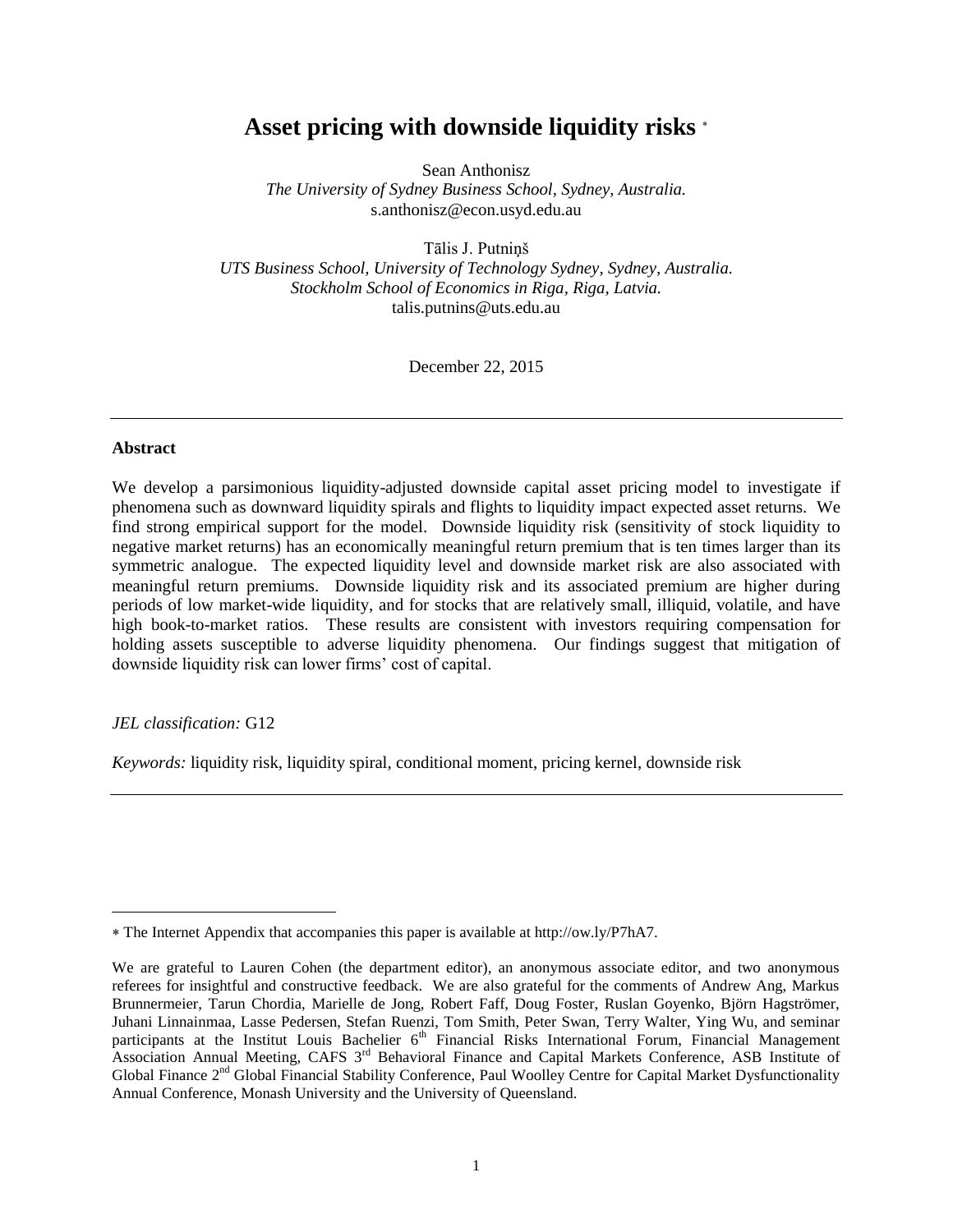#### **1. Introduction**

Liquidity affects asset prices. The *level* of liquidity affects expected returns because investors know that in relatively less liquid stocks, transaction costs will erode more of the realized return. Thus less liquid stocks are priced to include an illiquidity premium. Systematic variation in liquidity (liquidity *risk*) also affects expected returns because investors are concerned with how liquidity varies across states of the world. Consequently, capital asset pricing models have been developed in which traditional market return risk is augmented with liquidity level and liquidity risk (e.g., [Jacoby et al. \(2000\);](#page-37-0) [Acharya and](#page-34-0)  Pedersen (2005); [Liu \(2006\)\)](#page-38-0).

Several important aspects of how liquidity risk impacts asset prices are not well understood. First, liquidity behaves differently in good and bad states of the world. [Pastor and Stambaugh \(2003\)](#page-38-1) are among the first to demonstrate this, reporting that the correlation between asset liquidity and market returns is around 0.5 in negative-return months and near zero in positive-return months. The recent financial crisis provides a well-documented illustration. Flights to liquidity (e.g., [Acharya et al. \(2013\)\)](#page-34-1) and downward liquidity spirals (e.g., [Brunnermeier and Pedersen \(2009\)\)](#page-35-0), create strong comovement between stock-level liquidity and market returns in bad states. Extreme cases can result in an 'evaporation' of liquidity (e.g., [Nagel \(2012\)\)](#page-38-2). Given the asymmetric behavior of liquidity, how should liquidity risk be measured? Are symmetric liquidity risk measures reasonable approximations? Does asymmetry in the behavior of liquidity matter for asset pricing?

Second, investors are more concerned with losses of liquidity in future bad states where the marginal rate of substitution is high. Importantly, this is when flights to liquidity and downward liquidity spirals are most likely. Do differences in investor risk aversion across good and bad states affect how liquidity risk is priced?

Third, despite the intuitive appeal of theory articulating the effect of systematic liquidity risk on asset prices, the empirical support for the implied liquidity risk premium is mixed. For example, [Acharya](#page-34-0)  and Pedersen (2005) find some evidence of a liquidity risk premium, yet other more recent studies find no evidence of a liquidity risk premium (e.g., [Hasbrouck \(2009\)\)](#page-36-0). Is the mixed empirical evidence the result of mis-characterization of the nature of liquidity risk? Is it a consequence of the symmetric treatment of both liquidity risk and investor risk aversion in existing models?

This paper develops and tests an asset pricing model to investigate these issues. We derive a parsimonious liquidity-adjusted downside capital asset pricing model (LD-CAPM). The model disentangles a stock's downside market risk from three downside liquidity risks. The first downside liquidity risk involves the comovement of a stock's liquidity with the market's excess return during market declines. The second and third involve the comovement of a stock's excess return and liquidity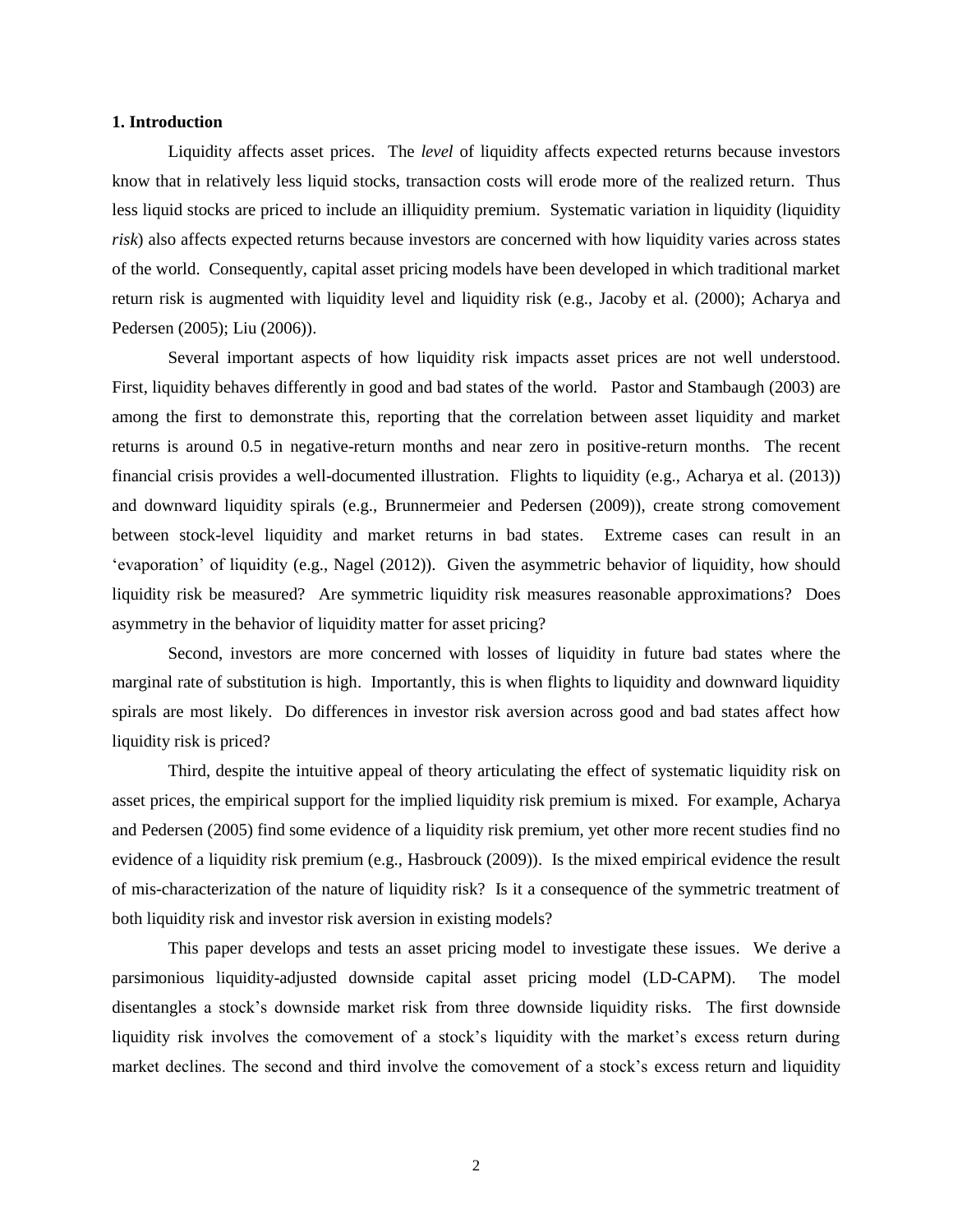with market-wide liquidity during market declines. The distinguishing feature of our model is that it does not impose symmetry in the behavior of liquidity or investor risk aversion in good and bad states.

We develop the LD-CAPM from the pricing kernel underpinning the downside-CAPM (D-CAPM) of [Hogan and Warren \(1974\)](#page-37-1) and [Bawa and Lindenberg \(1977\).](#page-35-1) Our approach is analogous to that of [Acharya and Pedersen \(2005\)](#page-34-0) who liquidity-adjust the CAPM [\(Sharpe \(1964\);](#page-39-0) [Lintner \(1965\)\)](#page-38-3). We adjust gross excess asset returns for liquidity costs, and account for the effects of market-wide liquidity by adjusting the pricing kernel of the D-CAPM. Our model bridges two strands of the asset pricing literature. The LD-CAPM is the downside analogue to the liquidity-adjusted CAPM (L-CAPM) of [Acharya and Pedersen \(2005\),](#page-34-0) and it is the liquidity-adjusted version of the downside-CAPM (D-CAPM) of [Hogan and Warren \(1974\)](#page-37-1) and [Bawa and Lindenberg \(1977\)—](#page-35-1)the last tile in a four-tile mosaic.

The LD-CAPM's risks are not subsumed by their symmetric counterparts in the L-CAPM, and thus downside liquidity risks contribute to explaining the cross-section of returns. Our model fits the data better than other theory-driven asset pricing models and better than the empirically-driven Fama-French [\(Fama and French, 1993\)](#page-36-1) three-factor model. With the addition of a medium-term momentum control, the fit of the LD-CAPM is comparable with the Fama-French-Carhart [\(Fama and French \(1993\);](#page-36-1) [Carhart](#page-35-2)  (1997)) four-factor model. The LD-CAPM risks are unique and do not proxy for previously documented risk factors or stock characteristics.

We find that stocks with high downside liquidity risk (the comovement of a stock's liquidity with excess market returns during market declines) compensate investors with an economically meaningful expected return premium; 6.34% p.a. (using the common approach of comparing the  $10<sup>th</sup>$  and  $1<sup>st</sup>$  deciles). This is consistent with investors disliking stocks that are more susceptible to liquidity spirals or abandonment during flights to liquidity. We show that subsuming downside liquidity risks by assuming symmetry (as is implicit in the existing theoretical and empirical literature) leads to underestimation of the importance of liquidity risk in explaining cross-sectional returns. Put succinctly, liquidity behaves asymmetrically and is priced asymmetrically.

We determine that downside market risk (the comovement of a stock's excess return with excess market returns during market declines) is associated with a statistically significant return premium of 5.47% p.a. while expected illiquidity level has a highly statistically significant premium of around 8.44% p.a. (comparing the 10<sup>th</sup> and 1<sup>st</sup> deciles). Using the more conservative comparison of 9<sup>th</sup> and 2<sup>nd</sup> deciles we estimate significant premiums of 1.26% p.a. for downside liquidity risk, 2.31% p.a. for illiquidity level and 3.12% p.a. for downside market risk. These three return premiums are robust to controlling for a wide range of other characteristics and risks, including the market, size, and value factors, momentum and short-term reversal, co-skewness, volatility and idiosyncratic volatility, turnover variance, and lottery-like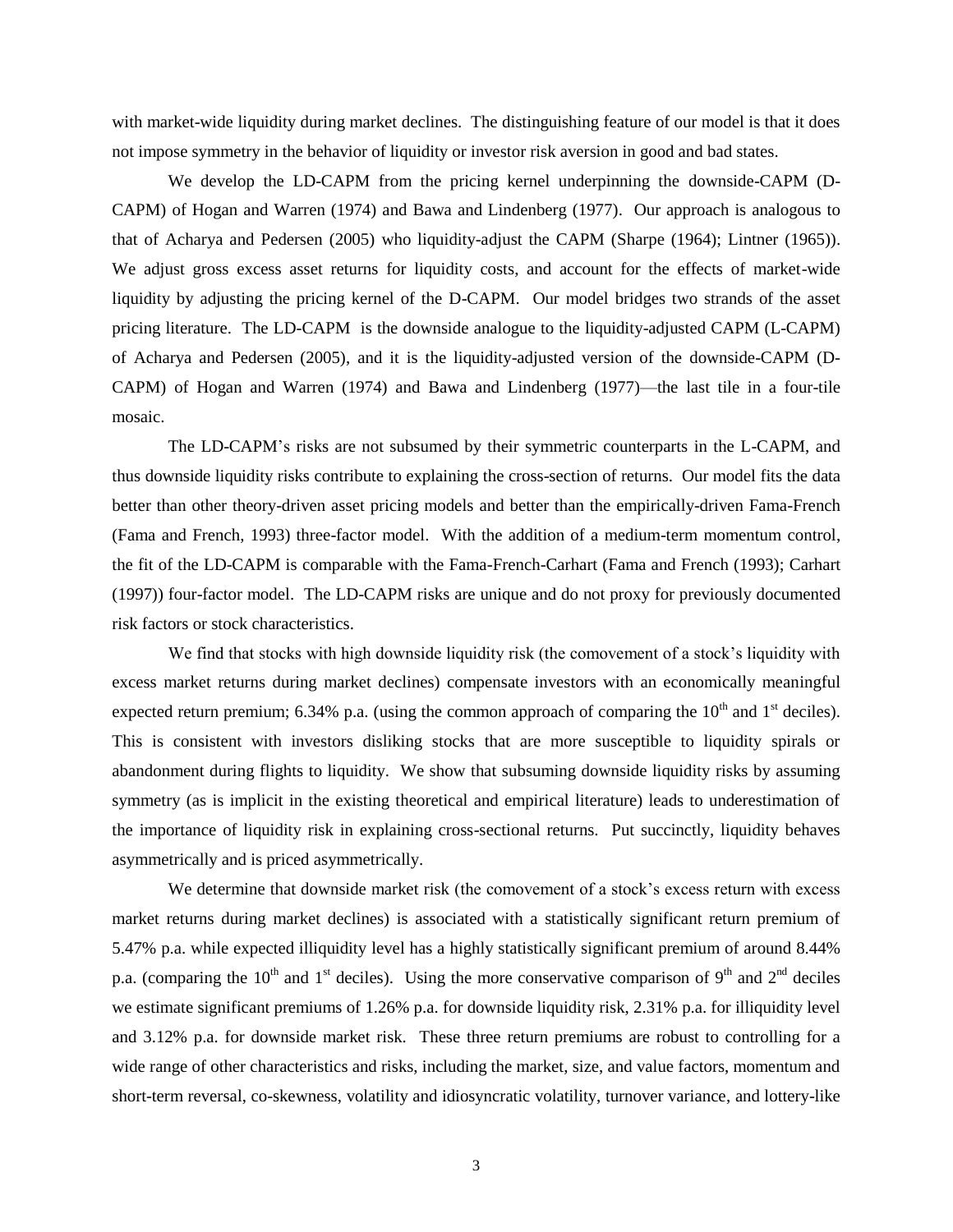features of stocks. The return premiums are also robust to a range of alternative liquidity metrics, and different sub-periods. Adding color to this picture, we find that the downside liquidity risk premium is typically higher when the market is in a relatively illiquid state. It is also typically larger for stocks that are relatively small, illiquid, volatile, and exhibit characteristics of value stocks (high book-to-market ratio).

This paper makes two main contributions to the literature. The first is in aligning the theory of how liquidity affects asset prices with the empirical evidence. Since the seminal theory on the asset pricing implications of liquidity risk [\(Jacoby et al. \(2000\);](#page-37-0) [Acharya and Pedersen \(2005\);](#page-34-0) [Liu \(2006\)\)](#page-38-0), a large body of empirical evidence has emerged, providing a richer description of the behavior of liquidity. There is extensive empirical evidence of asymmetry in the behavior of liquidity (e.g., [Chordia et al.](#page-35-3)  (2001); [Pastor and Stambaugh \(2003\);](#page-38-1) [Roll and Subrahmanyam \(2010\);](#page-39-1) [Hameed et al. \(2010\)\)](#page-36-2) and on a range of mechanisms that give rise to the asymmetric behavior, including flights to liquidity (e.g., [Acharya et al. \(2013\)\)](#page-34-1), feedback between market liquidity and funding liquidity (e.g., [Brunnermeier and](#page-35-0)  Pedersen (2009)), and inventory effects and funding constraints among market makers (e.g., Comerton-Forde et al. (2010); [Hameed et al. \(2010\);](#page-36-2) [Nagel \(2012\)\)](#page-38-2). While the underlying mechanisms and ex-posts effects of asymmetry in liquidity have been widely studied, our paper provides insights about the ex-ante effects on asset prices. There is also empirical evidence on the influence of extreme downside liquidity events on asset prices [\(Wu \(2012\);](#page-39-2) [Ruenzi et al. \(2013\);](#page-39-3) [Menkveld and Wang \(2012\)\)](#page-38-4). To the extent of our knowledge, this is the first characterization of downside liquidity risks in a partial equilibrium model. Our paper extends the existing theory to bring it in line with the broader collection of evidence on the behaviour of liquidity and asset prices.

The second main contribution is in offering a solution to the puzzle of why existing empirical evidence on the liquidity risk premium is mixed.<sup>1</sup> Our findings suggest misspecification of the form liquidity risk is part of the explanation. Subsuming downside liquidity risk through the symmetry imposed by the CAPM pricing kernel obscures the behavior of liquidity in bad states of the world and conceals the associated premium. To illustrate the consequences, we estimate the symmetric model of [Acharya and Pedersen \(2005\)](#page-34-0) on our sample. While the *downside* liquidity risk premium is large (6.34% p.a.) and highly statistically significant, the equivalent *symmetric* liquidity risk is not statistically significant and of a considerably smaller magnitude (0.56% p.a., which is the same order of magnitude reported by [Acharya and Pedersen \(2005\)](#page-34-0) and [Hagströmer et al. \(2013\)\)](#page-36-3). Similarly, the conservative  $9<sup>th</sup>$ minus  $2<sup>nd</sup>$  decile premium for downside liquidity risk is 1.26% p.a., whereas the corresponding symmetric

1

<sup>&</sup>lt;sup>1</sup> For example, [Pastor and Stambaugh \(2003\)](#page-38-1) report a return premium of 7.5% p.a. (although part of this premium may be due to the liquidity level), [Acharya and Pedersen \(2005\)](#page-34-0) report a premium of 1.1% p.a., and some studies find no evidence of a risk premium (e.g., [Hasbrouck \(2009\)\)](#page-36-0).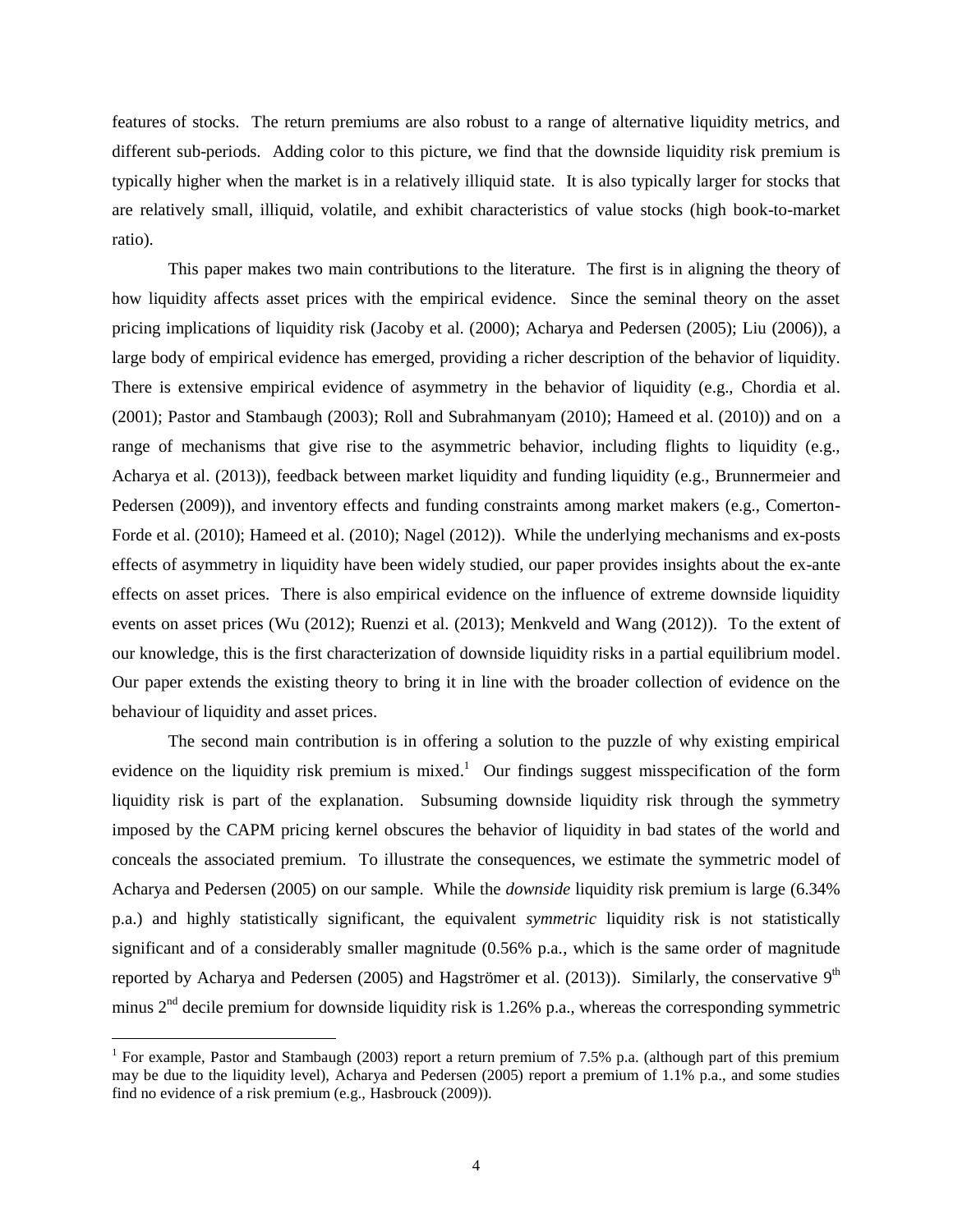liquidity risk premium is 0.08% p.a.. Therefore, the return premium associated with downside liquidity risk is ten to 15 times larger than suggested by symmetric liquidity risk measures. Although not a feature of our model, we explore the upside counterparts to our downside risks to further our understanding of the role asymmetry. In contrast to downside liquidity risk, upside liquidity 'risk' attracts a negative premium. This finding reinforces the importance of asymmetry in characterizing liquidity risk and in accounting for its impact on asset prices.

Our results have implications for firm investments and the real economy. The large expected return premium associated with downside liquidity risk suggests that decision makers can lower their firm's cost of capital by adopting practices that moderate the loss of their equity's liquidity during market declines. Reducing information asymmetry through increased disclosure during such times is one example [\(Balakrishnan et al., 2014\)](#page-34-2).

Delving deeper, we find that the downside liquidity risk premium is higher during periods of low market-wide liquidity. While not identifying the mechanism, this result is consistent with the notion that adverse liquidity phenomena, such as liquidity spirals, flights to liquidity, and feedback between market and funding liquidity, have a substantial negative impact on firms' cost of capital. Thus, an additional channel by which these phenomena can impact the real economy is through the level of investment undertaken by firms that are sensitive to the cost of capital. Market-wide illiquidity may be driven by low investor and consumer sentiment [\(Liu, 2015\)](#page-38-5) and the business cycle [\(Næs et al., 2011\)](#page-38-6). This suggests that policy, regulation, and market design that mitigate downside liquidity risk and lower the cost of capital are likely to have greatest impact when the economy needs it most.

Competition and financing constraints in provision of market liquidity can also contribute to downside liquidity risk. Competition among liquidity providers increases the tendency for market liquidity to fall in bad states of the world. This is because competition from informal liquidity providers (such as high-frequency traders) in good states erodes profits and thus the ability of designated market makers to subsidize their activities in bad states [\(Roll and Subrahmanyam, 2010\)](#page-39-1). [Comerton-Forde et al.](#page-35-4)  (2010) and [Nagel \(2012\)](#page-38-2) provide evidence that the financing constraints of liquidity providers cause them to withdraw liquidity, particularly during market turmoil. Finally, recent efforts to incorporate liquidityadjusted downside risk metrics into risk management procedures and capital standards reflect regulatory and practitioner concerns about downside liquidity risk (e.g., [Angelidis and Benos \(2006\)](#page-34-3) and [BIS](#page-35-5)  (2012)). These concerns are consistent with our finding of a significant downside liquidity risk premium.

This paper proceeds as follows. The next section reviews the theoretical and empirical findings that motivate our model. Section 3 defines the LD-CAPM and derives the model's expected return relation. We interpret the model in a state-pricing context to build some economic intuition. Section 4 describes the data and construction of variables for the empirical tests, which are presented and discussed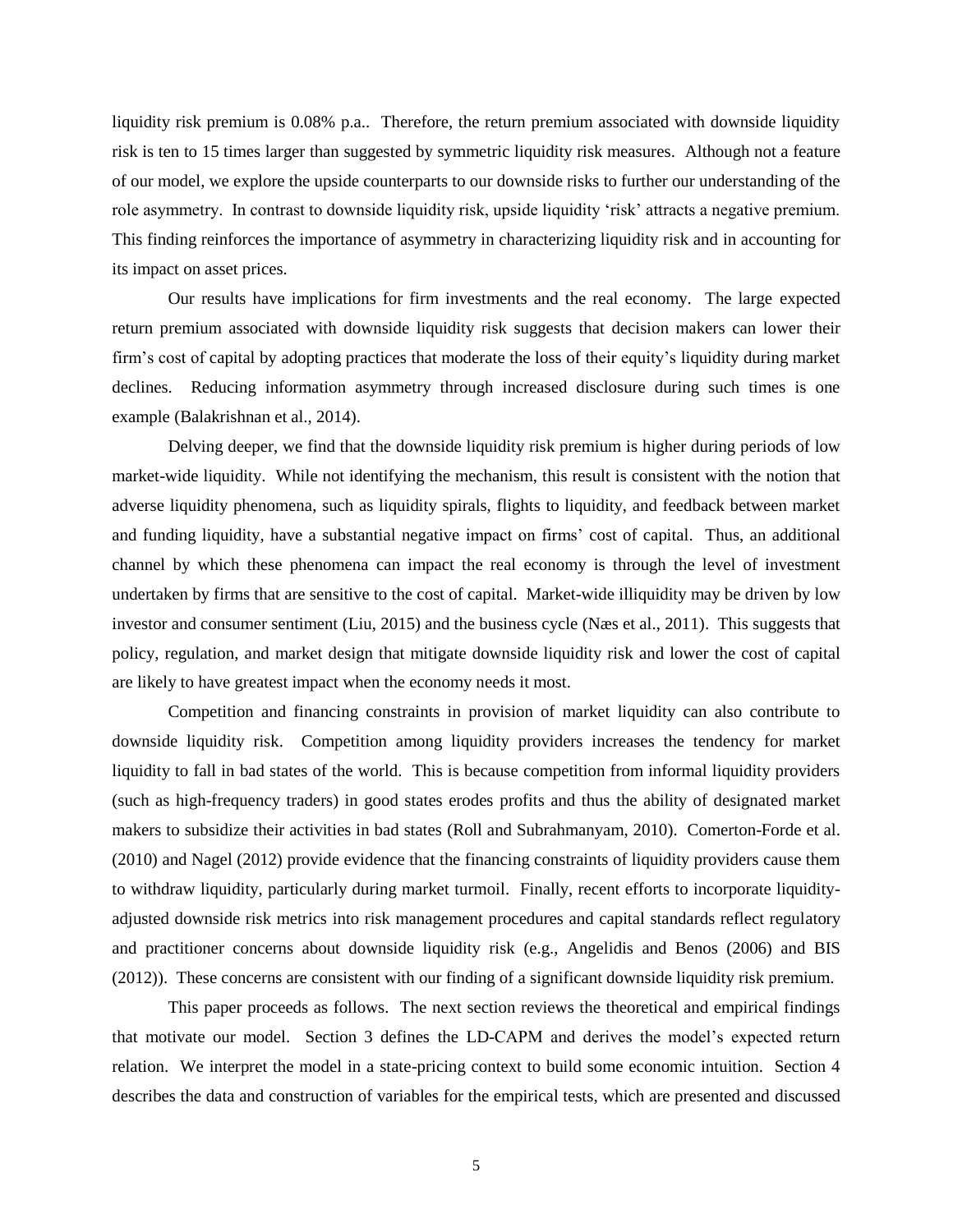in Section 5. Section 6 summarizes the conclusions on downside liquidity risk. Additional supporting material can be found in the Internet Appendix.

#### **2. Liquidity spirals, market declines and risk aversion**

1

Several recent papers, in addition to [Pastor and Stambaugh \(2003\),](#page-38-1) find evidence of asymmetry in the comovement of asset liquidity and returns. [Chordia et al. \(2001\)](#page-35-3) find that liquidity plummets in down markets and recovers relatively slowly in up markets. Consistent with asymmetric comovement, return and liquidity distributions are left-skewed [\(Ang and Chen \(2002\);](#page-34-4) [Roll and Subrahmanyam \(2010\)\)](#page-39-1).<sup>2</sup>

One explanation for this asymmetry is found in the model of [Brunnermeier and Pedersen \(2009\),](#page-35-0) which links the liquidity of an individual asset with the funding liquidity of intermediaries. Market liquidity and funding liquidity are mutually reinforcing and susceptible to negative 'liquidity spirals'; deterioration in the balance sheets of financial intermediaries can induce collateral-driven security sales, which further exacerbate illiquidity. [Nagel \(2012\)](#page-38-2) provides empirical evidence consistent with this mechanism. The feedback loop causes a non-linear response in asset liquidity to declines in the market. Similarly, [Hameed et al. \(2010\)](#page-36-2) find that changes in liquidity demand are negatively related to market returns with large declines having the greatest impact. They show empirically that the driver of the asymmetric relation is the deterioration of the balance sheets of financial intermediaries (see also [Comerton-Forde et al. \(2010\)\)](#page-35-4).

Downward liquidity spirals can occur for other reasons. In the model of [Garleanu and Pedersen](#page-36-4)  (2007), a decrease in market liquidity leads to tighter risk management, which in turn leads to lower liquidity, and so on. In the model of [Carlin et al. \(2007\),](#page-35-6) traders cooperate and provide liquidity to one another most of the time but occasionally, when stakes are high and a trader becomes distressed, they switch to predatory trading causing severe declines in liquidity across multiple assets. In the model of [Morris and Shin \(2004\),](#page-38-7) when asset prices fall, some traders approach their loss limits and are induced to sell, which increases incentives for other traders to sell, causing behavior analogous to a bank run. The resulting 'liquidity black holes', like the mechanisms in previously mentioned studies, imply asymmetric comovements in liquidity and returns. Similarly, asymmetry between good and bad states has been observed in the behavior of broader economic variables such as lending rates and defaults [\(Ordoñez,](#page-38-8)  [2013\)](#page-38-8), and has been attributed to asymmetry in information diffusion speeds. There are many nonexclusive candidate causes of asymmetry; together they suggest that a symmetric treatment of liquidity risk in asset pricing will not adequately reflect the underlying economics.

<sup>2</sup> [Roll and Subrahmanyam \(2010\)](#page-39-1) find that the distribution of bid-ask spreads (*illiquidity*) is right-skewed, suggesting the distribution of *liquidity*, like returns, is left-skewed.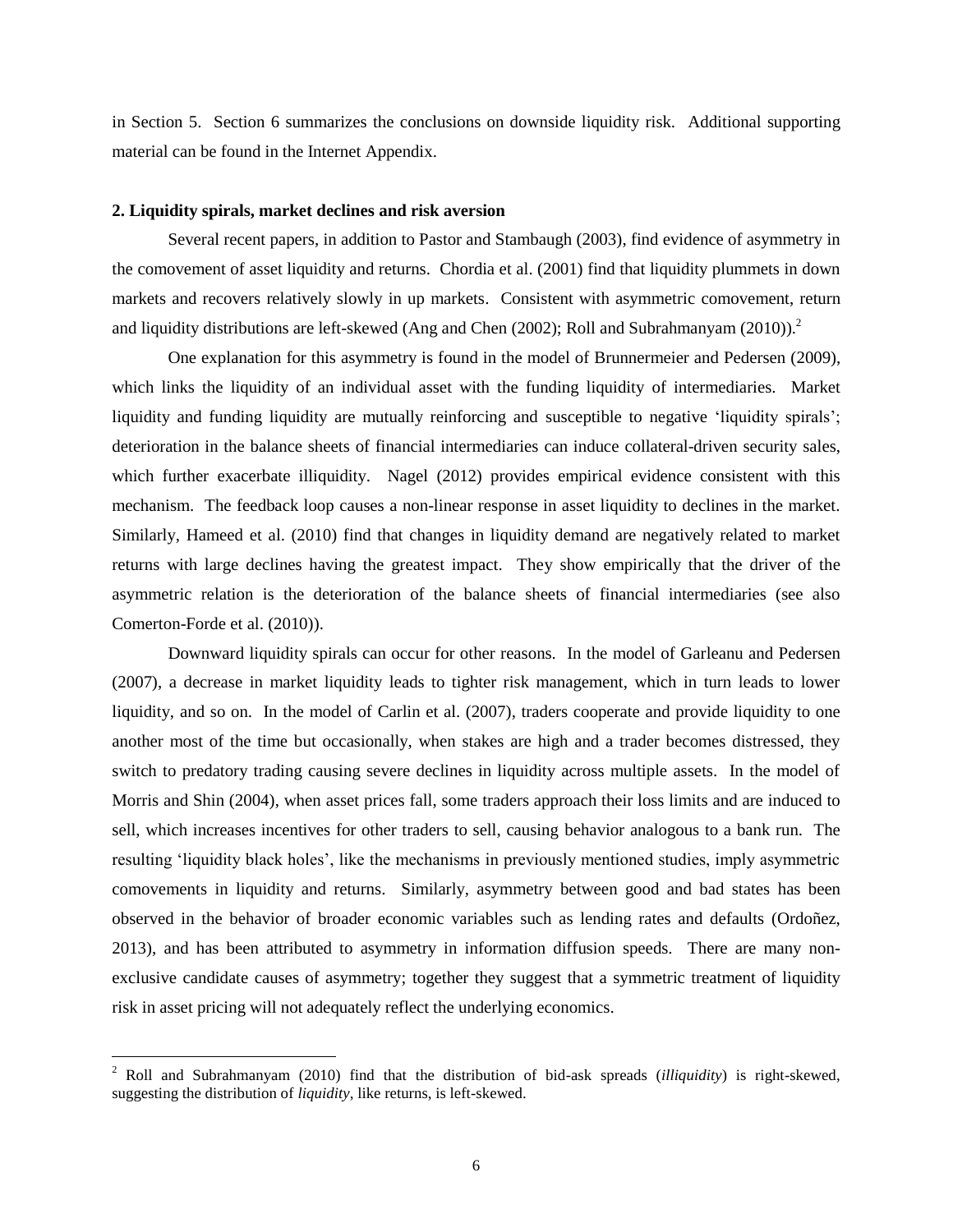Periods of macroeconomic and financial stress make investors more averse to liquidity shocks and can cause them to abandon illiquid assets in favor of relatively more liquid assets [\(Acharya et al.,](#page-34-1)  [2013\)](#page-34-1). Such 'flights-to-liquidity' and 'flights-to-quality' can take place across asset classes, such as stocks and bonds, but also within asset classes. In the cross-section, some stocks become relatively more attractive to investors during a period of stress and thus experience a relative increase in liquidity. Investor 'flights' are likely to coincide with sharp declines in the market and therefore, similar to liquidity spirals, cause asymmetric comovements between returns and liquidity, depending on the state of the market. The degree of asymmetry is likely to depend on whether a stock becomes relatively more or less attractive during a period of stress.

A second important source of asymmetry with regard to the pricing of liquidity risk presents in how investors view the uncertainty surrounding liquidity in future good and bad states. It is unlikely that investors view positive shocks in the same way they view negative shocks (e.g., [Kahneman and Tversky](#page-37-2)  (1979); [Veld and Veld-Merkoulova \(2008\);](#page-39-4) [Levy and Levy \(2009\)\)](#page-38-9). This means that a pricing kernel with the same level of risk aversion across good and bad states will not represent investor preferences well. $3$  Empirical work on the shape of the pricing kernel using gross returns supports the notion that risk aversion is high in bad states (e.g., [Bakshi et al. \(2010\);](#page-34-5) [De Giorgi and Post \(2008\);](#page-35-7) [Rosenberg and Engle](#page-39-5)  (2002)).

# **3. The model**

1

We develop our model parsimoniously through two liquidity-related modifications of the D-CAPM of [Hogan and Warren \(1974\)](#page-37-1) and [Bawa and Lindenberg \(1977\).](#page-35-1) The first modification accounts for liquidity costs within net asset returns. The second adjusts the pricing kernel underpinning the D-CAPM for market-wide liquidity. In doing so we develop a direct downside analogue to the L-CAPM of [Acharya and Pedersen \(2005\).](#page-34-0)

It is well-known that the CAPM can be derived by either (i) assuming quadratic utility, or (ii) assuming returns are elliptically symmetric and that investor's possess increasing and concave utility [\(Berk, 1997\)](#page-35-8). [Acharya and Pedersen \(2005\)](#page-34-0) incorporate time-varying liquidity costs into the CAPM by following the second approach; however, there is strong evidence that the distributions of both liquidity costs and gross returns are left skewed [\(Ang and Chen \(2002\);](#page-34-4) [Roll and Subrahmanyam \(2010\)\)](#page-39-1). The Acharya and Pedersen model can also be derived for arbitrary distributions under the assumption of quadratic utility. This approach replaces the conflict arising from evidence on skewed liquidity/return

<sup>&</sup>lt;sup>3</sup> [Markowitz \(1959\)](#page-38-10) acknowledges that it is natural to view risk as concern for adverse deviations and only proceeds to work with symmetric risk measures such as variance and covariance due to their mathematical convenience.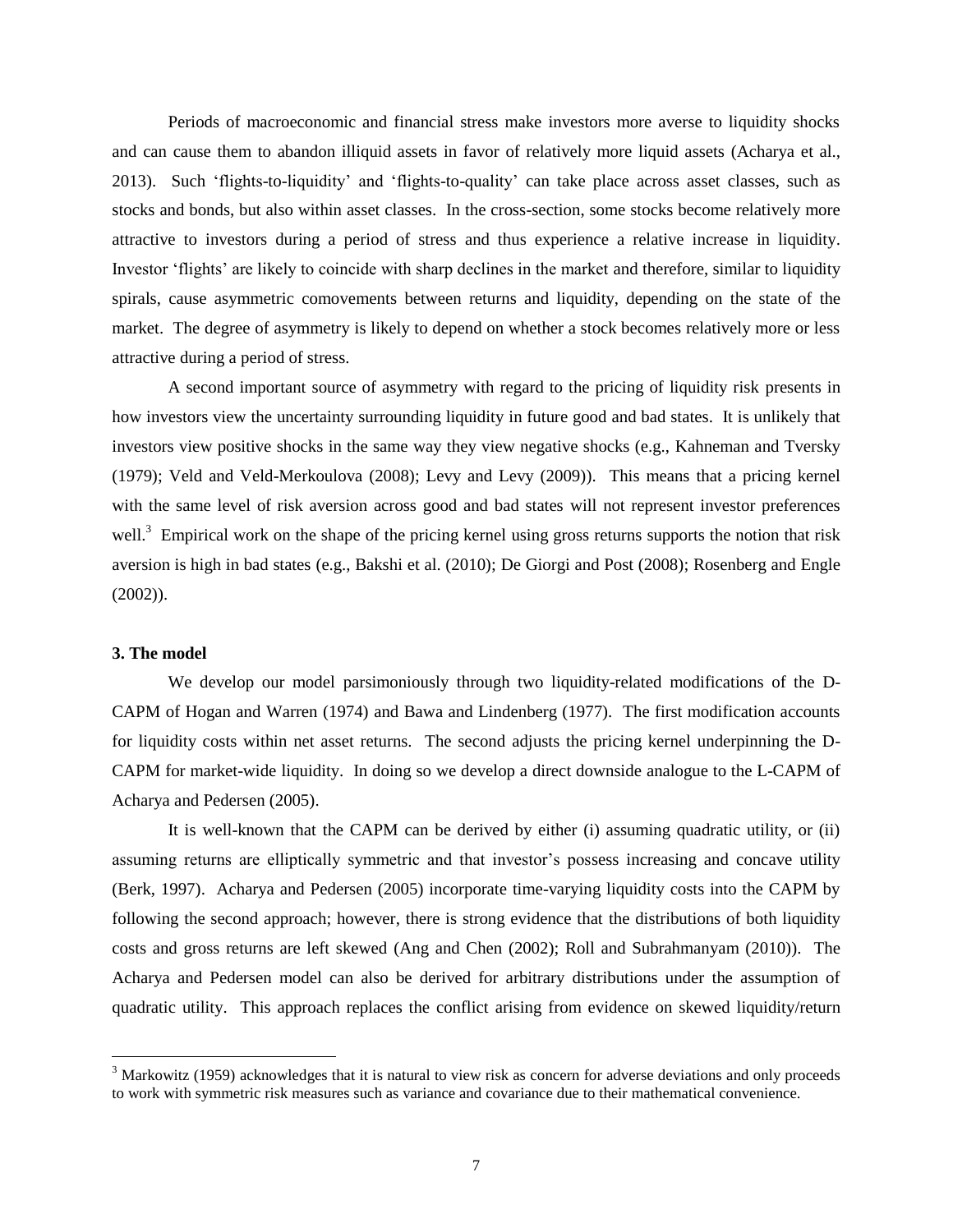distributions with violations of the non-satiation and no-arbitrage preference regularity conditions. [Hogan](#page-37-1)  and Warren (1974) and [Bawa and Lindenberg \(1977\)](#page-35-1) address these issues through arguments underpinned by a utility function for the representative investor that is linear on the upside and quadratic on the downside.<sup>4</sup>

This utility function has several attractive features. First, its characterization of risk is consistent with several studies on investor preferences [\(Unser \(2000\);](#page-39-6) [Veld and Veld-Merkoulova \(2008\);](#page-39-4) [Levy and](#page-38-9)  Levy (2009)). Second, the change in the functional form around a reference point, such as the risk-free rate, is supported by a large body of literature (e.g., [Hogan and Warren \(1972\);](#page-37-3) [Fishburn \(1977\);](#page-36-5) [Bawa](#page-35-9)  (1978); [Kahneman and Tversky \(1979\);](#page-37-2) [Holthausen \(1981\);](#page-37-4) [Post and Levy \(2005\)\)](#page-39-7). Third, this utility function is linked to the partial ordering of investment choices under stochastic dominance [\(Porter,](#page-38-11)  [1974\)](#page-38-11). Fourth, it provides a pricing model free of distributional assumptions while maintaining consistency with basic preference regularity conditions (such as non-satiation). Given these advantages, we develop our model from the pricing kernel,  $M_{t+1}^D$ , associated with the D-CAPM [\(Anthonisz, 2012\)](#page-34-6):

$$
M_{t+1}^D = \kappa_t - \Theta_t \mathbf{1}_{t+1}^- R_{m,t+1}^e \tag{1}
$$

$$
\mathbf{1}_{t+1}^{-} = \begin{cases} 0 & \text{if } R_{m,t+1}^{e} \ge 0\\ 1 & \text{if } R_{m,t+1}^{e} < 0. \end{cases}
$$
 (2)

Here  $\kappa_t$  is a constant and  $\Theta_t > 0$  is the coefficient of risk aversion. [De Giorgi and Post \(2008\)](#page-35-7) find empirical support for the D-CAPM kernel. The shape of the kernel reported in many empirical studies (e.g., [Bakshi et al. \(2010\);](#page-34-5) [Rosenberg and Engle \(2002\)\)](#page-39-5) can be reasonably approximated by this kernel; however, this literature works with gross returns and does not account for liquidity costs. Adjusting this kernel for market-wide liquidity yields the pricing kernel for our base model:

$$
M_{t+1}^{LD} = \kappa_t - \Theta_t \mathbf{1}_{t+1}^{-} \left( R_{m,t+1}^e - C_{m,t+1} \right) \tag{3}
$$

$$
\mathbf{1}_{t+1}^{-} = \begin{cases} 0 & \text{if } R_{m,t+1}^{e} - C_{m,t+1} \ge 0 \\ 1 & \text{if } R_{m,t+1}^{e} - C_{m,t+1} < 0. \end{cases} \tag{4}
$$

The indicator function,  $\mathbf{1}_{t+1}^-$ , separates the state space,  $\Omega$ , into a positive subspace,  $\Omega^+$ , where the liquidity-adjusted excess market return (in excess of the risk-free rate) is positive, and a negative subspace,  $\Omega^-$ , where the liquidity-adjusted excess market return is negative. With this kernel, the representative investor is risk averse across  $\Omega^-$  and risk neutral over  $\Omega^+$ .<sup>5</sup>

1

<sup>&</sup>lt;sup>4</sup> To be precise, [Hogan and Warren \(1974\)](#page-37-1) motivate the D-CAPM from Markowitz's observation that semivariance better represents risk than variance. In contrast, [Bawa and Lindenberg \(1977\)](#page-35-1) motivate the D-CAPM through the connection between stochastic dominance and selection rules involving expected returns and lower-partial moments. The utility function underpinning the D-CAPM is  $U_{t+1}(R_{t+1}^e) = a_t + b_t R_{t+1}^e - c_t (-R_{t+1}^e)^{1/2}$  where  $R_{t+1}^e$  is the return in excess of the risk-free rate at time  $t + 1$  and  $(x)^+ = \max(x, 0)$ .

 $5$  To aid comparison of our model with that of [Acharya and Pedersen \(2005\)](#page-34-0) we note that the pricing kernel for the L-CAPM (in the absence of strong distributional assumptions) can written as  $M_{t+1}^L = v_t - K_t (R_{m,t+1}^e - C_{m,t+1})$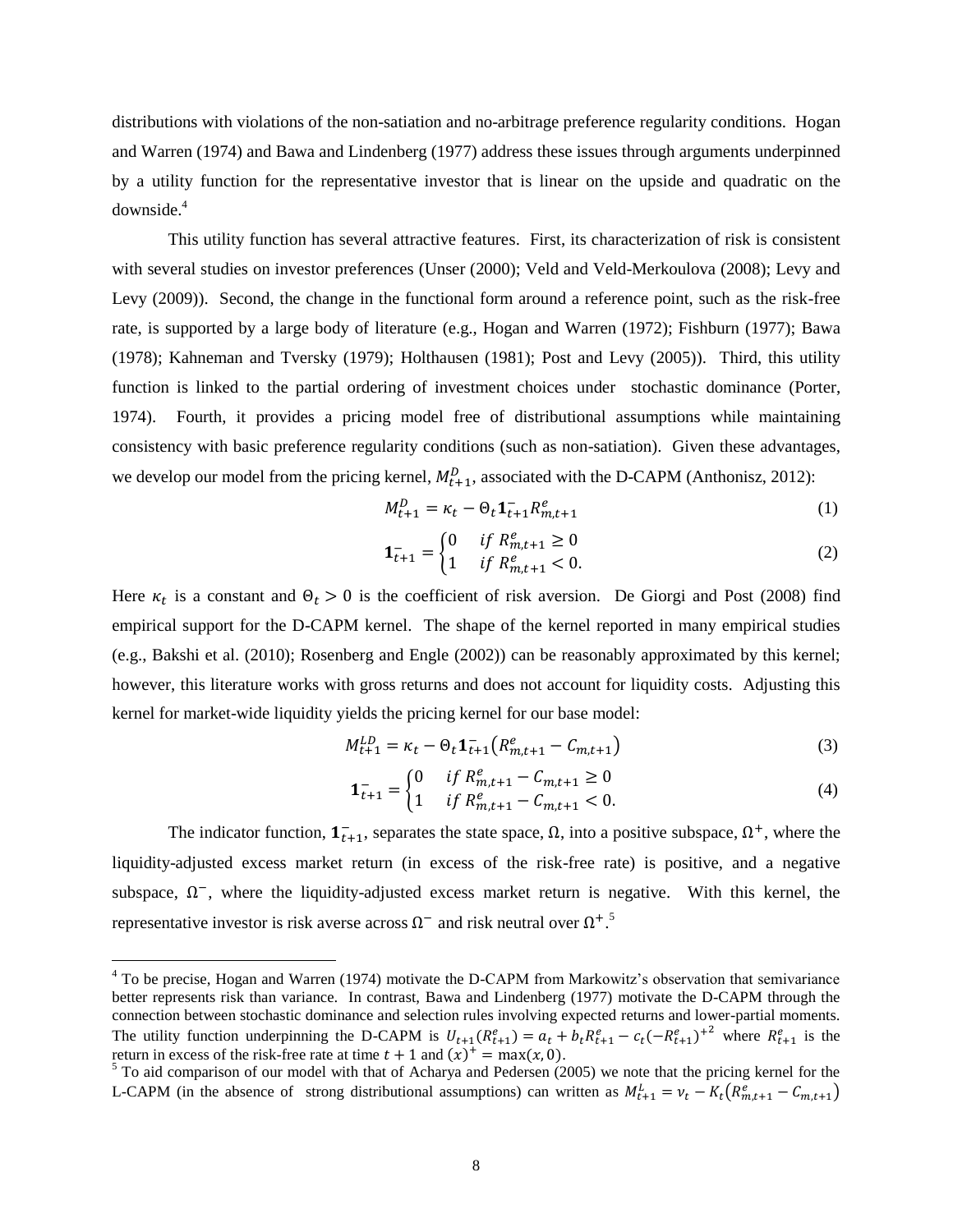In the absence of arbitrage, the pricing kernel framework of [Ross \(1978\),](#page-39-8) [Harrison and](#page-36-6)  Kreps (1979), and [Kreps \(1981\)](#page-37-5) is

$$
\mathbb{E}_t \big[ M_{t+1} R_{i,t+1} | I_t \big] = 1, \qquad \forall \ i, t \tag{5}
$$

where  $M_{t+1}$  is the pricing kernel at time  $t + 1$ ,  $R_{i,t+1}$  is the gross return of the  $i^{th}$  asset at time  $t + 1$  $(R_{i,t+1} = 1 + r_{i,t+1})$  and  $I_t$  is the information set at time t.<sup>6</sup> Assuming the risk-free asset has no liquidity cost, we re-express equation (5) in terms of excess returns ( $R_{i,t+1}^e = R_{i,t+1} - R_{f,t+1}$ ) and incorporate the cost of liquidity:

$$
\mathbb{E}_{t}[M_{t+1}(R_{i,t+1}^{e}-C_{i,t+1})]=0,
$$
\n(6)

where  $C_{i,t+1}$  is the liquidity cost of the  $i^{th}$  asset. Considering the covariance of the pricing kernel first with the liquidity-adjusted excess return of an individual stock and then that of the market leads to:

$$
\mathbb{E}_{t}[R_{i,t+1}^{e} - C_{i,t+1}] = \frac{\text{Cov}_{t}[M_{t+1}, R_{i,t+1}^{e} - C_{i,t+1}]}{\text{Cov}_{t}[M_{t+1}, R_{m,t+1}^{e} - C_{m,t+1}]} \mathbb{E}_{t}[R_{m,t+1}^{e} - C_{m,t+1}].
$$
\n(7)

The state pricing interpretation of equations (6) and (7) is that the marginal rate of substitution is high in bad states of the world and thus assets that have relatively larger negative returns and/or relatively less liquidity in such states should, as compensation, provide a higher expected return.

Placing the LD-CAPM pricing kernel (equation (3)) into the covariance identity (equation (7)) gives the model in the beta framework for asset pricing. Using a conditional version of Theorem 1 in [Anthonisz \(2012\)](#page-34-6) we re-express the model in terms of conditional moments and co-moments. The theorem, a proof, and the derivation of the model are in Appendix A. To avoid confusion and assist exposition we represent the downside betas as downside gammas and refer to them as such. Downside gammas involve the asymmetric measures of conditional co-moments and conditional moments. In contrast, traditional betas involve covariance and variance.

$$
\mathbb{E}_{t}[R_{i,t+1}] = R_{f,t+1} + \mathbb{E}_{t}[C_{i,t+1}] + \gamma_{i,r}^{R} \lambda + \gamma_{i,l}^{R} \lambda + \gamma_{i,l}^{L} \lambda + \gamma_{i,l}^{L} \lambda
$$
\n(8a)

$$
\gamma_{i,r}^{R} = \frac{\mathbb{E}_{t} \left[ R_{i,t+1}^{e} R_{m,t+1}^{e} \middle| R_{m,t+1}^{e} - C_{m,t+1} < 0 \right]}{\mathbb{E}_{t} \left[ \left( R_{m,t+1}^{e} - C_{m,t+1} \right)^{2} \middle| R_{m,t+1}^{e} - C_{m,t+1} < 0 \right]}
$$
\n(8b)

$$
\gamma_{i,l}^{R} = \frac{\mathbb{E}_{t} \left[ -C_{i,t+1} R_{m,t+1}^{e} \left| R_{m,t+1}^{e} - C_{m,t+1} < 0 \right| \right]}{\mathbb{E}_{t} \left[ \left( R_{m,t+1}^{e} - C_{m,t+1} \right)^{2} \left| R_{m,t+1}^{e} - C_{m,t+1} < 0 \right| \right]} \tag{8c}
$$

1

where  $v_t$  and  $K_t$  are constants. This L-CAPM kernel applies the same degree of risk aversion  $(K_t > 0)$  across good and bad states and violates the preference regularity conditions of non-satiation and no arbitrage.

 $6$  To simplify notation we drop the conditioning information  $(I_t)$  from subsequent expressions, treating it as implicit in the expectation operator,  $\mathbb{E}_t$ [.].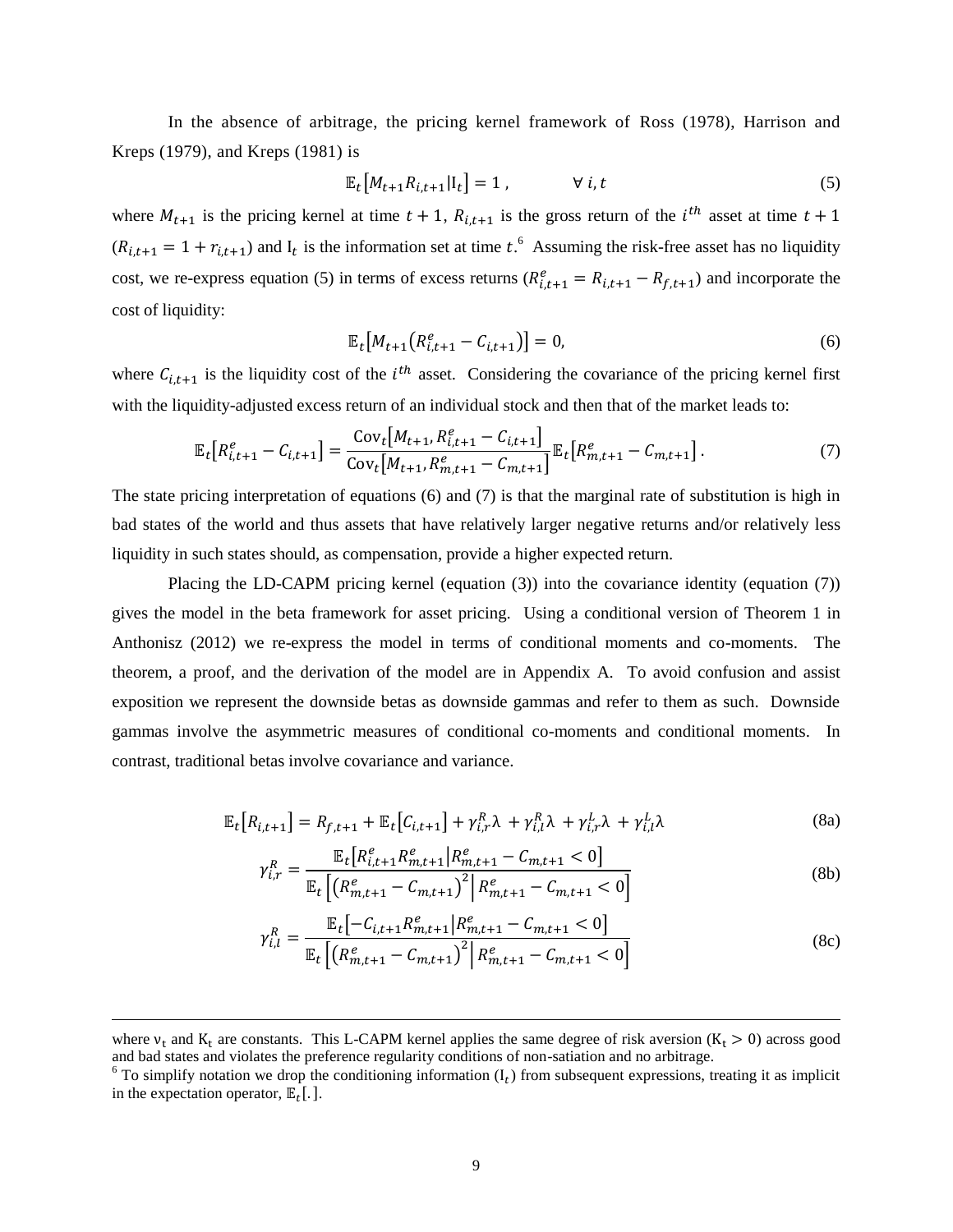$$
\gamma_{i,r}^L = \frac{\mathbb{E}_t \left[ -R_{i,t+1}^e C_{m,t+1} \middle| R_{m,t+1}^e - C_{m,t+1} < 0 \right]}{\mathbb{E}_t \left[ \left( R_{m,t+1}^e - C_{m,t+1} \right)^2 \middle| R_{m,t+1}^e - C_{m,t+1} < 0 \right]}
$$
\n(8d)

$$
\gamma_{i,l}^{L} = \frac{\mathbb{E}_{t} \left[ C_{i,t+1} C_{m,t+1} \middle| R_{m,t+1}^{e} - C_{m,t+1} < 0 \right]}{\mathbb{E}_{t} \left[ \left( R_{m,t+1}^{e} - C_{m,t+1} \right)^{2} \middle| R_{m,t+1}^{e} - C_{m,t+1} < 0 \right]}
$$
\n(8e)

$$
\lambda = \mathbb{E}_t \big[ R_{m,t+1}^e - C_{m,t+1} \big] \tag{8f}
$$

The LD-CAPM implies that the expected return of a stock is equal to the risk-free rate,  $R_{f,t+1}$ , plus a return premium for the expected level of liquidity costs,  $\mathbb{E}_t[C_{i,t+1}]$ , plus return premiums for the stock's return and liquidity risks. The gammas  $(\gamma_{i,r}^R, \gamma_{i,l}^R, \gamma_{i,r}^L, \gamma_{i,l}^L)$  measure the amount of each systematic risk in stock i. Lambda  $(\lambda)$  measures the 'price' of each risk (the additional expected return per unit of the risk). Within the gammas, the superscripts ' $R$ ' and ' $L$ ' refer to the excess market return and market-wide liquidity respectively. The subscripts 'r' and 'l' refer to stock i's excess return and liquidity.

The four (downside) gammas correspond to the four (symmetric) betas within the L-CAPM of [Acharya and Pedersen \(2005\).](#page-34-0) The main difference is that gammas measure comovement between a stock's returns/liquidity and the market returns/liquidity in *bad* states (when liquidity-adjusted excess market returns are negative), whereas the [Acharya and Pedersen \(2005\)](#page-34-0) betas do not distinguish between good and bad states. This is an economically meaningful difference in the way risk is characterized. A second difference, which is less economically meaningful and more technical in nature, is that the gammas are conditional co-moments (normalized by a conditional moment), whereas the [Acharya and](#page-34-0)  Pedersen (2005) betas are covariances (normalized by variance). Both betas and gammas measure the degree of comovement and are similar in scale.

The first gamma, *downside market risk*  $(\gamma_{i,r}^R)$ , measures the sensitivity of a stock's excess returns to the market's excess returns within the negative subspace  $(\Omega^-)$  defined by  $R_{m,t+1}^e - C_{m,t+1} < 0$ . This gamma is equivalent to the downside beta of the D-CAPM developed in [Hogan and Warren \(1974\)](#page-37-1) and [Bawa and Lindenberg \(1977\),](#page-35-1) but with a downside threshold involving market-wide liquidity. The other three gammas involve liquidity.

The second gamma, *downside liquidity risk*  $(\gamma_{i,l}^R)$ , measures the sensitivity of a stock's liquidity to the market's excess returns within the negative subspace. For example, stocks that tend to experience large declines in liquidity during falls in the market will have large positive values of  $\gamma_{i,l}^R$ . Thus,  $\gamma_{i,l}^R$  can be interpreted as a measure of a stock's susceptibility to downward liquidity spirals and abandonment during a flight-to-liquidity or flight-to-quality. If investors demand a return premium to entice them to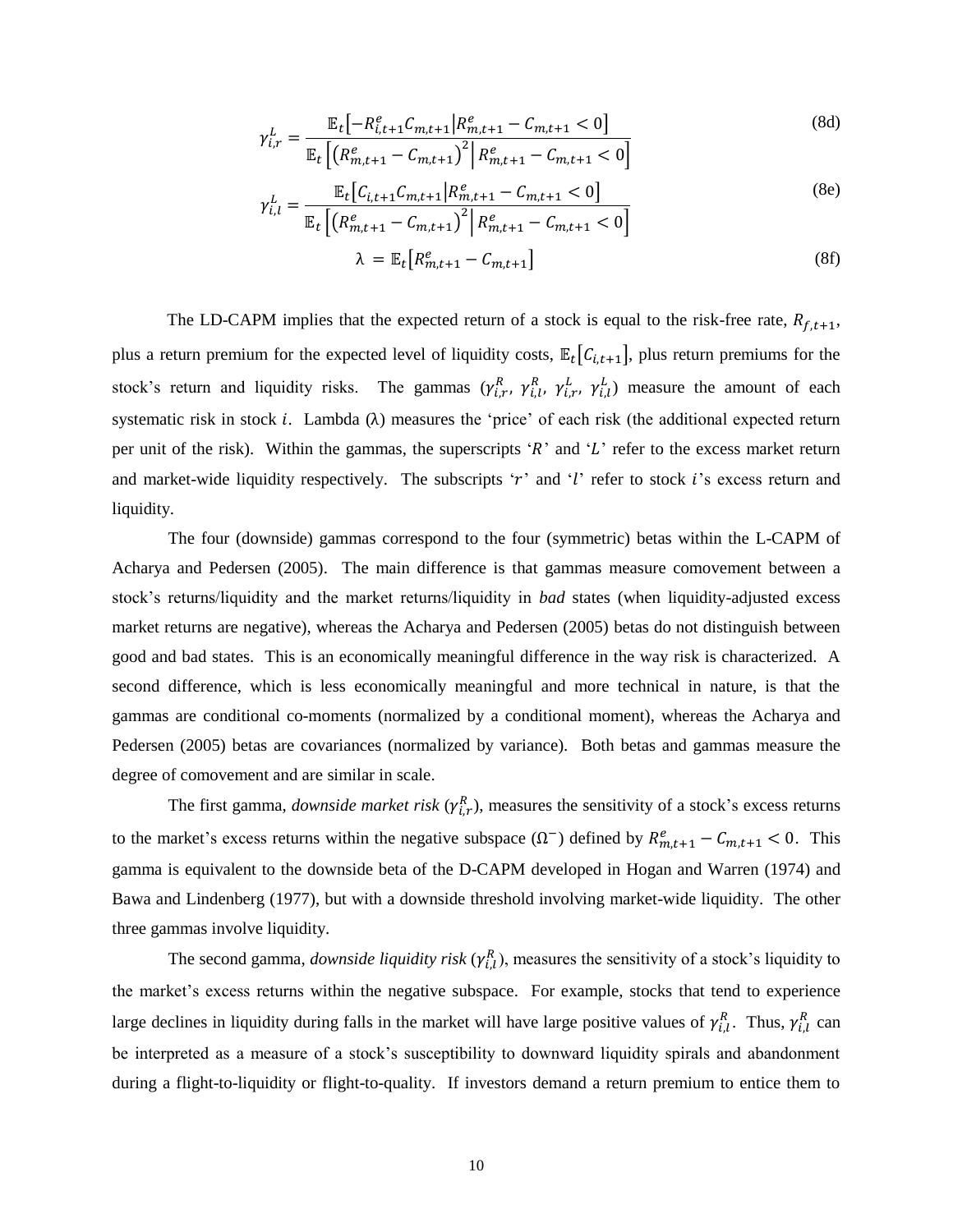hold such stocks, we would expect to find a positive cross-sectional premium associated with  $\gamma_{i,l}^R$ . [Acharya and Pedersen \(2005\)](#page-34-0) find that the corresponding (symmetric) beta of the L-CAPM accounts for 80% of a 1.1% p.a. liquidity risk premium. Therefore, a comparison of this premium with that of  $\gamma_{i,l}^R$ provides a comparison of the L-CAPM's and LD-CAPM's characterizations of liquidity risk.

The third gamma, *downside aggregate liquidity risk*  $(\gamma_{i,r}^L)$ , measures the sensitivity of a stock's excess returns to market-wide liquidity within the negative subspace. This is a downside form of the risk termed 'aggregate liquidity risk' by [Pastor and Stambaugh \(2003\)](#page-38-1) who interpret market-wide liquidity as a state variable. Under this interpretation, investors will demand a return premium to hold stocks that tends to have large negative returns when market-wide liquidity falls (positive  $\gamma_{i,r}^L$ ).

Similarly, the fourth gamma, *downside liquidity commonality risk*  $(\gamma_{i,l}^L)$ , measures the sensitivity of a stock's liquidity to market-wide liquidity within the negative subspace  $(\Omega^-)$ . This gamma measures a downside form of the commonality in liquidity risk first explored by [Chordia et al. \(2001\),](#page-35-3) [Hasbrouck and](#page-37-6)  Seppi (2001), and [Huberman and Halka \(2001\).](#page-37-7)

#### **4. Data and method**

#### *4.1 Sample*

Our sample spans the period January 1, 1962 to December 31, 2011 and consists of all common stocks listed on the New York Stock Exchange (NYSE) and the American Exchange (AMEX).<sup>7</sup> Similar to [Acharya and Pedersen \(2005\),](#page-34-0) we exclude stock-month observations in which the median stock price is below \$5 or above \$1,000. We exclude stock-year observations with negative book-to-market values. We use daily return, price and volume data from the Centre for Research in Security Prices (CRSP), balance sheet data (used to compute book values) from Compustat and daily data on the Fama-French-Carhart factors from the Fama-French data library.

## *4.2 Measures of liquidity*

1

Our primary liquidity measure is the price impact measure (ILLIQ) of [Amihud \(2002\),](#page-34-7) transformed as per [Acharya and Pedersen \(2005\)](#page-34-0) so that it approximates the dollar trading cost per dollar traded (in robustness tests we examine other measures). [Amihud \(2002\)](#page-34-7) shows that this measure is strongly positively related to the bid-ask spread, price impact, and fixed trading costs. [Goyenko et al.](#page-36-7)  (2009) compare how closely various daily and monthly liquidity proxies relate to high-frequency

<sup>&</sup>lt;sup>7</sup> Consistent with [Acharya and Pedersen \(2005\),](#page-34-0) we do not include Nasdaq-listed stocks because their volume is overstated in the CRSP data due to the inclusion of inter-dealer trades (and only commences in 1982). The results are very similar when the crisis of 2008-2009 is omitted.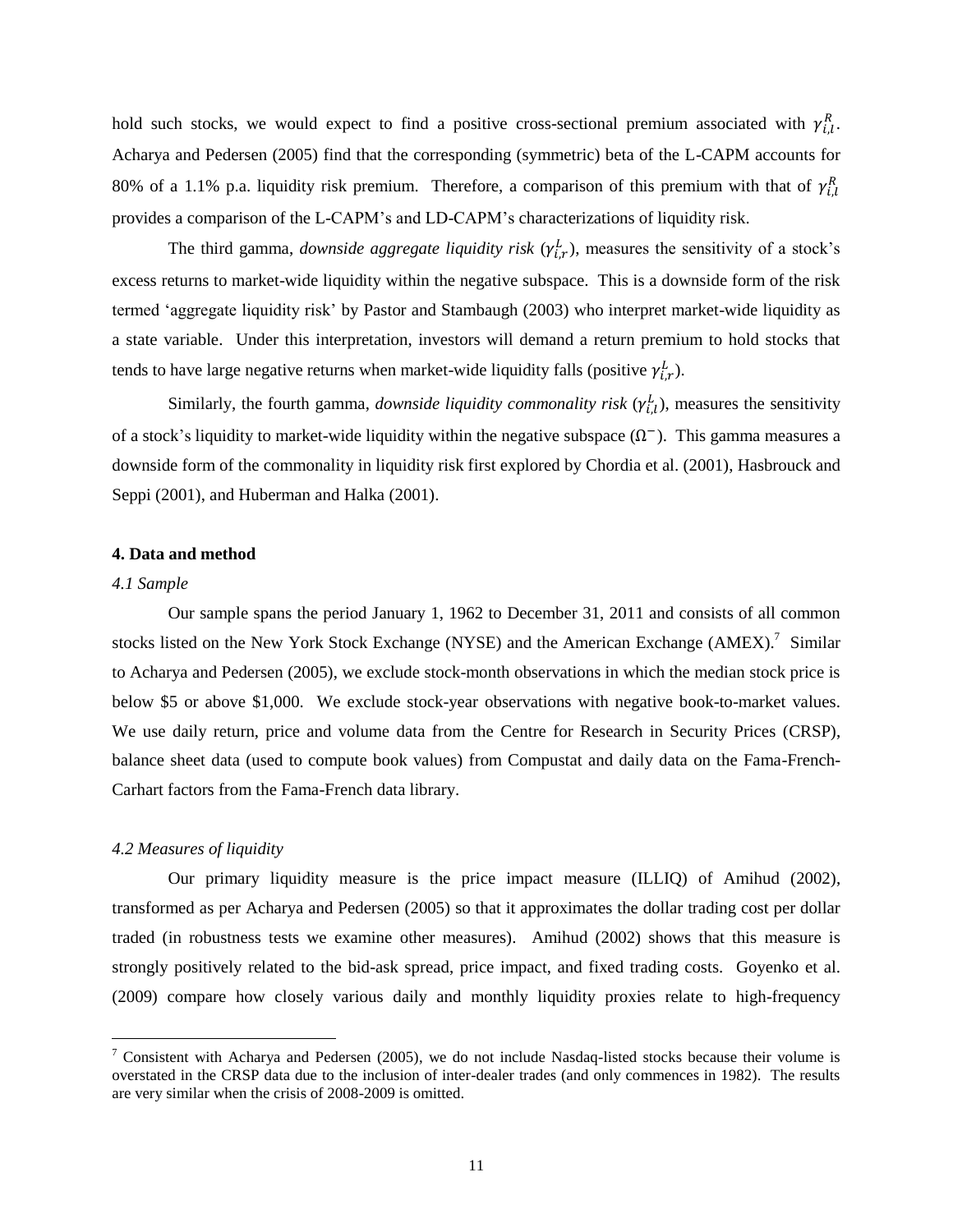measures of transaction costs and find that ILLIQ is a relatively good proxy for liquidity. Similarly, [Hasbrouck \(2009\)](#page-36-0) finds that among several daily proxies, ILLIQ is most strongly correlated with tradeand-quote based measures of price impact.

At a daily frequency, ILLIQ is computed as:

1

$$
ILLIQ_{i,\tau} = \frac{|r_{i,\tau}|}{\$Vol_{i,\tau}}
$$
\n(9)

where  $r_{i,\tau}$  is the return on stock *i* on day  $\tau$ , and  $$Vol_{i,\tau}$  is the dollar volume of trading in stock *i* on day  $\tau$  measured in millions of dollars.<sup>8</sup> Following Acharya and Pedersen, we truncate and normalize *ILLIQ*<sub>i, $\tau$ </sub> to obtain daily liquidity cost,  $C_{i,\tau}$ :

$$
C_{i,\tau} = \min(0.25 + 0.30 \; ILLIQ_{i,\tau} \, P_{\tau-1} \, , 30.00) / 100 \tag{10}
$$

where  $P_{\tau-1}$  is the ratio of the aggregate market capitalizations on day  $\tau - 1$  and January 1, 1962, and the constants 0.25 and 0.30 are chosen by Acharya and Pedersen to give  $C_{i,\tau}$  approximately the same level and variance as the effective half-spread. The truncation and normalization step serves several purposes: (i) it converts the liquidity cost into 'dollar cost per dollar invested' consistent with the theoretical model; (ii) it removes the effects of inflation in nominal prices, which would otherwise affect  $ILLIQ_{i,\tau}$ ; and (iii) it imposes realistic bounds on the liquidity cost.<sup>9</sup> We aggregate to weekly and monthly frequencies by taking the simple average of  $C_{i,\tau}$  across days in the week or month, as is common for  $ILLIQ_{i,\tau}$ .

One final step associated with the liquidity cost measure is decomposing it into an expected component and innovations. In the LD-CAPM, expected liquidity cost is a stock characteristic that affects expected returns, and innovations in liquidity costs are used to compute downside liquidity risks.<sup>10</sup> Similar to Acharya and Pedersen (2005), we use the residuals from an autoregressive regression model (an AR(20) model of  $C_{i,\tau}$  for each stock holding the value of  $P_{\tau-1}$  fixed for all lags) as innovations in liquidity costs,  $C_{i,\tau}^e$ . We use two proxies for the expected liquidity cost: (i) the average of the past six

<sup>&</sup>lt;sup>8</sup> Similar to [Amihud \(2002\),](#page-34-7) we reduce the influence of outliers by winsorising  $ILLIQ_{i,\tau}$  at the top 1% of the crosssectional distribution on every day and top 1% of the time-series distribution for every stock.

<sup>&</sup>lt;sup>9</sup> Acharya and Pedersen (2005) use two approaches to make liquidity costs comparable in scale to returns. The first is freeing up the coefficients in their tests of the model, allowing them to absorb differences in scale. The second is scaling liquidity costs by a parameter  $\kappa$ , which is calibrated to average monthly turnover in their main specification. For consistency, we also use these two approaches. In most of our tests, coefficients are free to absorb differences in scale. When identifying the negative subspace  $(R_{m,\tau}^e - C_{m,\tau} < 0)$ , we follow the second approach and scale  $C_{m,\tau}$ using the coefficient derived by Acharya and Pedersen (2005) from monthly turnover converted to daily units by diving by 22.

<sup>&</sup>lt;sup>10</sup> The use of innovations in liquidity when computing liquidity *risks* is important because liquidity is persistent and shocks rather than predictable changes could be priced. See, for example, [Acharya and Pedersen \(2005\),](#page-34-0) [Pastor and](#page-38-1)  Stambaugh (2003), [Sadka \(2006\),](#page-39-9) [Liu \(2006\),](#page-38-0) an[d Bongaerts et al. \(2011\).](#page-35-10)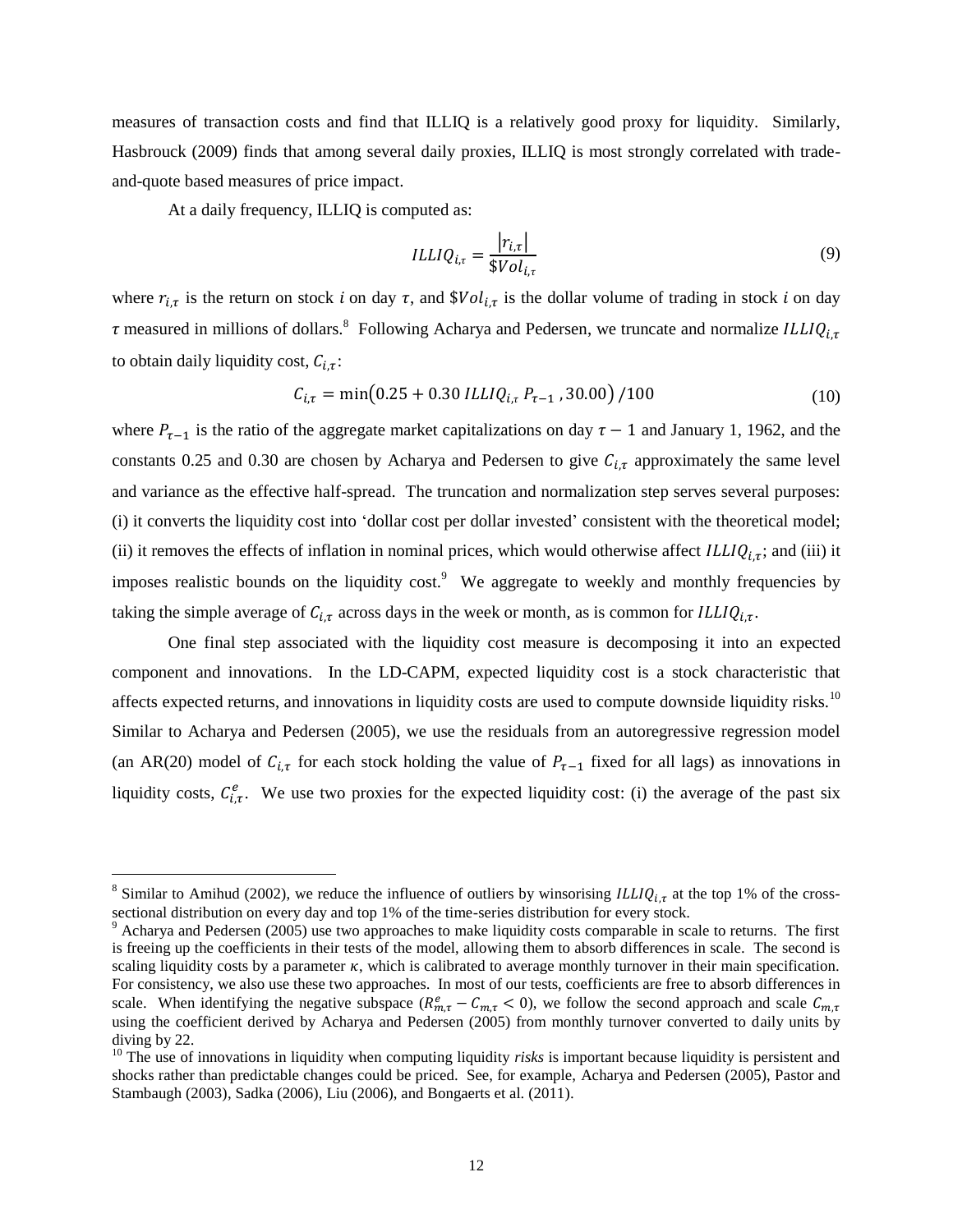months of normalized liquidity costs for that stock  $(\mathbb{E}_{t} [C_{i,t+1}^{Avg}])$ ; and (ii) the fitted value of an AR(2) model of monthly liquidity costs ( $\mathbb{E}_t[\mathcal{C}_{i,t+1}^{AR}]$ ), as per [Acharya and Pedersen \(2005\).](#page-34-0)

In robustness tests we use various alternative measures of liquidity: (i) log of Amihud's ILLIQ; (ii) log of a modified ILLIQ, calculated using the daily high/low range instead of close-to-close returns; (iii) a turnover based price impact metric proposed by [Brockman et al. \(2008\);](#page-35-11) and (iv) the actual quoted bid-ask spread using a more recent sub-period.

## *4.3 Estimation of gammas*

1

The gammas implied by the LD-CAPM are the conditional co-moments defined in equations (8b-8e) above. We estimate these four gammas using daily observations in rolling six-month windows ending at the end of the portfolio formation month:

$$
\gamma_{i,r}^R \cong \frac{\sum_{\tau \in \Omega^-} R_{i,\tau}^e R_{m,\tau}^e}{\sum_{\tau \in \Omega^-} \left( R_{m,\tau}^e - C_{m,\tau}^e \right)^2}
$$
(11a)

$$
\gamma_{i,l}^R \cong \frac{\sum_{\tau \in \Omega^-} -R_{i,\tau}^e C_{m,\tau}^e}{\sum_{\tau \in \Omega^-} (R_{m,\tau}^e - C_{m,\tau}^e)^2}
$$
(11b)

$$
\gamma_{i,r}^L \cong \frac{\sum_{\tau \in \Omega^-} -C_{i,\tau}^e R_{m,\tau}^e}{\sum_{\tau \in \Omega^-} \left( R_{m,\tau}^e - C_{m,\tau}^e \right)^2}
$$
(11c)

$$
\gamma_{i,l}^{L} \cong \frac{\sum_{\tau \in \Omega^{-}} C_{i,\tau}^{e} C_{m,\tau}^{e}}{\sum_{\tau \in \Omega^{-}} \left( R_{m,\tau}^{e} - C_{m,\tau}^{e} \right)^{2}}
$$
\n(11d)

where  $R_{m,\tau}^e$  is the daily value-weighted market return in excess of the daily return implied by one-month Treasury bills and  $C_{m,\tau}^e$  is the daily innovation in market liquidity cost (innovations from an AR model of daily value-weighted mean normalized liquidity costs  $(C_{i,\tau})$  across all stocks). Recall that the negative subspace  $(\Omega^-)$  is defined by  $R_{m,\tau}^e - C_{m,\tau} < 0$ . In our sample, 5,461 days (43.4% of all days) are in the negative subspace and 7,120 (56.6% of all days) are in the positive subspace.<sup>11</sup> We require at least 15 negative subspace days in the estimation window for the gamma estimates to be valid.

The decision to use daily observations in rolling six-month windows to estimate the four gammas in our main analysis is driven by several considerations. First, using a higher sampling frequency (than say monthly observations) provides more precise estimates (e.g., [Bollerslev and Zhang \(2003\);](#page-35-12) [Barndorff](#page-34-8)-Nielsen and Shephard (2004)). Second, there is considerable evidence that stocks' systematic risks and factor loadings are time-varying, and using relatively short rolling windows allows us to capture this

<sup>&</sup>lt;sup>11</sup> The mean and standard deviation of  $R_{m,\tau}^e$  are 5.43 bps and 97.75 bps, respectively. The mean and standard deviation of  $C_{m,\tau}$  (in daily units) is 0.27 bps and 0.10 bps, respectively.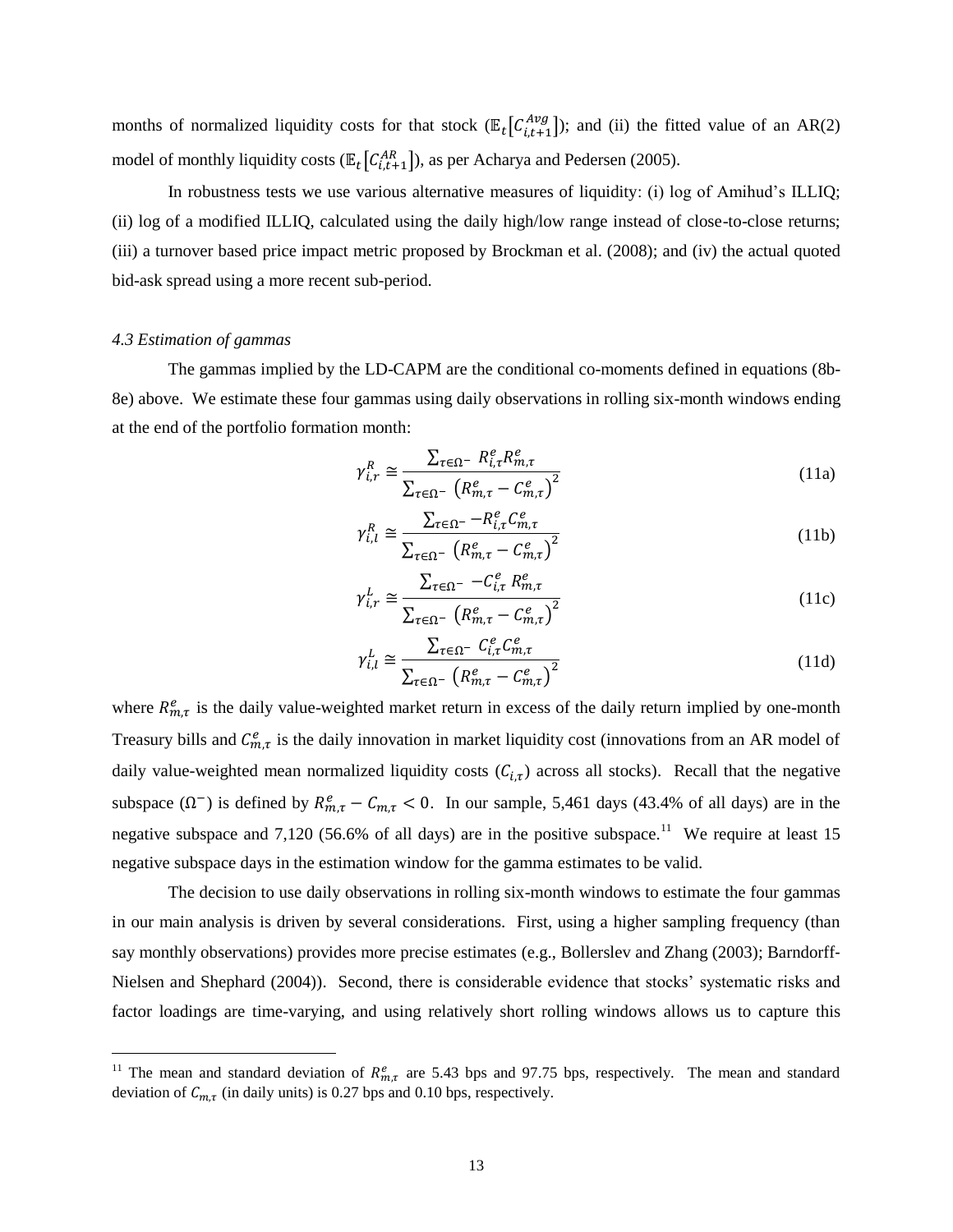feature. Consequently, we are able to examine how downside liquidity risks vary across market conditions. In robustness tests we examine different length windows and a lower (weekly) sampling frequency (which minimizes microstructure phenomena and non-synchronous trading issues) and find similar results.

### *4.4 Control variables and other asset pricing models*

-

In examining the cross-sectional relation between the gammas emerging from our model and returns, we employ a large set of control variables, including stock characteristics and risk factor loadings found in previous studies to determine cross-sectional returns. Unless otherwise specified the control variables, like the gammas, are measured at the end of the portfolio formation month. To maintain consistency with the estimates of our model's gammas, we use six-month rolling windows of daily observations to estimate control variables that are betas.

We estimate the four betas from the Acharya and Pedersen (2005) L-CAPM in rolling six-month windows of daily observations: <sup>12</sup>

$$
\beta_{i,1}^{AP} = \frac{\text{Cov}_{t}[R_{i,t+1}^{e}, R_{m,t+1}^{e}]}{\text{Var}_{t}[R_{m,t+1}^{e} - C_{m,t+1}^{e}]}\cong \frac{\sum_{\tau \in \Omega} (R_{i,\tau}^{e} - \bar{R}_{i,\tau}^{e}) (R_{m,\tau}^{e} - \bar{R}_{m,\tau}^{e})}{\sum_{\tau \in \Omega} (R_{m,\tau}^{e} - C_{m,\tau}^{e} - (\bar{R}_{m,\tau}^{e} - \bar{C}_{m,\tau}^{e}))^{2}}
$$
(12a)

$$
\beta_{i,2}^{AP} = \frac{\text{Cov}_{t}[C_{i,t+1}^{e}, R_{m,t+1}^{e}]}{\text{Var}_{t}[R_{m,t+1}^{e} - C_{m,t+1}^{e}]}\cong \frac{\sum_{\tau \in \Omega} (C_{i,\tau}^{e} - \bar{C}_{i,\tau}^{e}) (R_{m,\tau}^{e} - \bar{R}_{m,\tau}^{e})}{\sum_{\tau \in \Omega} (R_{m,\tau}^{e} - C_{m,\tau}^{e} - (\bar{R}_{m,\tau}^{e} - \bar{C}_{m,\tau}^{e}))^{2}}
$$
(12b)

$$
\beta_{i,3}^{AP} = \frac{\text{Cov}_{t}[R_{i,t+1}^{e}, C_{m,t+1}^{e}]}{\text{Var}_{t}[R_{m,t+1}^{e} - C_{m,t+1}^{e}]}\cong \frac{\sum_{\tau \in \Omega} (R_{i,\tau}^{e} - \bar{R}_{i,\tau}^{e}) (C_{m,\tau}^{e} - \bar{C}_{m,\tau}^{e})}{\sum_{\tau \in \Omega} (R_{m,\tau}^{e} - C_{m,\tau}^{e} - (\bar{R}_{m,\tau}^{e} - \bar{C}_{m,\tau}^{e}))^{2}}
$$
(12c)

$$
\beta_{i,4}^{AP} = \frac{\text{Cov}_{t}[C_{i,t+1}^{e}, C_{m,t+1}^{e}]}{\text{Var}_{t}[R_{m,t+1}^{e} - C_{m,t+1}^{e}]}\cong \frac{\sum_{\tau \in \Omega} (C_{i,\tau}^{e} - \bar{C}_{i,\tau}^{e}) (C_{m,\tau}^{e} - \bar{C}_{m,\tau}^{e})}{\sum_{\tau \in \Omega} (R_{m,\tau}^{e} - C_{m,\tau}^{e} - (\bar{R}_{m,\tau}^{e} - \bar{C}_{m,\tau}^{e}))^{2}}.
$$
\n(12d)

In comparing the Acharya and Pedersen (2005) betas with the LD-CAPM betas it is important to note the opposite signs for two of the four betas. Specifically,  $\gamma_{i,l}^R$  measures comovement between a stock's *liquidity* and the market's excess returns, whereas the symmetric analogue,  $\beta_{i,2}^{AP}$ , measures comovement between a stock's *illiquidity* (liquidity cost) and the market's excess returns. Similarly,  $\gamma_{i,r}^L$ measures comovement between a stock's excess return and market-wide *liquidity*, whereas the symmetric

<sup>&</sup>lt;sup>12</sup> Our estimation of  $\beta_{i,1}^{AP}$  to  $\beta_{i,4}^{AP}$  differs from [Acharya and Pedersen \(2005\)](#page-34-0) in the following ways. We use a daily sampling frequency and rolling estimation window in contrast to their monthly observations and unconditional (full sample) estimation. We present the Acharya and Pedersen betas in a different order to that of their paper.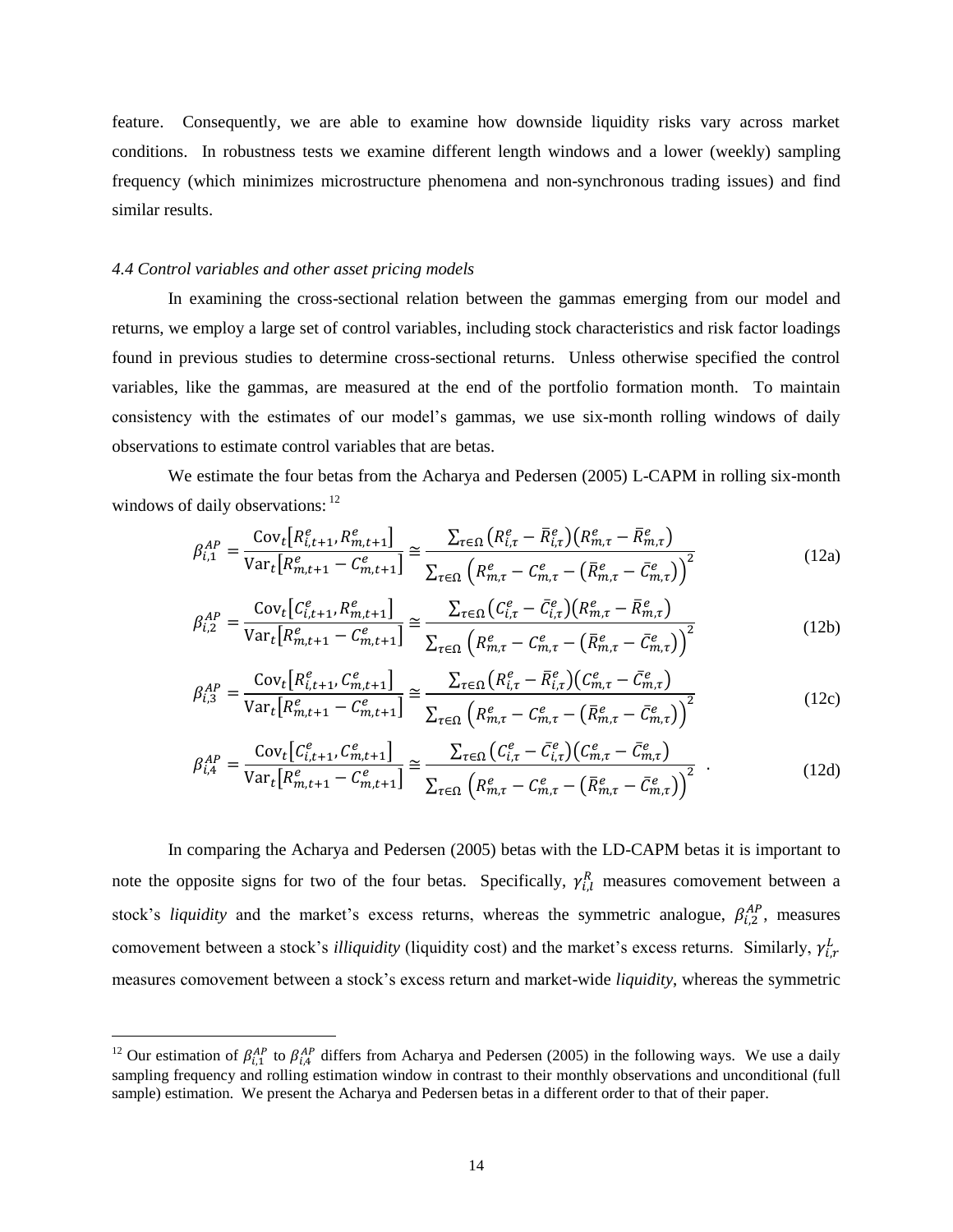analogue,  $\beta_{i,3}^{AP}$ , measures comovement between a stock's excess return and market-wide *illiquidity* (liquidity cost).

We estimate the conventional CAPM market beta  $(\beta_i^{MKT})$  from the following time-series regression for each stock  $i$  in a rolling six-month window of daily observations:

$$
R_{i,\tau}^e = \alpha_i + \beta_i^{MKT} R_{m,\tau}^e + \varepsilon_{i,\tau}
$$
\n(13)

where  $R_{i,\tau}^e$  is the daily return of stock *i* in excess of the daily return implied by one-month Treasury bills and  $R_{m,\tau}^e$  is the daily return on the CRSP value-weighted index in excess of the daily return implied by one-month Treasury bills. We also calculate market betas corrected for non-synchronous trading using the [Dimson \(1979\)](#page-36-8) method with four lags and a lead of the excess daily market return. The results are qualitatively similar so we report results using the simple market beta as our baseline.

We obtain loadings on the Fama-French-Carhart factors by estimating the following time-series regression for each stock  $i$  in a rolling six-month window of daily observations:

$$
R_{i,\tau}^{e} = \alpha_i + \beta_i^{MKT} R_{m,\tau}^{e} + \beta_i^{SMB} SMB_{\tau} + \beta_i^{HML} HML_{\tau} + \beta_i^{UMD} UMD_{\tau} + \varepsilon_{i,\tau} \tag{14}
$$

 $SMB_{\tau}$  and  $HML_{\tau}$  are the daily [Fama and French \(1993\)](#page-36-1) size and value factors, and  $UMD_{\tau}$  is the Carhart (1997) momentum factor (winners minus losers portfolio), and  $\beta_i^{SMB}$ ,  $\beta_i^{HML}$ , and  $\beta_i^{UMD}$  are stock *i*'s loadings on the size, value and momentum factors. We estimate each stock's idiosyncratic volatility (*IVOL*) in the spirit of [Ang et al. \(2006\)](#page-34-9) by taking the standard deviation of the residuals of the four-factor model above. A stock's total (realized) volatility (*TVOL*) is simply the standard deviation of daily returns,  $R_{i,\tau}$ , during the rolling past six-month interval.

We estimate co-skewness [\(Rubinstein \(1973\);](#page-39-10) [Kraus and Litzenberger \(1976\);](#page-37-8) [Harvey and](#page-36-9)  Siddique (2000)),  $\beta_i^{COSKEW}$ , from the following time-series regression for each stock *i* in a rolling sixmonth window of daily observations:

$$
R_{i,\tau}^e = \alpha_i + \beta_i^{MKT} R_{m,\tau}^e + \beta_i^{COSKEW} (R_{m,\tau}^e)^2 + \varepsilon_{i,\tau}
$$
 (15)

Other control variables are calculated following the conventions in the asset pricing literature. A firm's size (*SIZE*) is the natural log of its market capitalization (in \$ millions). The natural log of the equity book to market ratio (*BM*) is calculated as per [Fama and French \(1993\).](#page-36-1) Short-term reversal (*REV*) is estimated following [Jegadeesh \(1990\)](#page-37-9) as the stock's return over the prior month (i.e., the month ending at the point of portfolio formation). Following [Jegadeesh and Titman \(1993\),](#page-37-10) momentum (*MOM*) is the stock's cumulative return over an 11-month period ending one month prior to the point of portfolio formation. Following [Chordia et al. \(2001\),](#page-35-3) the volatility of turnover (*SDTURN*) is calculated as the standard deviation of monthly turnover over the prior 12 months. Following [Bali et al. \(2011\),](#page-34-10) a proxy for lottery features of a stock (*MAX*) is calculated as the stock's maximum daily return during the prior month.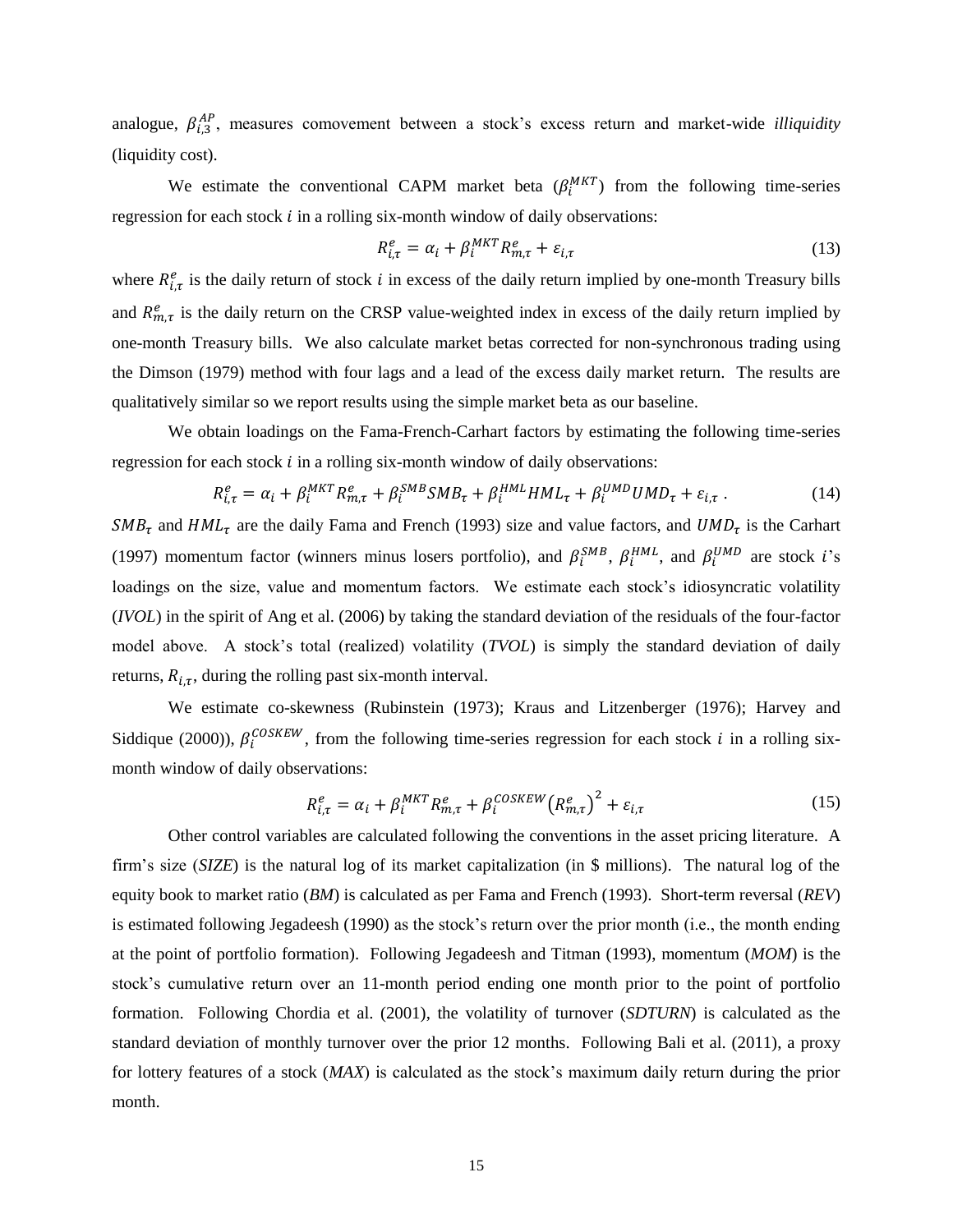#### **5. Empirical analysis**

-

# *5.1 Descriptive statistics and characterization of gammas*

Table 1 reports descriptive statistics and correlations between the key variables in the LD-CAPM, as well as the Acharya and Pedersen (2005) L-CAPM, using the pooled sample of stock-month observations. The mean liquidity cost (0.019) is considerably larger than the median (0.003), consistent with a right-skewed distribution of liquidity costs (illiquidity) as documented by [Roll and Subrahmanyam](#page-39-1)  (2010). The gammas and betas involving liquidity have considerably smaller magnitude than those involving only returns ( $\gamma_{i,r}^R$  and  $\beta_{i,1}^{AP}$ ) due to the different scale of liquidity.<sup>13</sup> Therefore, Table 1 provides a reference point for interpretation of later results. Downside market risk  $(\gamma_{i,r}^R)$ , as well as its symmetric analogue ( $\beta_{i,1}^{AP}$ ), have means and medians close to one, similar to beta in the CAPM.

# $<$  TABLE 1  $>$

The correlations between the LD-CAPM gammas are all close to zero, as are the correlations between the L-CAPM betas. Downside liquidity commonality risk,  $\gamma_{i,l}^L$ , has a moderate positive correlation (0.25) with the level of liquidity costs. This suggests that relatively illiquid stocks are more susceptible to becoming even more illiquid during declines in market-wide liquidity. The absolute correlations between the gammas and their symmetric analogues range between 0.58 and 0.88, indicating that symmetric betas capture some downside risk, but are far from perfect proxies.<sup>14</sup>

The interrelations between the LD-CAPM gammas and their relations with other stock-level characteristics may be nonlinear, in which case simple correlations will not adequately describe the relations. The Internet Appendix uses decile sorts to allow non-linearity to present and reaches similar conclusions while detailing somewhat U-shaped interrelations between some of the gammas and betas (e.g., downside liquidity commonality risk,  $\gamma_{i,l}^L$ , and its symmetric analogue).

## *5.2 Univariate portfolio-level relation between gammas and returns*

We begin empirically analyzing the relation between the gammas and returns by examining returns for deciles of the LD-CAPM gammas. For comparison, we also report returns for deciles of the

<sup>&</sup>lt;sup>13</sup> The signs and magnitudes are similar to those reported by Acharya and Pedersen (2005), noting that the numbering of the betas differs.

 $14$  The negative correlation between downside liquidity risk and its symmetric analogue is explained by the fact that  $\gamma_{i,l}^R$  is defined in terms of *liquidity*, whereas  $\beta_{i,2}^{AP}$ , following Acharya and Pedersen (2005), is defined in terms of *illiquidity*.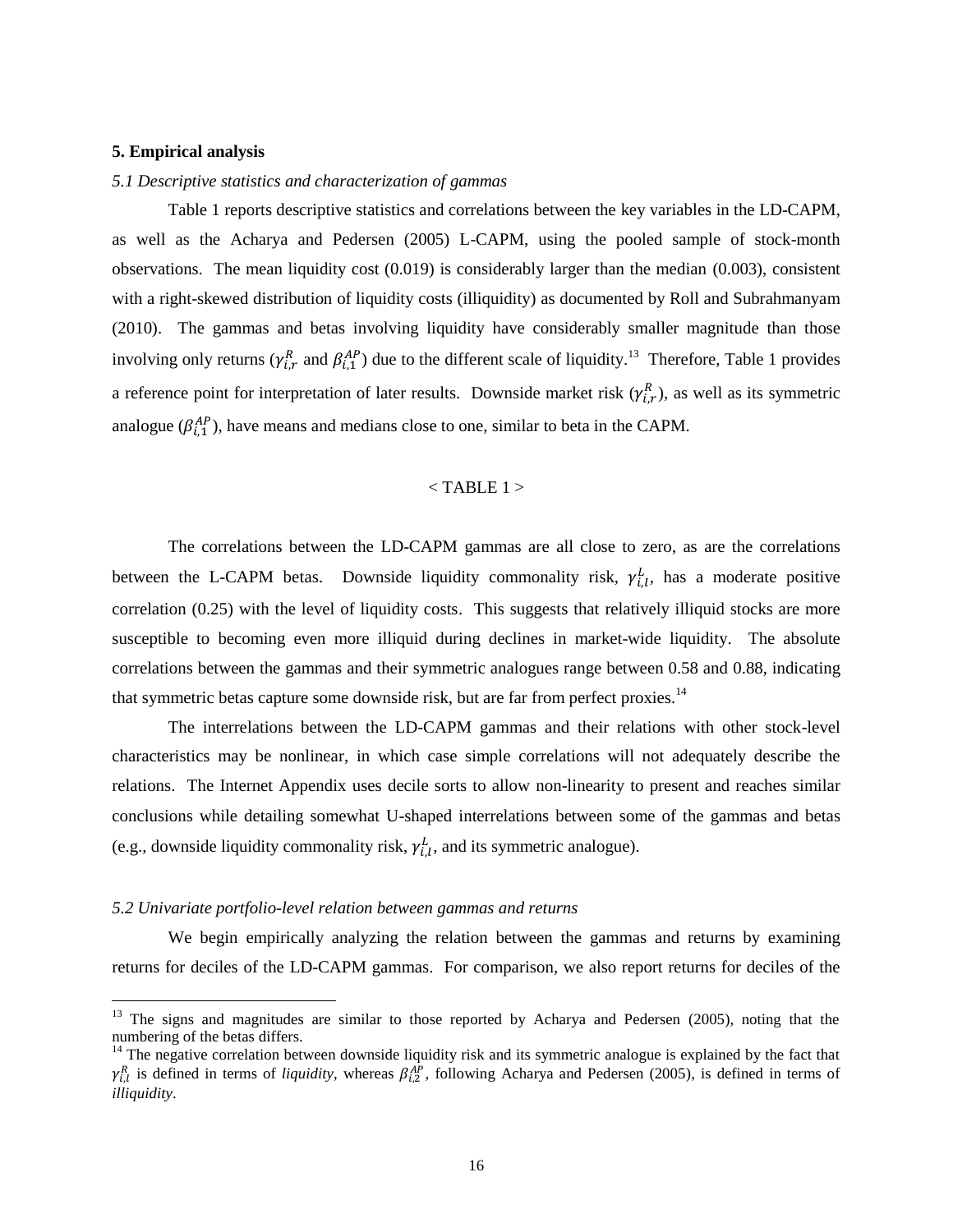Acharya and Pedersen (2005) betas. Each month,  $t$ , we form deciles of the gammas/betas measured using a rolling six-month window  $[t - 5, t]$ . For each decile portfolio in each month, we calculate equalweighted and value-weighted means of the portfolio's next six-month return in excess of the risk-free rate, and alpha from a Fama-French-Carhart four-factor model estimated on the next six months of daily returns. To be clear, the gamma/beta estimation windows and the return/alpha measurement windows are sequential and non-overlapping (gammas/betas are estimated using months  $[t - 5, t]$  and returns/alphas are measured for the period  $[t + 1, t + 6]$ . For each month, we also compute the differences between decile 10 and decile 1 returns/alphas (*D10-D1*). Finally, we calculate time-series means across all months in the sample period. These means are reported in Table 2 as annualized percentages together with the tstatistic for *D10-D1* using Newey-West standard errors with 36 lags.

# $<$  TABLE 2  $>$

We see no pronounced trends in the value-weighted or equal-weighted realized future returns across deciles of downside market return risk  $(\gamma_{i,r}^R)$  nor deciles of downside aggregate liquidity risk  $(\gamma_{i,r}^L)$ . In contrast, returns for deciles of downside liquidity risk  $(\gamma_{i,l}^R)$  and downside liquidity commonality risk  $(\gamma_{i,l}^L)$  display strong (somewhat U- or J-shaped) patterns. Comparing the 1<sup>st</sup> and 10<sup>th</sup> deciles, the realized return for equal (value) weighted portfolios with high levels of downside liquidity risk is 10.61% (8.10%) above that of portfolios with low levels of this risk, with a t-statistic of 10.88 (7.04). For downside liquidity commonality risk this return difference for equal (value) weighted portfolios is 3.61% (4.39%) with a t-statistic of 3.41 (4.26). The non-monotonicity is likely to be the result of other priced factors (such as other gammas) being correlated with the gamma being used to form deciles.<sup>15</sup>

The Fama-French-Carhart four-factor model alphas assist the interpretation of these risk-return relations. The difference in the alphas across deciles of  $\gamma_{i,l}^R$  and  $\gamma_{i,l}^L$  represent the realized returns associated with these risks, purged of the premiums associated with stocks' exposure to the risks captured by the market, size, value, and momentum factors. The results in Table 2 indicate that downside liquidity risk ( $\gamma_{i,l}^R$ ) and downside liquidity commonality risk ( $\gamma_{i,l}^L$ ) both have a strong positive relation with future

-

<sup>&</sup>lt;sup>15</sup> Non-monotonicity in these decile portfolio results is *not* inconsistent with the LD-CAPM because the LD-CAPM implies linear *conditional* relations between gammas and expected excess returns (i.e., holding other gammas fixed), whereas the decile sorts test *unconditional* (univariate) relations. The Internet Appendix provides examples of how non-monotonicity can result from correlations among gammas (or correlations between gammas and the level of liquidity). In robustness tests we find no evidence of non-linearity in the conditional relations between gammas and returns in multivariate tests.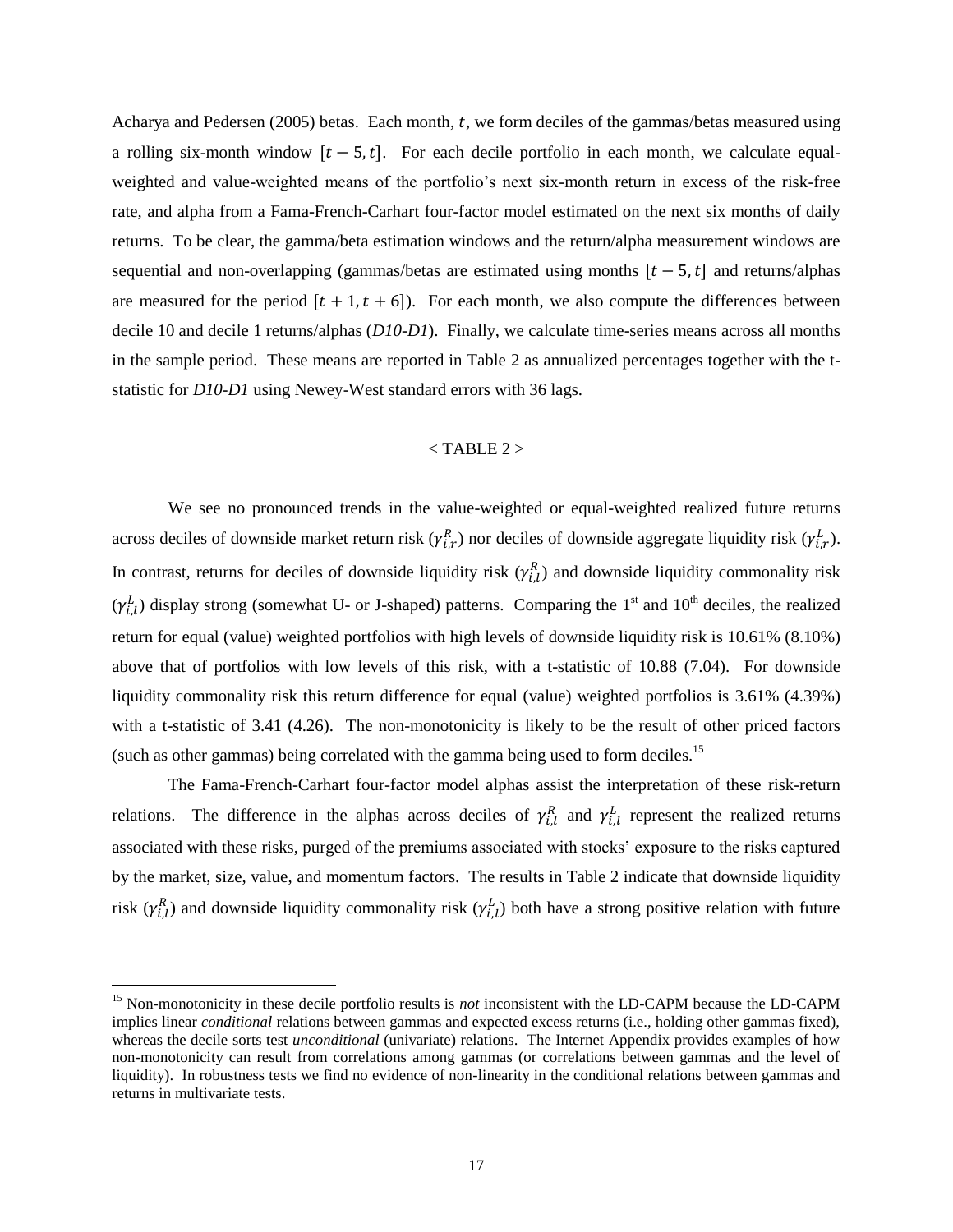alphas. This result suggests the return premiums associated with these two gammas are not subsumed by risks associated with the Fama-French-Carhart factors.

The symmetric Acharya and Pedersen (2005) counterparts to the LD-CAPM gammas show smaller magnitude relations with returns and alphas, and also display non-linearity in the relations. Of the four betas, the strongest relation with returns is for symmetric liquidity risk  $(\beta_{i,2}^{AP})$ .<sup>16</sup> For example, stocks in  $\beta_{i,2}^{AP}$  decile 1 earn an average equal-weighted realized return that is 1.62% larger than stocks in decile 10, and the difference has a t-statistic of 2.79. The relatively stronger relation between the LD-CAPM gammas and returns/alphas suggests that the LD-CAPM more accurately characterizes how investors view liquidity risk.

# *5.3 Multivariate firm-level cross-sectional tests of the LD-CAPM*

1

The analysis of decile portfolios in the previous subsection has the advantages of being nonparametric and not imposing a functional form on the relation between risks and returns. It does not, however, lend itself to simultaneously controlling for multiple stock-level characteristics and risks. In order to do so, we turn to cross-sectional Fama-MacBeth regressions to test the equilibrium relations implied by the LD-CAPM. Relaxing the model-implied constraints on the prices of the risks in equation (8a) gives:

$$
\mathbb{E}_{t}[R_{i,t+1}] = R_{f,t+1} + \lambda^{C} \mathbb{E}_{t}[C_{i,t+1}] + \lambda_{r}^{R} \gamma_{i,r}^{R} + \lambda_{l}^{R} \gamma_{i,l}^{R} + \lambda_{r}^{L} \gamma_{i,r}^{L} + \lambda_{l}^{L} \gamma_{i,l}^{L}.
$$
\n(16)

This step separates the four risks allowing the data to speak on how the associated premiums contribute to expected returns.<sup>17</sup>

We first test the expected return relations given by the LD-CAPM with and without the modelimplied constraints, with different permutations of the gammas and with alternative methods of estimating the variables. We then compare the LD-CAPM to its symmetric counterpart and examine its incremental contribution to explaining returns. Next, we throw an extensive set of control variables and other model risk factors at the LD-CAPM tests to see which risks are unique and which are subsumed by other effects. Finally, we estimate other well-known asset pricing models for the sake of comparison.

We use a consistent approach through all of these tests. Each month,  $t$ , we estimate an equalweighted stock-level cross-sectional regression of realized future six-month returns (return during the

<sup>&</sup>lt;sup>16</sup> This result is consistent with Acharya and Pedersen (2005) who report that 80% of the total premium associated with the three liquidity betas is due to  $\beta_{i,2}^{AP}$ . It is also consistent with the results of [Hagströmer et al. \(2013\).](#page-36-3)

<sup>&</sup>lt;sup>17</sup> In the empirical tests of [Acharya and Pedersen \(2005\),](#page-34-0) liquidity costs are scaled by a parameter  $\kappa$ . The model is then estimated using various values of  $\kappa$ : calibrated to average monthly turnover; a free parameter;  $\kappa = 0$ ; and lastly  $\kappa = 1$  to reflect the sale and repurchase of entire portfolios every holding period. We leave the equivalent parameter in our model,  $\lambda^c$ , as a free parameter.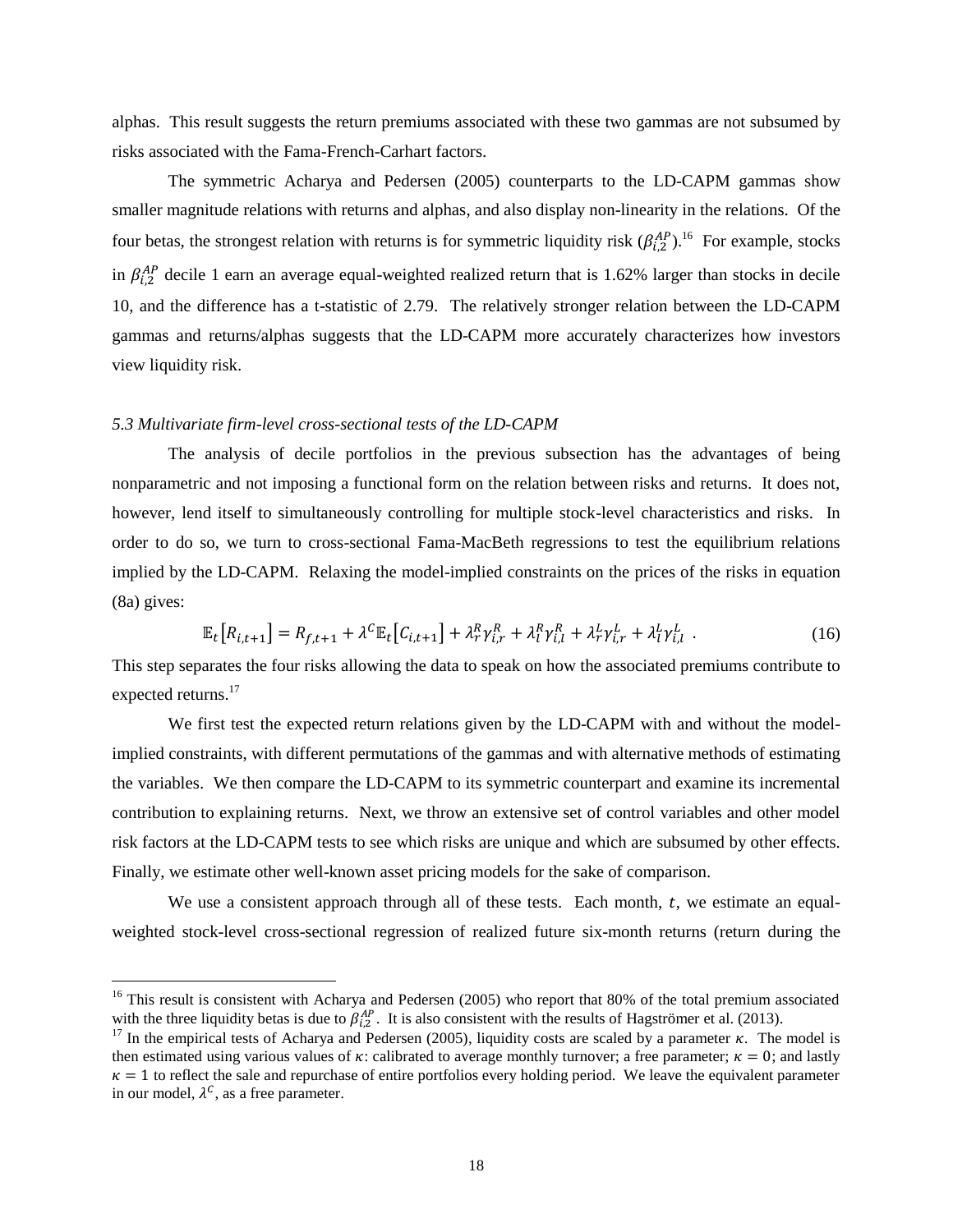months  $[t + 1, t + 6]$  on a set of characteristics, risk measures, and control variables.<sup>18</sup> We then calculate and report the time-series averages of the intercepts and slope coefficients from the monthly cross-sectional regressions and test statistical significance using Newey-West standard errors with 36 lags. In robustness tests we find very similar results when using non-overlapping observations (estimating a cross-sectional regression every six months instead of every month). Like [Da et al. \(2012\),](#page-35-13) [Bali et al. \(2011\),](#page-34-10) and others, we use stocks as the units of observation in the cross-sectional regressions rather than forming portfolios. This avoids biasing the results in favor of (or against) a particular model as a result of the arbitrary but necessary choice of a sorting variable(s) in the portfolio formation. Furthermore, [Lewellen et al. \(2010\)](#page-38-12) show that the use of the 25 [Fama and French \(1993\)](#page-36-1) size-B/M sorted portfolios gives a low hurdle in empirical asset pricing tests because of the strong factor structure created in the construction of the portfolios.

There is a large body of evidence on momentum effects in stock prices. If medium-term momentum is independent of return and liquidity risks then failure to control for it could bias our estimates of the returns from bearing return and liquidity risks. This is particularly important in our setting because errors in estimation of the gammas could correlate with return momentum (e.g., stocks for which downside return risk is overestimated are likely to have had a negative average returns during the estimation window, which in the presence of medium-term momentum gives them an increased probability of low medium-term future returns). Therefore, in addition to the LD-CAPM explanatory variables, in most tests of the LD-CAPM we include the stock's return during the six-month gamma estimation window as a control for medium-term momentum.

# $<$  TABLE 3  $>$

Table 3 reports estimates of various permutations of the LD-CAPM expected return relation. Model 1 imposes the constraint implied by the LD-CAPM that the prices of all downside risks are the same  $(\lambda_r^R = \lambda_l^R = \lambda_r^L = \lambda_l^L)$ . The results indicate a statistically significant return premium for the total downside risk (coefficient of +0.0127 with t-statistic of 3.62). The coefficient on the expected liquidity cost level  $(\mathbb{E}_{t} [C_{i,t+1}])$  is positive and statistically significant suggesting that less liquid stocks earn a return premium for their liquidity cost *level*, independent of any premium associated with downside

-

 $18$  The choice of window length for future returns (six months) is a compromise. If the window is made too short, we run the risk of predominantly measuring return *adjustments* to the recently observed characteristics/risks rather than equilibrium expected returns corresponding to those characteristics/risks, particularly if the adjustment process takes time (e.g., [Hoberg and Welch \(2009\);](#page-37-11) [Bali et al. \(2012\)\)](#page-34-11). Shorter return horizons also introduce more noise into realized returns. On the other hand, when betas/gammas are time-varying longer return windows introduce error in the risk measures relative to the returns to which they are related.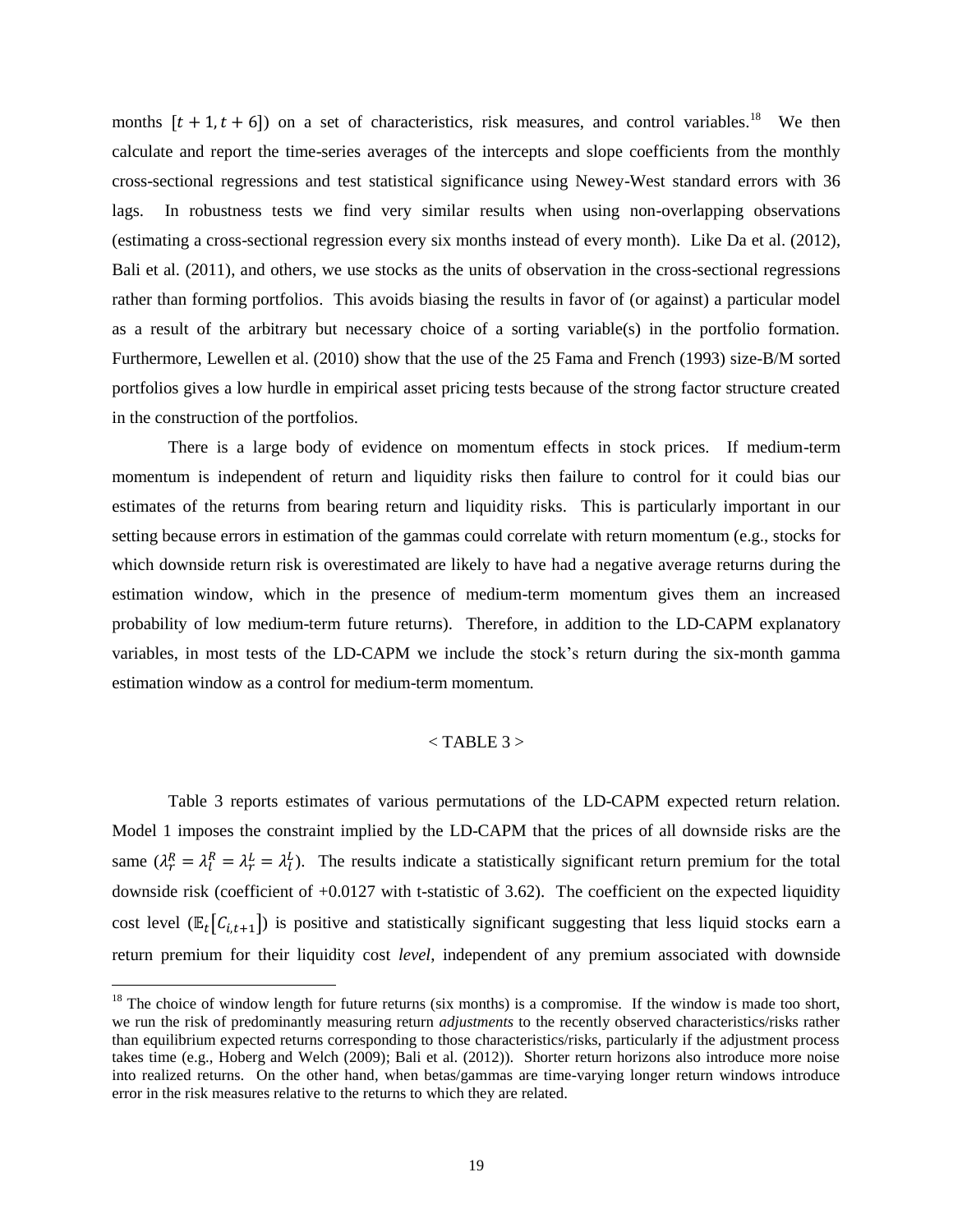liquidity *risk*. These results seem intuitively sound and are consistent with existing evidence that: (i) downside risks are associated with return premiums (e.g., [Ang et al. \(2006\)\)](#page-34-12); and (ii) the level of illiquidity is associated with a return premium (e.g., [Amihud and Mendelson \(1986\);](#page-34-13) [Amihud \(2002\)\)](#page-34-7).

To examine the contribution of the four risks to the downside risk premium we relax the theoretical constraint on the prices of risk and allow them to take on distinct values. Model 2 shows that the return premium for total downside risk is driven mainly by downside liquidity risk,  $\gamma_{i,l}^R$ . This risk has a large and statistically significant coefficient (t-statistic greater than four). This is consistent with the notion that investors require a return premium to hold stocks that are more susceptible to the negative effects of liquidity spirals and flights-to liquidity/quality. There is also a marginally statistically significant premium associated with downside market risk  $(\gamma_{i,r}^R)$ . This supports the D-CAPM of Hogan and Warren (1974) and [Bawa and Lindenberg \(1977\)](#page-35-1) and the empirical findings of Ang et al. (2006), and is consistent with the pricing kernel shapes seen in [De Giorgi and Post \(2008\)](#page-35-7) and [Rosenberg and Engle](#page-39-5)  (2002). The coefficients of the other two gammas involving market-wide liquidity are not statistically distinguishable from zero. The results are similar when testing the effects of each of the gammas separately (reported in the Internet Appendix). The return premium on the expected illiquidity level  $(E_t[C_{i,t+1}])$  remains positive and highly statistically significant in all of these specifications.

Model 3 examines the effect of excluding the medium-term momentum control variable. The coefficients on the four risks remain largely unchanged as does the premium for the expected illiquidity. Model 4 replaces the expected illiquidity level calculated as the average of the liquidity cost during the past six months ( $\mathbb{E}_t[C_{i,t+1}^{Avg}]$ ) with the predicted value from an autoregressive model ( $\mathbb{E}_t[C_{i,t+1}^{AR}]$ ). The results are consistent across the two alternative measures of expected liquidity costs.

While the premium associated with downside liquidity risk  $(\gamma_{i,l}^R)$  is large and statically significant, it is natural to question its economic meaningfulness.<sup>19</sup> To answer this, we compute the return premium (implied by Model 2 of Table 3) for stocks with high levels of  $\gamma_{i,l}^R$  (decile 10) relative stocks with low levels of  $\gamma_{i,l}^R$  (decile 1). Measuring the implied 10<sup>th</sup> minus 1<sup>st</sup> decile return premium is a common approach in the empirical asset pricing literature. Using the decile results contained in the Internet Appendix we estimate the return premium for downside liquidity risk as  $0.0099 \times (1.625 - (-1.528))$ per six months or approximately 6.34% p.a.. Using a similar approach, the premium for the expected liquidity cost level,  $\mathbb{E}_t[C_{i,t+1}]$ , is 8.44% p.a., and for downside market risk,  $\gamma_{i,r}^R$ , it is 5.47% p.a..

1

<sup>&</sup>lt;sup>19</sup> [Harvey et al. \(2013\)](#page-36-10) argue that statistical significance criteria in cross-sectional asset pricing tests should be tightened owing to historical data mining by researchers. They suggest using a t-statistic critical value of three. Our main results clear this higher hurdle; for example, the return premiums associated with the liquidity level and with liquidity risk have t-statistics around four to six.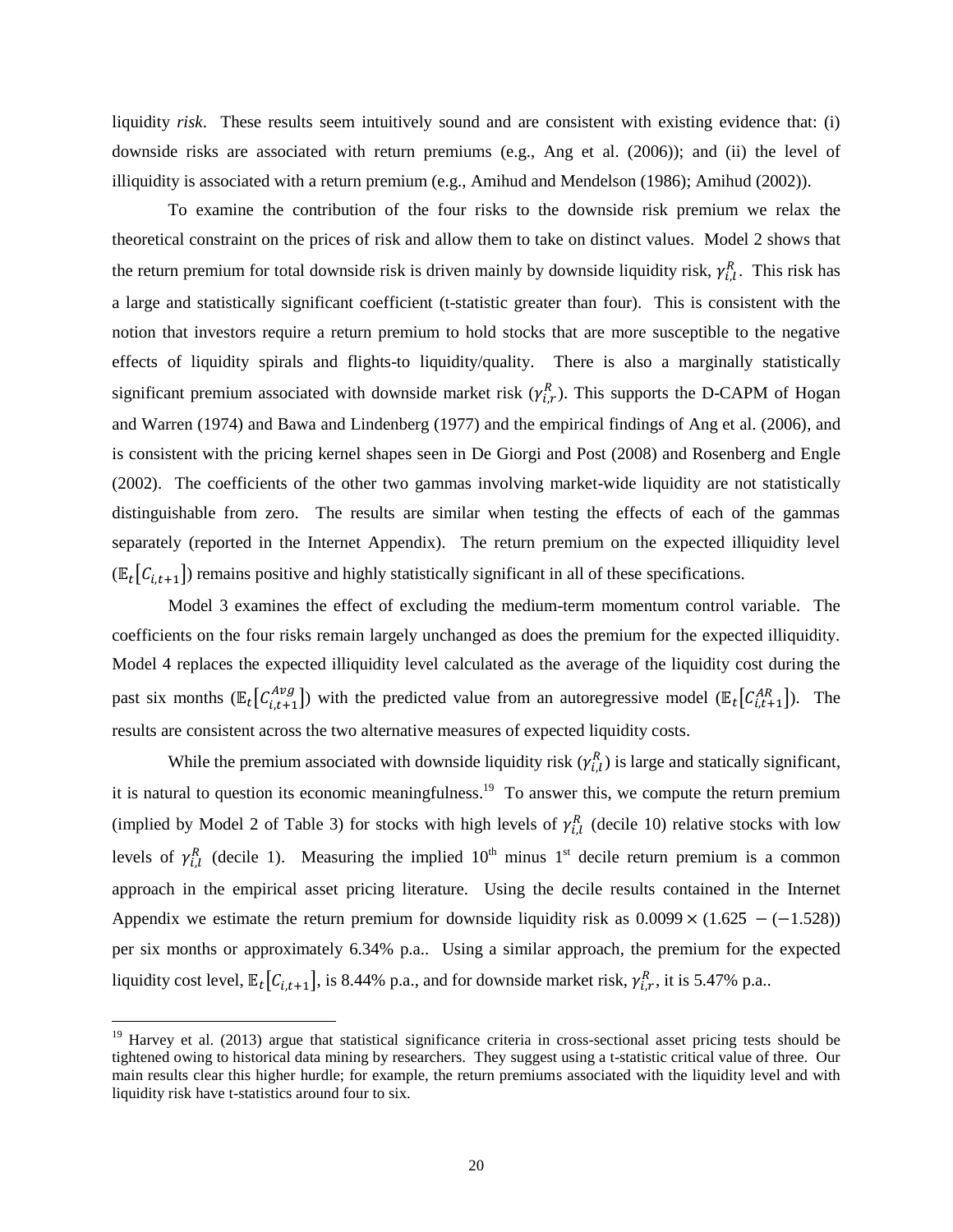Given that outliers are likely to influence the means of characteristics/risks in the top and bottom deciles, a more robust and conservative way of computing the magnitude of the return premium is to compare  $9<sup>th</sup>$  and  $2<sup>nd</sup>$  decile stocks. Using this method, the return premium for downside liquidity risk is approximately 1.26% p.a., for the expected liquidity cost level it is 2.31% p.a., and for downside market risk it is 3.12%. Another way to interpret the magnitudes is the implied return premium for a one standard deviation change in the gamma or characteristic. Using this approach, the premium for downside liquidity risk is 2.12% p.a., for the expected liquidity cost level it is 3.04% p.a., and for downside market risk it is 1.65%. While an evaluation of the risk premium depends on how one defines high and low levels of risk, the calculations above indicate that even conservative definitions result in economically meaningful premiums.

The adjusted  $R^2$  for the LD-CAPM with disaggregated gammas (Model 2) is 4.22%. When interpreting this, one must keep in mind that our cross-sectional regressions use stocks not portfolios. This almost certainly leads to significantly lower  $R^2$  because portfolios possess little idiosyncratic return variation. The adjusted  $\mathbb{R}^2$  for the LD-CAPM (4.22%) is comparable to the model fits seen in cross-sectional studies using stocks (e.g., [Da et al. \(2012\)](#page-35-13) obtain adjusted  $R^2$ s between 0.83% and 5.67% for the various models they examine, which include the Fama-French factors). We place the adjusted  $R^2$  for the LD-CAPM into context by presenting estimates of alternative models below.

#### *5.4 Comparisons of the LD-CAPM and the L-CAPM*

Next, we compare the LD-CAPM to its symmetric analogue (the model developed by Acharya and Pedersen (2005)) and examine the incremental contribution of the downside gammas in explaining returns. Model 5 in Table 3 estimates the [Acharya and Pedersen \(2005\)](#page-34-0) L-CAPM, and Models 6 and 7 pool the symmetric betas and downside gammas (with and without the momentum control). Estimates in Model 5 are broadly consistent with [Acharya and Pedersen \(2005\),](#page-34-0) despite the differences in estimation procedure (e.g., using daily rather than monthly observations, using individual stocks rather than portfolios). The signs of the return premiums correspond to those documented by [Acharya and Pedersen](#page-34-0)  (2005), and the premiums are statistically significant for the illiquidity level ( $\mathbb{E}_t[C_{i,t+1}]$ ), symmetric market risk  $(\beta_{i,1}^{AP})$ , and symmetric liquidity commonality risk  $(\beta_{i,4}^{AP})$ . Interestingly, the model fit is approximately the same as for the LD-CAPM (3.12% compared to 3.08%, without momentum controls). Given the LD-CAPM gammas are estimated using only a subset (bad states) of the data used in the L-CAPM (good and bad states), the similarity in model fits suggests that most of the explanatory power stems from the relation between stock and market variables during *bad* states. Thus, the LD-CAPM is a parsimonious way to characterize the main effects of return and liquidity risks.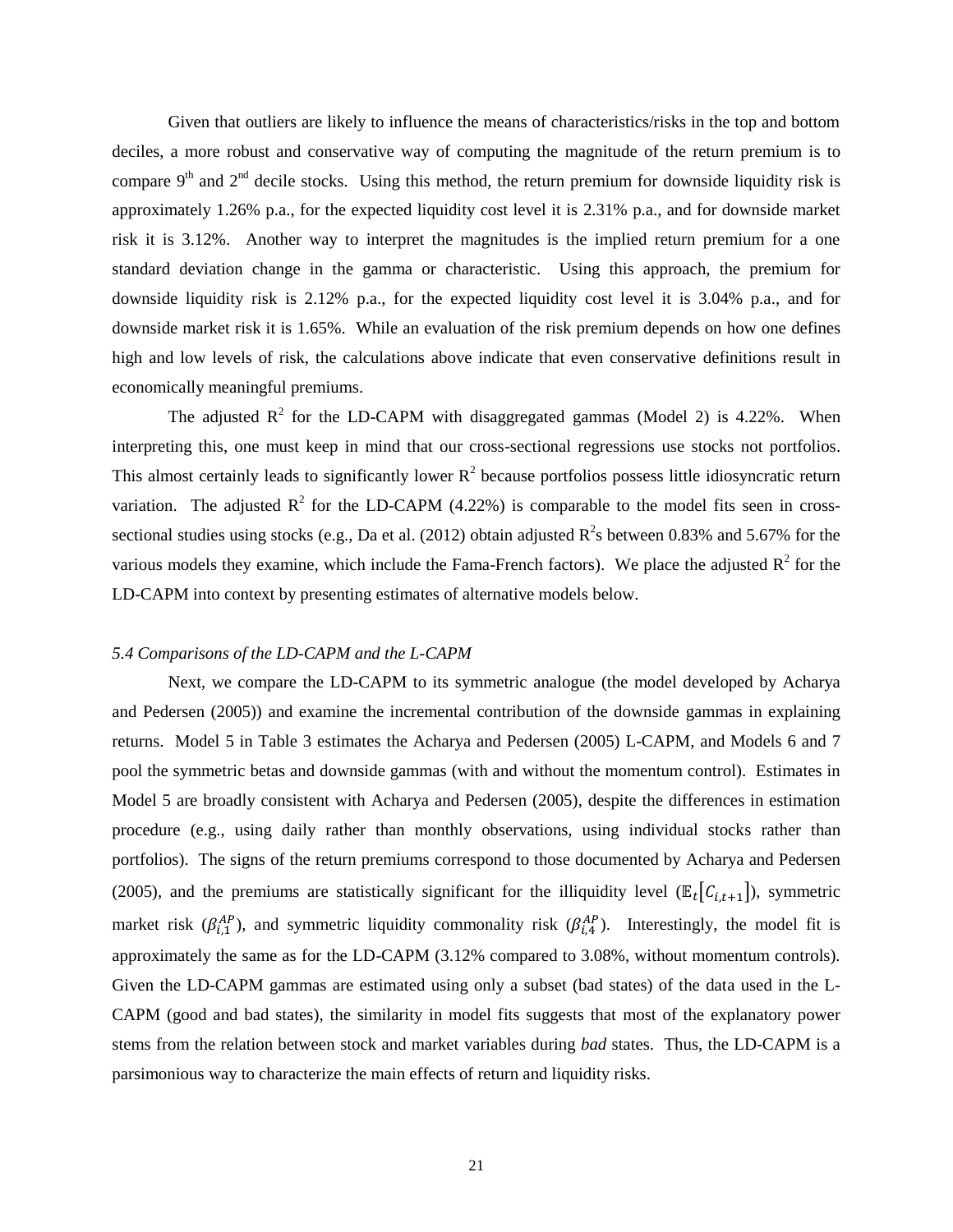Combining the betas and downside gammas in Models 6 and 7 provides further insights about the characteristics of liquidity risks. In these models, the downside gammas measure the incremental premium associated with downside risks, above that captured by symmetric betas. Similarly, by controlling for the downside gammas, the premiums to the symmetric betas in these models are purged of the downside premium and therefore pick up the premium associated with comovement in *good* states. The results in Models 6 and 7 show an increase (doubling) of the premium associated with downside liquidity risk  $(\gamma_{i,l}^R)$ , which remains highly statistically significant (t-statistics above five). This result suggests investors view downside liquidity risk differently from symmetric or upside liquidity risk and require an additional return premium to hold stocks with high levels of this risk. Furthermore, the coefficient on symmetric liquidity risk  $(\beta_{i,2}^{AP})$  flips sign, suggesting a return *discount* (negative premium) for symmetric liquidity risk, holding downside liquidity risk fixed.<sup>20</sup> Given the premium associated with symmetric liquidity risk in Models 6 and 7 is purged of the premium associated with downside liquidity risk, the return discount suggests investors view comovement between a stock's liquidity and excess market returns in *good* states as a *desirable* characteristic rather than a risk.

To more directly confirm the observation that investors view comovement in good states as a *desirable* characteristic rather than a risk, we estimate an upside version of our model, replacing the downside gammas with upside counterparts labelled zetas. The upside zetas are computed in the same way as the downside risks but in good rather than bad states. $21$ 

The results, reported in Models 8 and 9 of Table 3, confirm that upside liquidity risk  $(\zeta_{i,l}^R)$  is associated with a significant premium that is *opposite* in sign to that of downside liquidity risk  $(\gamma_{i,l}^R)$ . The decile 10 minus decile 1 implied upside liquidity risk return premium is -6.14% p.a. which is similar in *magnitude* to the premium associated with downside liquidity risk. This finding reinforces the importance of asymmetry in characterizing liquidity risk and accounting for its impact on asset prices. Interestingly, the premium associated with the upside counterpart of market risk  $(\zeta_{i,r}^R)$  is similar to that of downside market risk  $(\gamma_{i,r}^R)$ . The similarity in these upside and downside premiums suggests that, in contrast to liquidity risk, there is not a great deal of asymmetry in the characteristics of market risk or in how investors price this risk. The Internet Appendix reports further tests of the upside zetas.

-

<sup>&</sup>lt;sup>20</sup> Recall that, in contrast to downside liquidity risk,  $\beta_{i,2}^{AP}$  is the comovement of a stock's liquidity *cost* (illiquidity) with the market's excess return. Stocks with high liquidity risk tend to increase in illiquidity when the market declines and consequently have negative  $\beta_{i,2}^{AP}$ . Therefore, a positive coefficient suggests a negative premium (return discount) to stocks that have a high level of symmetric liquidity risk.

<sup>&</sup>lt;sup>21</sup> This upside version of the LD-CAPM is inconsistent with conventional investor preferences; it requires a pricing kernel that is flat across losses and decreasing across gains, in other words, a representative investor possessing riskneutrality across losses and risk aversion across gains.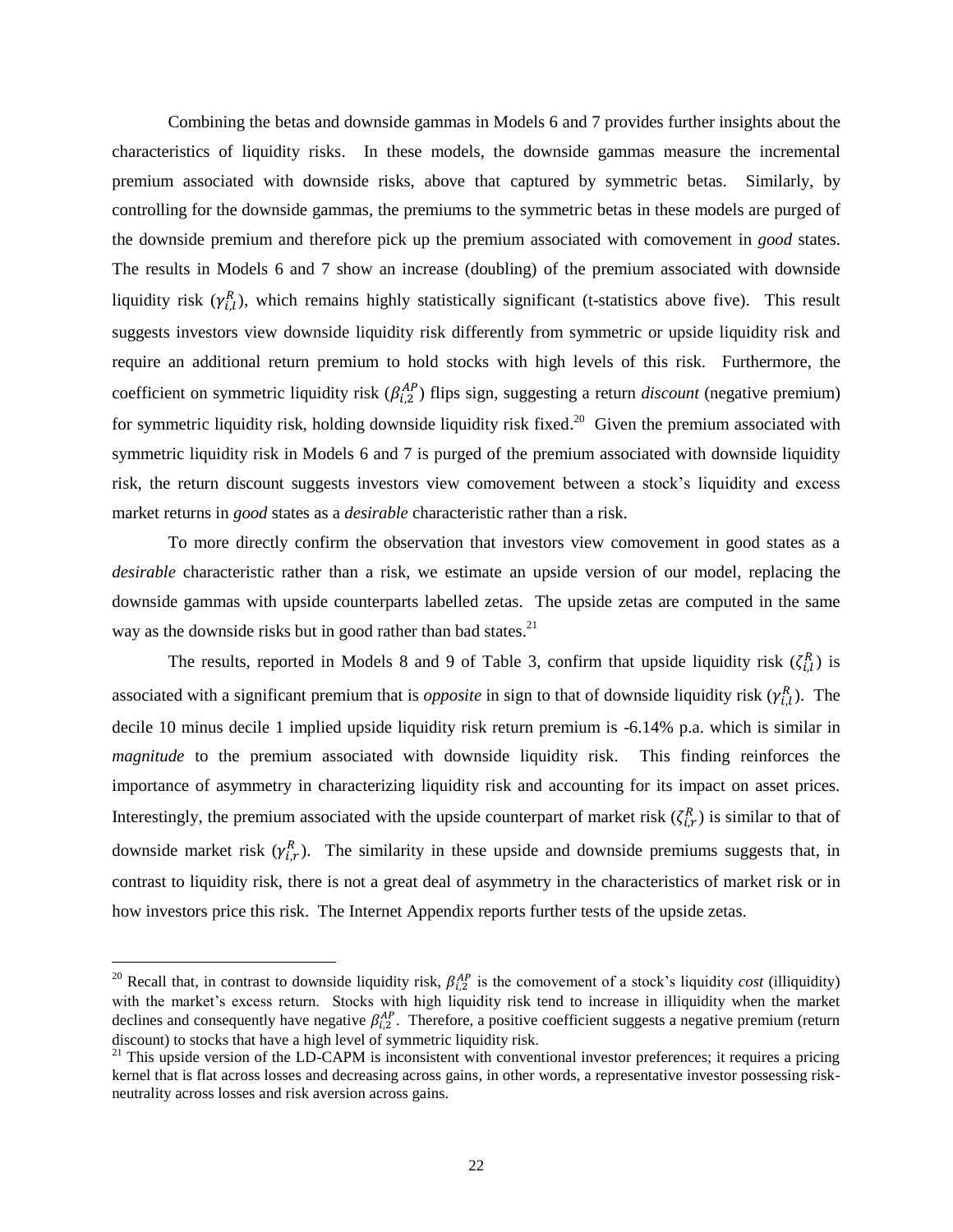The joint tests of the LD-CAPM and L-CAPM, and the tests of the upside counterpart to our model, suggest an explanation for the mixed empirical findings in previous studies about the importance of liquidity risk.<sup>22</sup> Namely, investors care differently about the degree of comovement between a stock's liquidity and excess market returns in bad states compared to that of good states—they require a positive return premium to hold stocks with downside liquidity risk, yet are willing to accept a lower rate of return for stocks with upside liquidity 'risk'. Symmetric liquidity risk measures obtain from imposing symmetry, effectively forcing the upside and downside premiums to be equal.<sup>23</sup> This restriction causes much of the upside and downside premiums to cancel out and leads to underestimation of the importance of liquidity risk. Imposing symmetry in estimating the liquidity risk premium is akin to regressing a dependent variable on two determinants (one positively related to the dependent variable and the other negatively related) and imposing the constraint that the two coefficients must take the same sign (are linearly related via a positive constant). While the upside and downside liquidity risk premiums offset each other in mis-specified estimations that impose symmetry, they do not offset each other in asset returns because upside and downside liquidity risks are almost entirely uncorrelated (correlation of - 0.025). Stocks with high downside liquidity risk do not tend to have a corresponding high level of upside risk, which would be required for the premiums to offset each other.

Our results support the hypothesis that symmetric liquidity risk models mis-estimate the liquidity risk premium through mis-characterization of liquidity risk. The premium associated with downside liquidity risk  $(\gamma_{i,l}^R)$  is highly statistically significant with a t-statistic around five, whereas the premium for symmetric liquidity risk,  $(\beta_{i,2}^{AP})$ , is not statistically distinguishable from zero, with an absolute t-statistic around 0.6. The magnitudes tell the same story. Previously we calculated that the  $10^{th}$  minus  $1^{st}$  decile cross-sectional return premium for downside liquidity risk is 6.34% p.a.. Performing the same calculation on symmetric liquidity risk,  $\beta_{i,2}^{AP}$ , we get a cross-sectional return premium of only 0.56% p.a. (same order of magnitude as the 0.82% p.a. found by Acharya and Pedersen for the difference between portfolios 25 and 1), illustrating the mis-estimation caused by the assumption of symmetry. For the more conservative 9<sup>th</sup> minus 2<sup>nd</sup> decile premiums, we get a downside liquidity risk premium of 1.26% p.a., whereas for  $\beta_{i,2}^{AP}$ , we get a cross-sectional return premium of only 0.08% p.a.. Therefore, the return premium associated with downside liquidity risk is ten to 15 times larger than suggested by symmetric liquidity risk measures.

-

 $^{22}$  For example, [Hasbrouck \(2009\)](#page-36-0) finds no evidence of a liquidity risk premium, in contrast to earlier studies.

<sup>&</sup>lt;sup>23</sup> In the absence of strong distributional assumptions, the kernel underpinning the [Acharya and Pedersen \(2005\)](#page-34-0) model (see footnote 5) can be obtained from a combination of the LD-CAPM kernel and its upside counterpart. To recover the [Acharya and Pedersen \(2005\)](#page-34-0) kernel from the upside and downside kernels without making strong distributional assumptions requires assuming equal risk aversion in good and bad states. In the beta/gamma representation of the models, this assumption translates to the restriction that the premium associated with upside risks is equal to that of downside risks.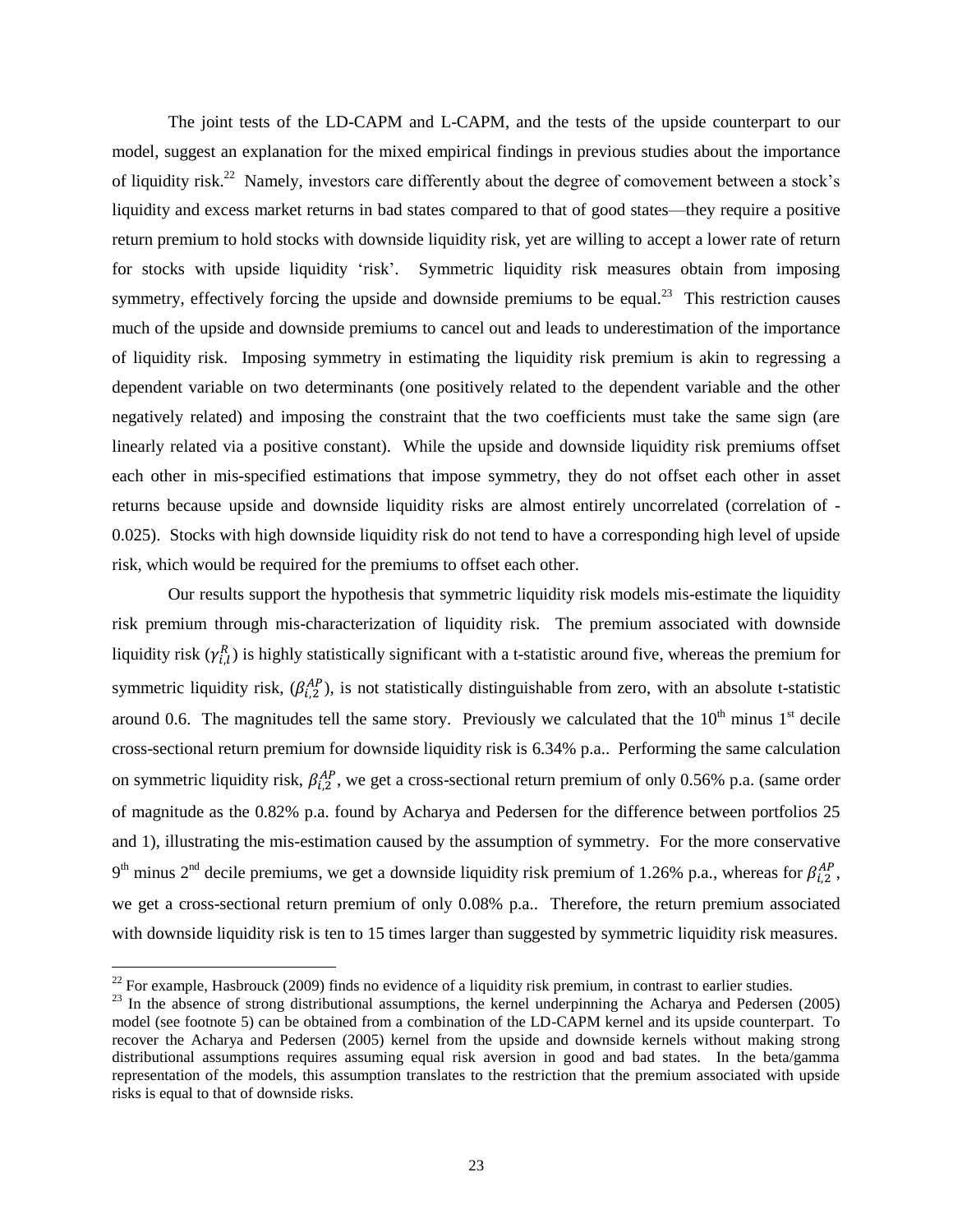## *5.5 Comparisons with other empirical asset pricing models*

It is natural to ask whether the LD-CAPM risks are unique or instead proxy for previously documented factors. To answer this question we extend the previous tests by taking the unconstrained LD-CAPM (Table 3, Model 2) as the base and progressively adding control variables and other known risk factors. In the process we also estimate other asset pricing models on our sample for comparison. Table 4 reports these results.

## $<$  TABLE 4  $>$

Model 1 is the standard CAPM of [Sharpe \(1964\)](#page-39-0) and [Lintner \(1965\).](#page-38-3) Consistent with the findings of other empirical studies, the market beta is not statistically significant. Model 2 augments the LD-CAPM with the addition of the (symmetric) CAPM market beta. Interestingly, the premium on downside market risk  $(\gamma_{i,r}^R)$  increases sharply in both magnitude and statistical significance, while the premium on symmetric market beta becomes negative. This mirrors our observations from the previous subsection when adding symmetric liquidity risk to our tests of downside liquidity risk and suggests that asymmetry also plays an important role in how investors view market risk.

Model 3 splits the market beta into upside and downside betas ( $\beta_i^+$  and  $\beta_i^-$ ) following the Ang et al. (2006) downside CAPM. Consistent with the findings of Ang et al. (2006) and the notion that asymmetry in risk measures matters, downside market beta is associated with a statistically significant return premium, but upside beta is not. When we combine the upside and downside market betas with the LD-CAPM gammas in Model 4, we find that the premium associated with downside liquidity risk remains large and significant, while the premium associated with downside market beta,  $\beta_i^-$ , drops by one-third in magnitude and is no longer statistically distinguishable from zero. The LD-CAPM subsumes the Ang et al. (2006) downside CAPM.

Models 5 and 6 are the [Fama and French \(1993\)](#page-36-1) three-factor model, and the Fama-French-Carhart [\(Carhart, 1997\)](#page-35-2) our-factor model. Model 7 adds the Fama-French-Carhart factors to the LD-CAPM. Consistent with other studies, we see that the coefficients of size and value factors are positive and statistically significant. The results on LD-CAPM variables are essentially the same as the base case in Model 1; the premiums associated with expected liquidity cost level and downside liquidity risk remain statistically significant and appear distinct to the risks captured by the Fama-French-Carhart factors.

A battery of additional control variables and risk factors tells a similar story. In Model 9, we augment the LD-CAPM with the Fama-French-Carhart factors, [Jegadeesh \(1990\)](#page-37-9) short-term reversal (*REV*), [Harvey and Siddique \(2000\)](#page-36-9) co-skewness ( $\beta_i^{COSKEW}$ ), and idiosyncratic volatility (*IVOL*) in the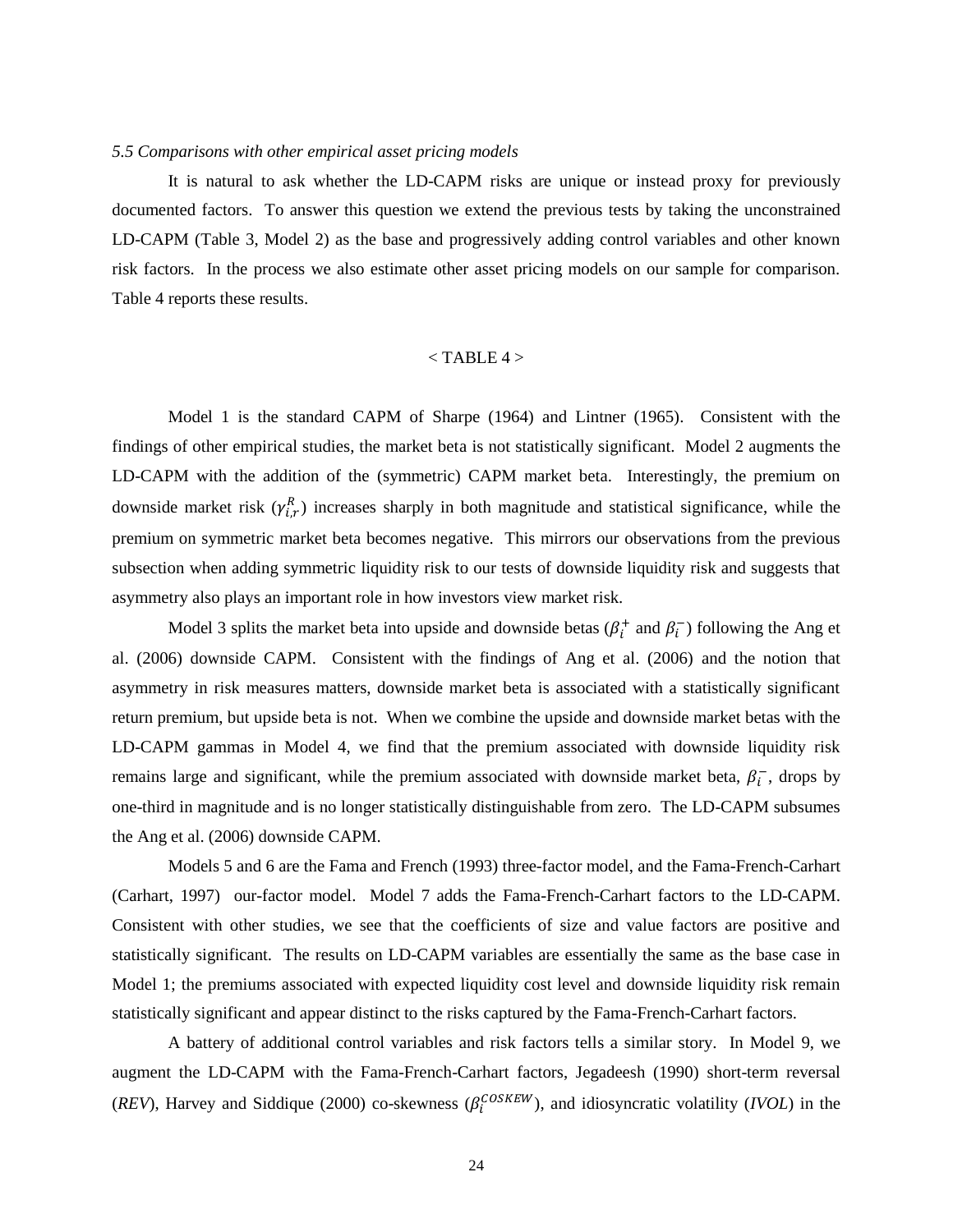spirit of [Ang et al. \(2006\).](#page-34-9) In Model 10 we further add total volatility (*TVOL*), the volatility of turnover (*SDTURN*) following [Chordia et al. \(2001\),](#page-35-3) and a proxy for lottery features of a stock (*MAX*) following Bali et [al. \(2011\).](#page-34-10) Regardless of how many and what combination of these additional variables we include, the LD-CAPM coefficients do not change considerably. In particular, expected liquidity cost level and downside liquidity risk maintain highly significant return premiums. The coefficients on most control variables and other risk factors are consistent with previous studies. For example, stocks with high size and value factor loadings, and high past 12-month returns earn high future returns, whereas lottery stocks, recent winners (high past one-month return), and stocks with high turnover volatility tend to earn low future returns. The conclusion from these tests is that the LD-CAPM gammas are not subsumed by previously documented risk factors and characteristics. Downside liquidity risk, along with the expected liquidity level, contributes incrementally to an explanation of the cross-section of stock returns.

The use of stocks rather than portfolios as the cross-sectional units of observation allows us to use adjusted  $R^2$  (which accounts for differences in the number of explanatory variables) to compare the extent to which alternative asset pricing models explain the total cross-sectional return variation. The adjusted  $R<sup>2</sup>s$  of the existing asset pricing models estimated in Table 4 range from 1.96% for the Ang et al. (2006) downside CAPM (Model 3), 2.01% for the CAPM (Model 1), 2.37% for the [Harvey and Siddique \(2000\)](#page-36-9) three-moment conditional CAPM (Model 8), 3.44% for the Fama-French three-factor model (Model 5) and finally 4.38% for the Fama-French-Carhart four-factor model (Model 6). From Table 3, the unconstrained LD-CAPM has an adjusted  $R^2$  of 4.22% (3.08% omitting the medium-term momentum control) suggesting that the LD-CAPM explains a similar amount of the cross-sectional variation in stock returns as the leading existing empirical asset pricing models. The Fama-French-Carhart model is empirically motivated; however, the LD-CAPM, CAPM, downside CAPM, Harvey-Siddique threemoment conditional CAPM, and the Acharya-Pedersen L-CAPM arise from economic theory. Of these theory-driven models both the LD-CAPM and L-CAPM have equivalent adjusted  $R^2$ s (3.08% and 3.12%), suggesting that the LD-CAPM performs well against its theory-driven peers.

In summary, the Fama-MacBeth tests of the cross-sectional expected return relation implied by the LD-CAPM reveal the following. First, downside liquidity risk and liquidity level are associated with return premiums that are highly statistically significant and economically meaningful in magnitude. Second, downside liquidity risk is robust to controlling for the Fama-French market, size and value factors, momentum, short-term reversal, co-skewness, volatility, idiosyncratic volatility, turnover variance, and lottery-like features of stocks. Third, downside liquidity risk is not subsumed by symmetric liquidity risk (its premium *increases* when controlling for symmetric liquidity risk) suggesting investors care differently about liquidity 'risk' in bad states compared to good states. Fourth, the LD-CAPM fits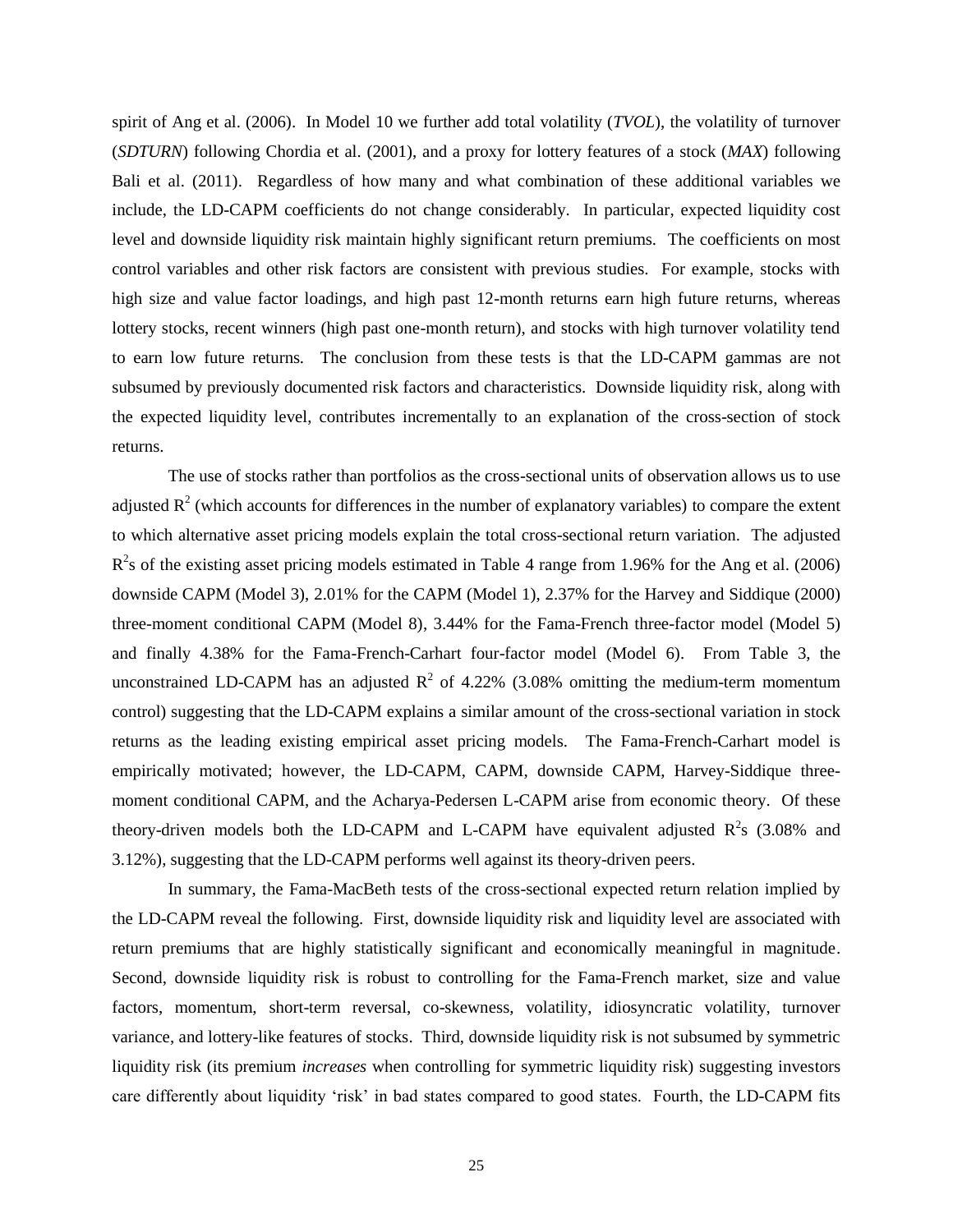the data as well as the L-CAPM and both these models explain a larger proportion of the total variation in cross-sectional returns than the other theory-driven models. Fifth, symmetric liquidity risk measures underestimate the premiums associated with liquidity risk.

#### *5.6 Determinants of downside liquidity risk*

Given that downside liquidity risk is associated with a large and robust return premium, in this section we investigate what types of stocks possess high levels of downside liquidity risk and whether the premium associated with downside liquidity risk is amplified or attenuated by other stock characteristics. In Table 5, we sort stocks into deciles of downside liquidity risk each month. We compute the means of various characteristics (liquidity costs, size, book-to-market, idiosyncratic and total volatility, market beta, and co-skewness) in each decile portfolio and then each decile's mean across all months.

# $<$  TABLE 5  $>$

Table 5 shows that stocks with high downside liquidity risk (the  $10<sup>th</sup>$  decile) tend to be less liquid and smaller than the median, are more often value stocks (have higher book-to-market ratios), have lower market beta and strong negative co-skewness, but do not differ significantly in idiosyncratic or total volatility. Downside liquidity risk and co-skewness may be driven by common sources of asymmetry and thus a relation between them is not surprising. There is, however, fairly pronounced non-linearity in how downside liquidity risk relates to other stock characteristics. While stocks with high downside liquidity risk tend to be smaller, less liquid and so on, so too are stocks with very low downside liquidity risk. In untabulated results, we find that this non-linearity is not unique to downside liquidity risk; it is also observed for symmetric liquidity risk.

The last two columns of Table 5 examine the distribution of downside liquidity risk in different market states. As a first step, we take the time-series of market-wide liquidity costs and, in each decade, sort six-month periods into quintiles by market-wide liquidity costs. We refer to six-month periods that fall within the top (bottom) quintile of market-wide liquidity costs as illiquid (liquid) 'states'. Next, for liquid and illiquid states separately, we form deciles of downside liquidity risk each month, compute the mean of downside liquidity risk in each decile, and take the time-series mean. This procedure gives an indication of the distribution of downside liquidity risk in times of high/low market-wide liquidity. The results show that downside liquidity risk is typically higher during illiquid states. Furthermore, there is greater cross-sectional dispersion in downside liquidity risk during illiquid states. For example, the difference in liquidity risk in the  $10<sup>th</sup>$  and  $1<sup>st</sup>$  decile is three times greater during illiquid states compared to liquid states. Consequently, the largest values of downside liquidity risk in our sample are likely to occur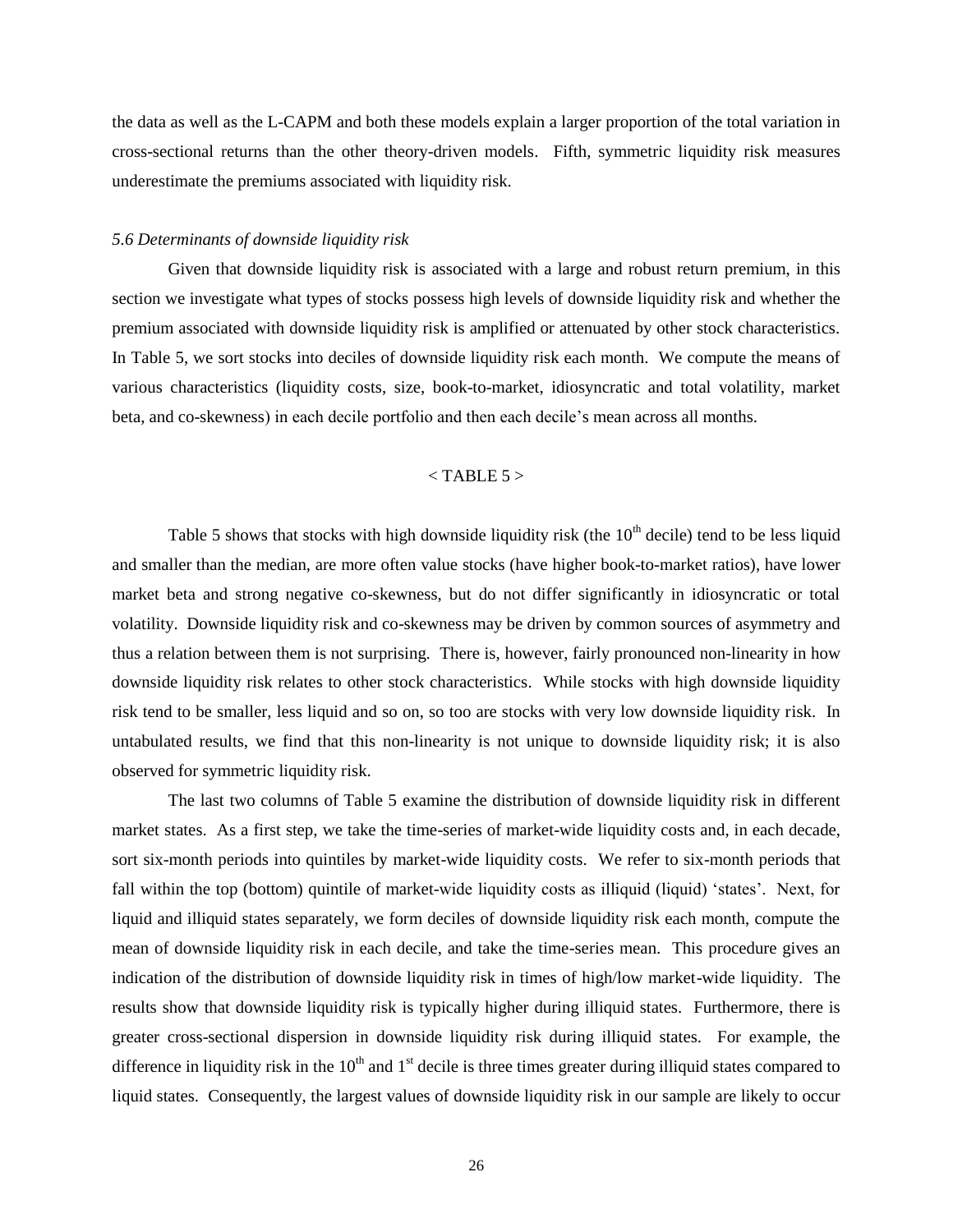during illiquid states. These results are consistent with the tendency for downward liquidity spirals and flights to liquidity to coincide with low market-wide liquidity (e.g., [Acharya et al. \(2013\)](#page-34-1) [Brunnermeier](#page-35-0)  [and Pedersen \(2009\)\)](#page-35-0); [Nagel \(2012\)\)](#page-38-2)). Recent work has found that market-wide illiquidity is driven by sentiment [\(Liu, 2015\)](#page-38-5) and is strongly related to the business cycle [\(Næs et al., 2011\)](#page-38-6). This suggests that the impact of actions that lower the downside liquidity risk of a stock will most beneficial during bad states of the world (periods of low sentiment, entering recessions, and during crises).

If the relation between downside liquidity risk and excess returns is a simple linear function, the foregoing characterization of the types of stocks and time periods that have strongest downside liquidity risk also informs about where the premiums associated with downside liquidity risk are largest: small, illiquid, value stocks, with low CAPM betas, during periods of market-wide illiquidity. However, it is possible that premiums associated with downside liquidity risk (the 'price' of downside liquidity risk) are amplified or attenuated by other stock characteristics or the state of the market. To investigate this possibility, we use two-way sorts. As a first step, in each month,  $t$ , we sort stocks into quintiles of a stock characteristic (liquidity costs, size, book-to-market, idiosyncratic volatility, and CAPM beta). For each quintile in each month, we further sort stocks into quintiles of downside liquidity risk, giving us 25 portfolios each month. $24$  We compute the equal-weighted average realized excess return for each portfolio over the six months after the portfolio formation month (i.e., the period  $[t + 1, t + 6]$ ). Finally, we take the time-series means of the six-month realized returns for each portfolio, computing Newey-West standard errors on the  $5<sup>th</sup>$  minus  $1<sup>st</sup>$  quintile return differences.

## $<$  TABLE 6  $>$

Table 6 reports the results from the two-way sorts. Panel A shows that the premium associated with downside liquidity risk is present in all quintiles of liquidity level and is not only confined to illiquid stocks. The premium (measured by the return differential between the  $5<sup>th</sup>$  and  $1<sup>st</sup>$  downside liquidity risk quintiles, reported in the second-to-last column) is largest for the second-to-least liquid quintile of stocks  $(C_i$  quintile 4) and is larger on average for the least liquid two quintiles compared to the most liquid two, despite being relatively smaller for the very least liquid stocks. Therefore, there is a tendency for less liquid stocks to have a larger downside liquidity risk premium. The premium associated with the liquidity level is large and significant for all quintiles of liquidity risk.

1

 $24$  Sorting on downside liquidity risk second (after a pre-sort on a different characteristic) is a conservative way to investigate the premium associated with downside liquidity risk because it maximises the variation in the other characteristic across its quintiles, at the expense of some variation in downside liquidity risk across its quintiles.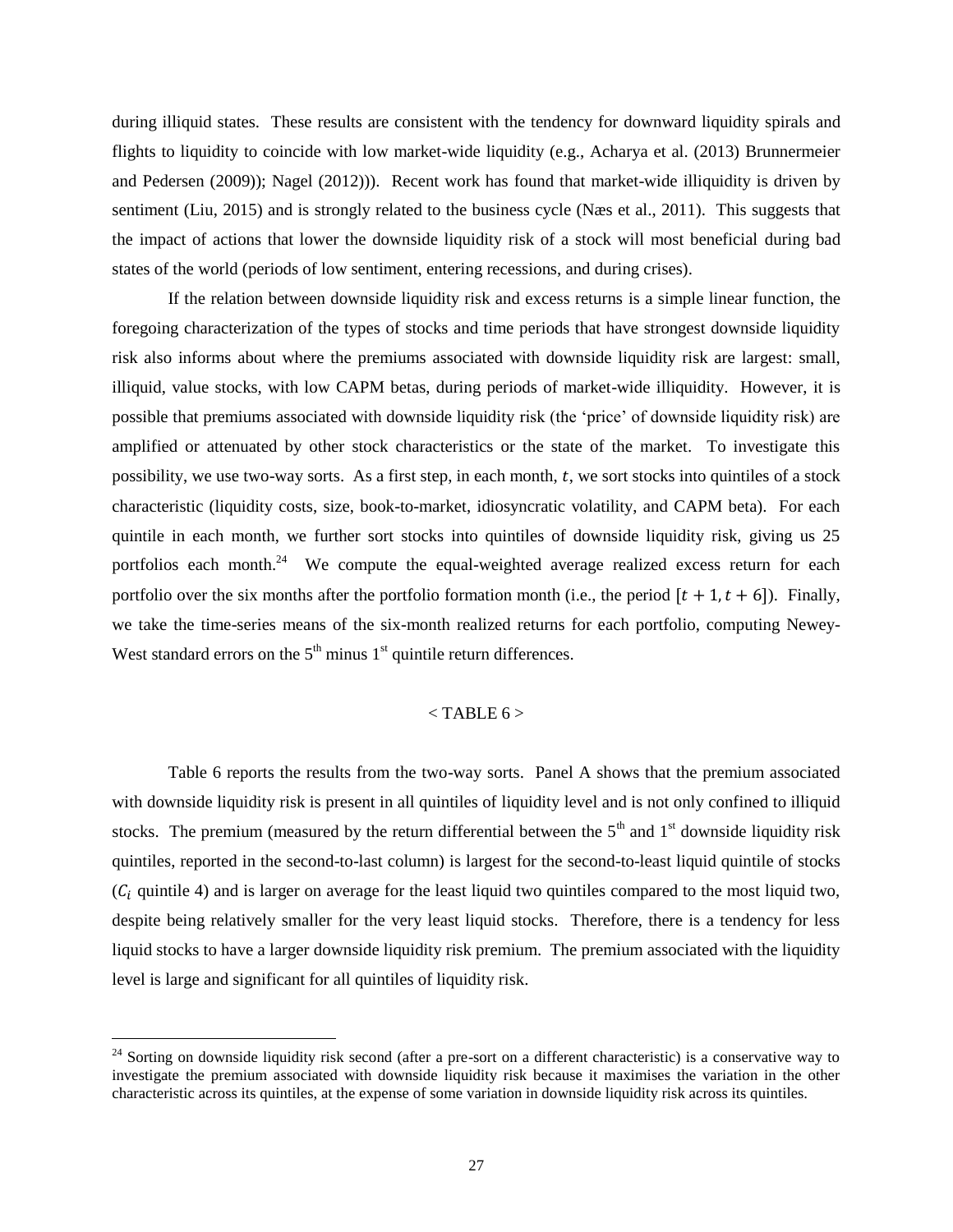Panel B shows that the premium associated with downside liquidity risk is larger in smaller stocks—the return differential between the  $5<sup>th</sup>$  and  $1<sup>st</sup>$  downside liquidity risk quintiles is twice as large in the smallest stocks (10.18% p.a.) than in the largest stocks  $(5.23\% \text{ p.a.})^{25}$  The downside liquidity risk premium is nevertheless still present in all size quintiles. Smaller stocks earn higher returns on average than larger stocks in all quintiles of downside liquidity risk.

In Panel C we see that that the premium associated with downside liquidity risk is present in all book-to-market quintiles and is considerably larger in value stocks, i.e., those with low book-to-market ratios. The value premium (higher average returns for stocks with high book-to-market ratios) is significant across all quintiles of downside liquidity risk.

The results in Panel D are striking—they show that of all the characteristics examined, the premium associated with downside liquidity risk is most closely related to the level of idiosyncratic volatility. Stocks with high levels of idiosyncratic volatility have substantially greater (by a factor of ten) return premiums associated with downside liquidity risk. Furthermore, the premium associated with high idiosyncratic volatility is small and not statistically distinguishable from zero for stocks with low downside liquidity risk, but in the top two quintiles of downside liquidity risk it becomes large and significant. It appears a combination of high idiosyncratic volatility and high downside liquidity risk attracts a very large return premium.

What about *systematic* risk as captured by CAPM beta? Panel E indicates that high CAPM beta stocks also have a larger downside liquidity risk premium (by a factor of four, comparing top and bottom beta quintiles), although the effect of *systematic* risk on the downside liquidity risk premium is not as strong as the effect of *idiosyncratic* volatility. Thus, volatile stocks, irrespective of whether the source is systematic or idiosyncratic, attract a larger downside liquidity risk premium.

[Fama and French \(1992\)](#page-36-11) demonstrate that average stock returns are not related to CAPM beta. In Panel E the relation between CAPM beta and average returns is *positive* in stocks with high downside liquidity risk (consistent with an upward sloping security market line (SML)), but is *negative* (as documented by [Black et al. \(1972\)](#page-35-14) and [Baker et al. \(2011\)\)](#page-34-14) for stocks with low downside liquidity risk. This result is consistent with the model of [Frazzini and Pedersen \(2014\)](#page-36-12) in which leverage and margin constraints vary across investors and time. Their model attributes the relatively flat (or negative) relation between beta and average returns/alpha to funding constraints—investors unable to borrow tilt their portfolios towards high-beta stocks, which flattens the SML. Sophisticated investors that are able to borrow offset this effect by buying low-beta stocks on margin (and possibly shorting high-beta stocks)

1

<sup>&</sup>lt;sup>25</sup> The magnitudes of the premiums reported in Table 6 are not directly comparable with those inferred from the earlier multivariate Fama-MacBeth tests of the LD-CAPM, which isolated the premium associated with downside liquidity risk holding other factors constant.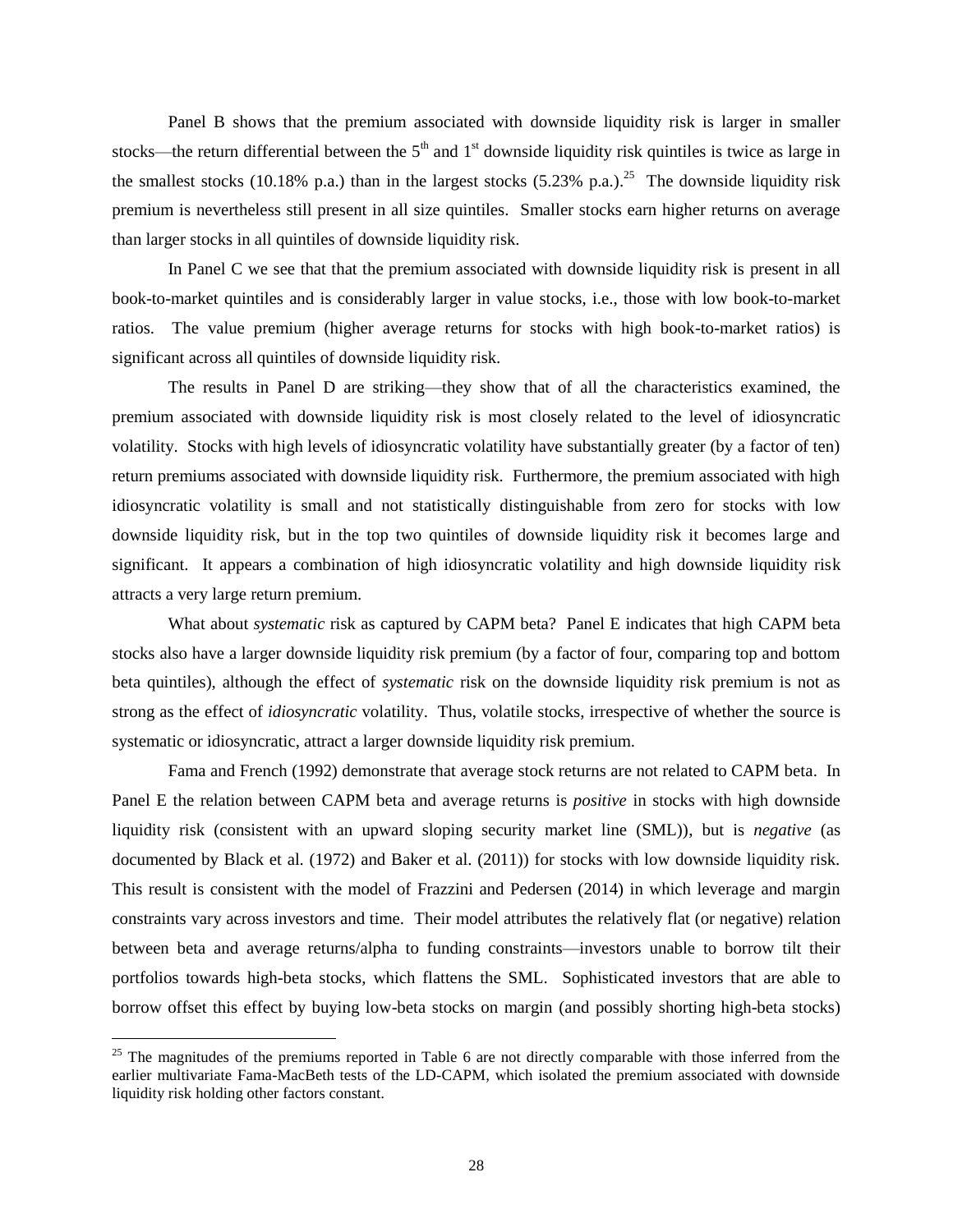thereby pushing the SML to have a positive slope. However, a side-effect of margin buying is that when the market declines, leveraged investors receive margin calls and a contraction of funding liquidity, leading to forced liquidations, and amplified downside liquidity risk. Panels E and F of Table 6 indicate that downside liquidity risk (which tends to be higher at times of low market-wide liquidity), and its connection with leverage constraints, margin trading, and sentiment, may have some part in explaining the documented time-varying nature of the SML.

Finally, in Panel F, we examine how the downside liquidity risk premium varies with marketwide liquidity, or liquid and illiquid 'states' of the market. Rather than initially sorting on a stock characteristic, we sort six-month periods into quintiles each decade based on market-wide liquidity and examine the future six-month returns to quintiles of downside liquidity risk in these five market 'states'. The premium associated with downside liquidity risk is present in all market states and is largest during the most illiquid states  $(C_m$  quintile 5). These results provide further support for the notion that downward liquidity spirals and flights to liquidity tend to coincide with low market-wide liquidity (e.g., [Acharya et al. \(2013\)](#page-34-1) [Brunnermeier and Pedersen \(2009\)\)](#page-35-0); [Nagel \(2012\)\)](#page-38-2)). During such times, investors require a higher premium to hold stocks with high downside liquidity risk because of the increased risk that the stock is abandoned during a flight-to-liquidity or is affected by a downward liquidity spiral.

In summary, the evidence in this section shows that relatively illiquid, small, value stocks have high levels of downside liquidity risk and a large downside liquidity risk premium. The downside liquidity risk premium is also much larger for volatile stocks, both high beta and high idiosyncratic volatility stocks. Finally, downside liquidity risk and the associated premium are larger during periods of low market-wide liquidity.

#### *5.7 Robustness tests*

We subject our empirical analysis of the LD-CAPM to a battery of robustness tests, including: (i) value-weighting vs. equal-weighting; (ii) sub-period analysis; (iii) overlapping vs. non-overlapping estimation windows; (iv) alternative liquidity measures; (v) inclusion of non-linear terms; (vi) different thresholds to define downside; (vii) demeaning the variables in gamma estimation; (viii) different rolling window lengths; and (ix) aggregation of observations to a weekly frequency to reduce the influence of microstructure phenomena and non-synchronous trading issues. These tests all produce consistent results. For brevity we report the results of tests (i) to (iv) for the main specification of our model in Table 7. The other robustness tests are reported in the Internet Appendix.

 $<$  TABLE 7  $>$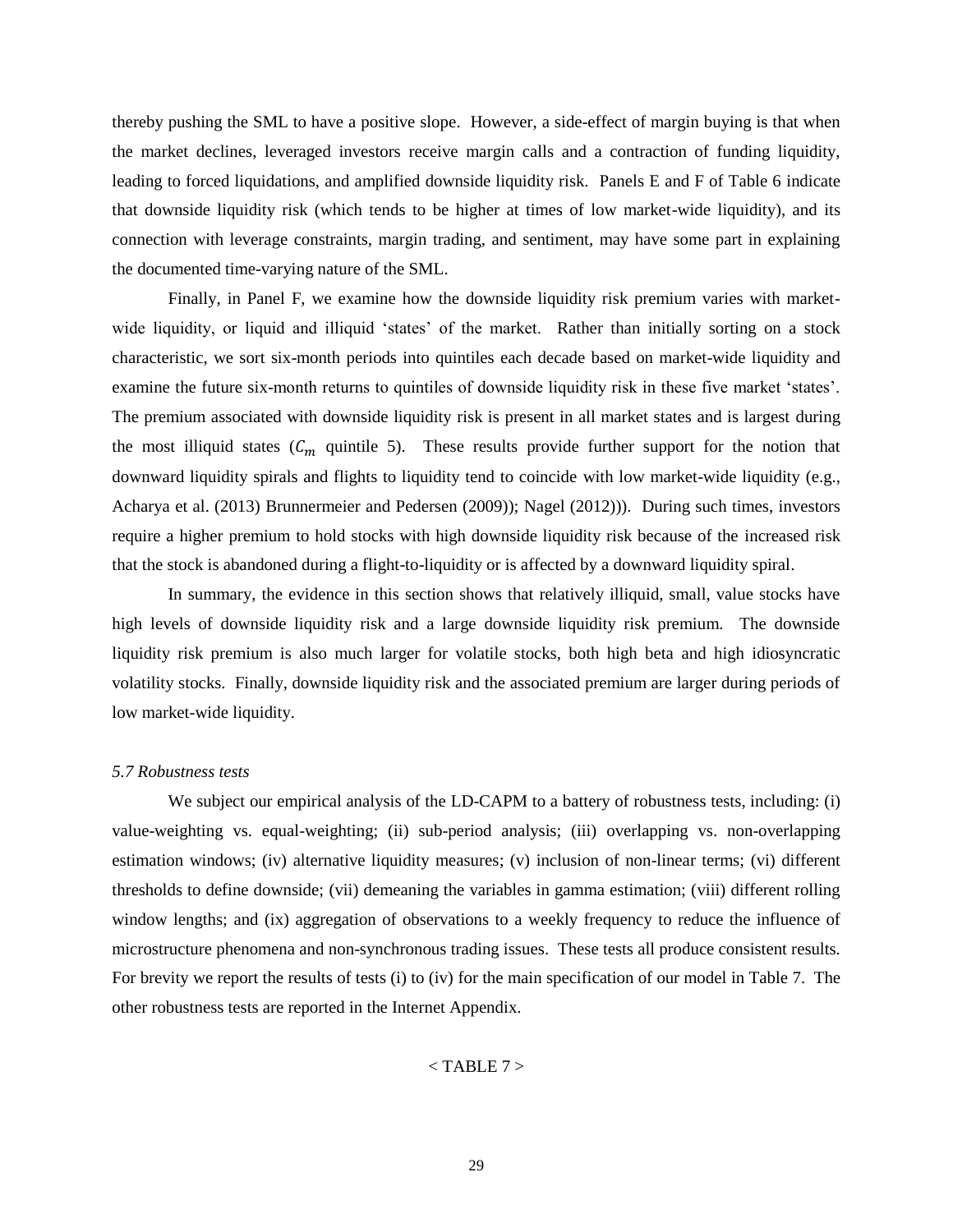Model 1 in Table 7 is the baseline specification with disaggregated gammas (same as Model 2 in Table 3) and is included for comparison. Model 2 uses value weighting instead of equal weighting (weighting stocks by their market capitalization in the cross-sectional Fama-MacBeth regressions). The value-weighted model fits the data better ( $\mathbb{R}^2$  of 8.17% compared to 4.22% under equal weighting) but the estimated effects of liquidity level and downside liquidity risk remain largely unchanged. Models 3 and 4 are estimated on sub-periods corresponding to the first and second halves of the sample. The premium on the illiquidity level has decreased through time (the coefficient of  $\mathbb{E}_t[C_{i,t+1}]$  is 0.540 during 1962-1986 but only 0.198 during 1986-2011) but the premiums associated with liquidity risks, in particular downside liquidity risk, are similar in magnitude and highly statistically significant in the first and second halves of the sample. Interestingly, the premium associated with downside market return risk  $(\gamma_{i,r}^R)$  is about twice as large in the second half of the sample. Model 5 uses non-overlapping observations in the Fama-MacBeth regressions rather than the rolling windows (a cross-sectional regression is estimated every six months, rather than every month). Compared to the baseline specification, the premium associated with  $\gamma_{i,l}^R$  is greater and its statistical significance is almost triple.

Models 6 to 9 use different liquidity proxies. Model 6 uses log of Amihud's *ILLIQ* as per [Karolyi](#page-37-12)  et al. (2012), winsorised at the  $5<sup>th</sup>$  and  $95<sup>th</sup>$  percentiles to limit the influence of outliers. In addition to the log transformation and winsorisation, this proxy differs from our primary liquidity measure in that it does not use the normalization, truncation and scaling applied to the primary measure. Model 7 uses log of a modified *ILLIQ* involving the high-low range as the measure of price impact. Model 8 uses log of a modified *ILLIQ* replacing dollar volume with turnover as per [Brockman et al. \(2008\).](#page-35-11) Finally, Model 9 uses the actual quoted bid-ask spreads (expressed relative to the midquote) calculated from CRSP closing bid and ask quotes. Because the closing quotes for NYSE and AMEX stocks are only available continuously from 1993 onwards, Model 10 is tested with a shorter sample period (1993-2011) and therefore the tests are likely to have lower statistical power. We find consistent results using all of the alternative liquidity measures, in many cases with improved model fit.

# **6. Conclusions**

We develop and test a liquidity-adjusted downside capital asset pricing model (LD-CAPM). The key innovation of the model, the extraction of downside liquidity and return risks from their symmetric analogues, is motivated by (i) the growing evidence on asymmetries in the comovement between stocklevel liquidity and market returns, and (ii) the evidence suggesting investors view risk as the risk of loss.

The empirical evidence indicates that disentangling downside risk from symmetric risk is important—investors attach a significant expected return premium to stocks with high levels of downside liquidity risk. This premium is not apparent in studies involving symmetric risk. Symmetric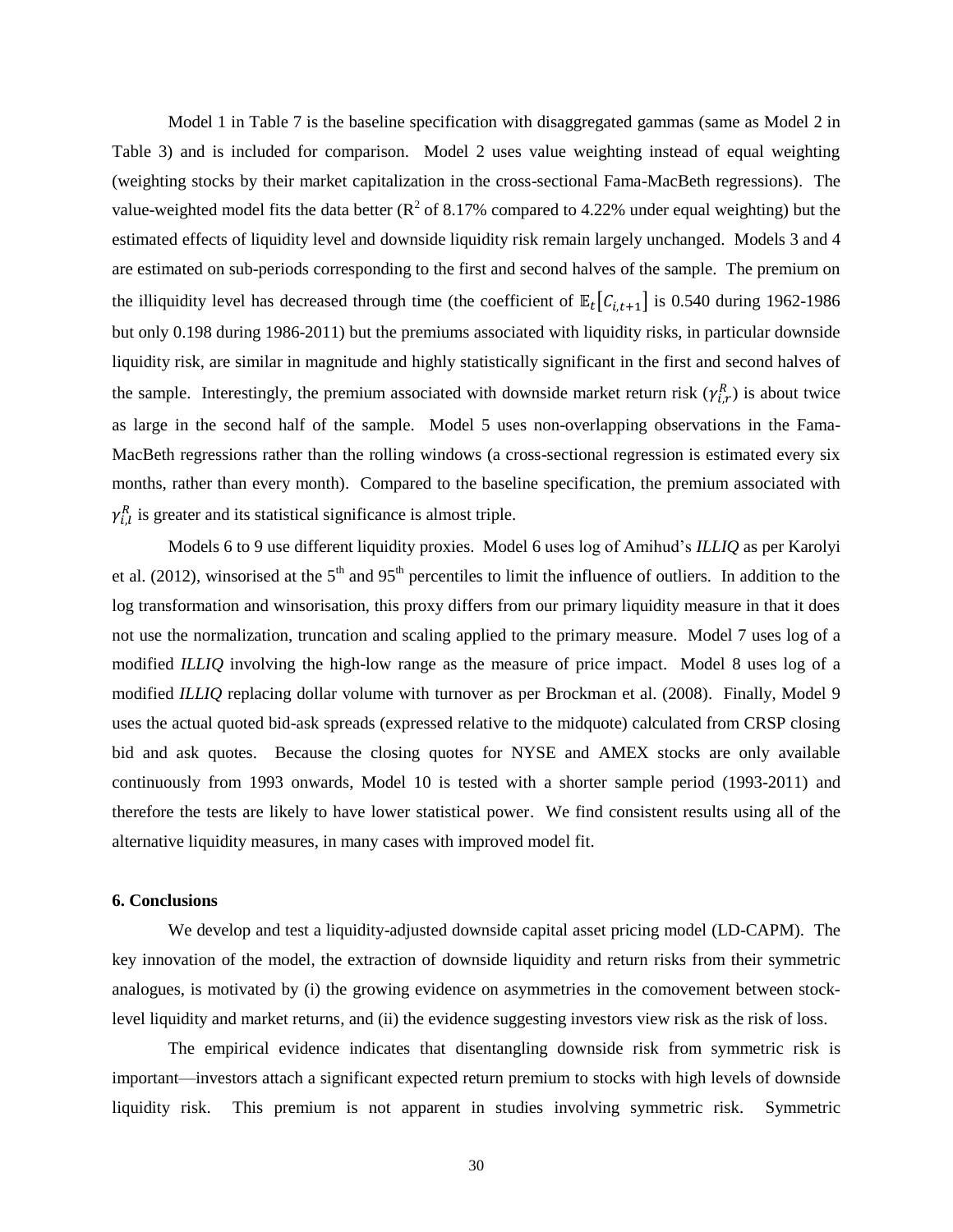representations mis-characterize the role of liquidity risk in determining asset prices and consequently underestimate the importance of liquidity risk. The downside liquidity risk premium is consistent with investors requiring higher expected returns from stocks with greater susceptibility to downward liquidity spirals and greater likelihood of abandonment during a flight-to-quality/liquidity. Our findings suggest that adverse liquidity phenomena can affect the real economy via firms' cost of capital. Our model also confirms a premium for the *level* of illiquidity and downside market risk, consistent with the existing literature.

The LD-CAPM fits the data well compared to other asset pricing models and explains a larger proportion of the total variation in cross-sectional returns than other theory-driven models. The return premiums associated with downside liquidity risk and the liquidity level are robust to controlling for a wide range of characteristics and risks, including the market, size, and value factors, momentum, shortterm reversal, co-skewness, total volatility, idiosyncratic volatility, turnover variance and lottery-like features of stocks.

There are many alternatives to the pricing kernel of the LD-CAPM; however, the size and statistical significance of the premium attached to the downside liquidity risk isolated by our kernel suggests that alternatives should not be chosen on the basis of pricing flexibility alone—they should be capable of representing downside liquidity effects. Taken together, the statistically insignificant premiums associated with the two downside risks involving market-wide liquidity  $(\gamma_{i,r}^L$  and  $\gamma_{i,l}^L)$  suggest that market-wide liquidity may not be a feature of the pricing kernel (not a state variable as in [Pastor and](#page-38-1)  Stambaugh (2003)). Investors care about a stock's downside liquidity risk because they are loss-averse and care about realizable after-cost returns. To this end we extend the final question posed by [Dittmar](#page-36-13)  (2002): what sort of pricing kernel is globally decreasing, flexible enough to price assets well, and capable of correctly characterizing the asymmetry inherent in liquidity risk?

Our finding of a significant downside liquidity risk premium affirms recent efforts to develop liquidity-adjusted Value-at-Risk and Expected Shortfall metrics. These metrics incorporate downside liquidity risk into risk management procedures. Another practical implication is that a company's cost of capital can be reduced (and its value increased) by minimizing its stocks' downside liquidity risk. Recent work suggests that the structure of secondary markets, in particular the degree of competition among liquidity providers and the nature of their funding arrangements, impacts downside liquidity risk (e.g., [Roll and Subrahmanyam \(2010\);](#page-39-1) [Comerton-Forde et al. \(2010\);](#page-35-4) [Nagel \(2012\)\)](#page-38-2), and by extension of our findings, affects company valuations. Furthermore, companies may be able to 'shape' their stocks' downside liquidity risk, for example, by increasing transparency during market downturns thereby supporting liquidity when it matters most [\(Balakrishnan et al. \(2014\);](#page-34-2) [Lang and Maffett \(2011\);](#page-38-13) [Lang et](#page-38-14)  al. (2012)).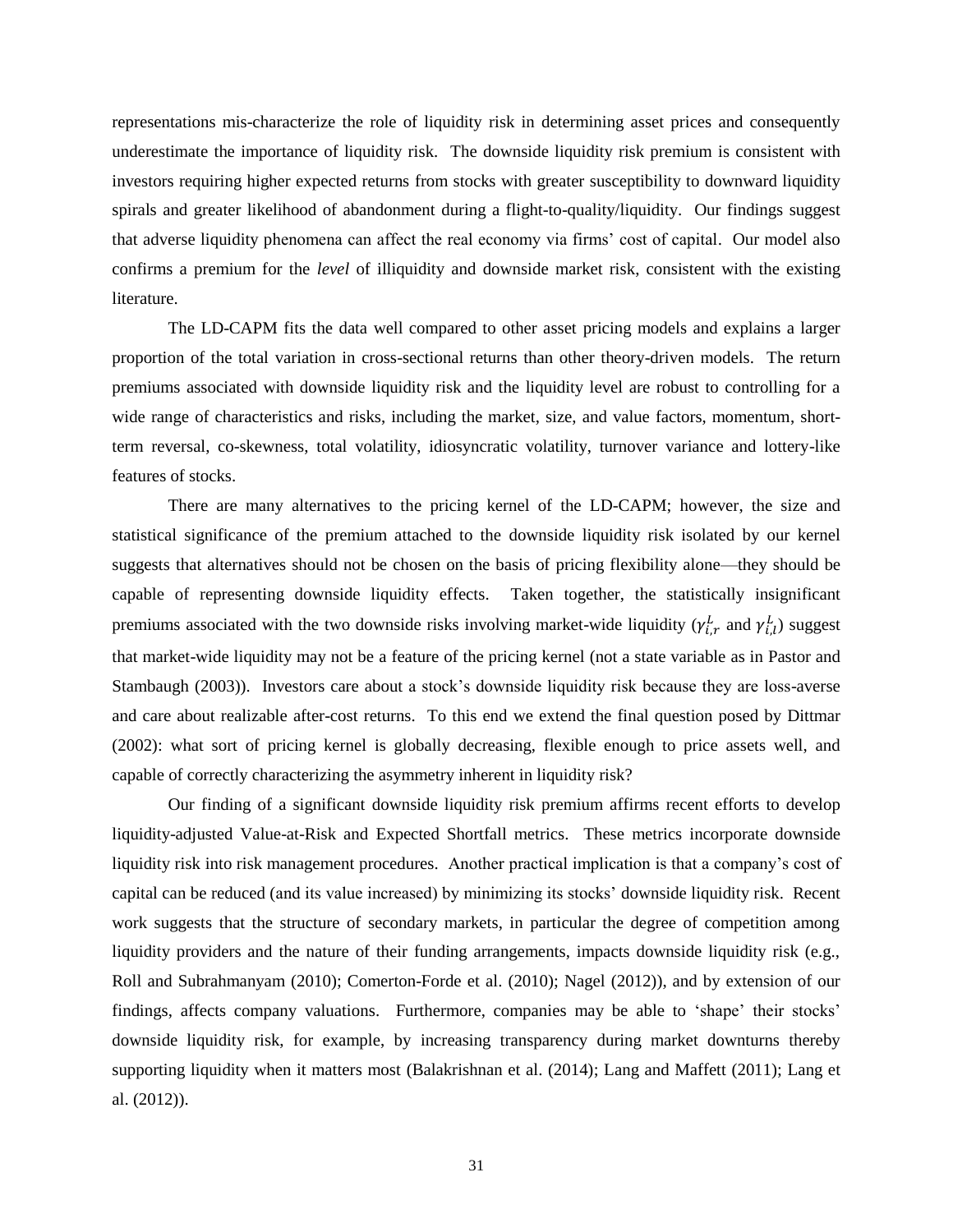Our work also has implications for firm capital structure choices and financing decisions. [Lipson](#page-38-15)  and Mortal (2009) show that firms with more liquid equity adopt lower leverage and prefer equity over debt financing. [McLean \(2011\)](#page-38-4) finds evidence that firms engage in an interesting form of precautionary saving—they issue equity and save cash during good times, thereby avoiding equity issuance during times of low liquidity. This is particularly so for small and unprofitable firms. We find that the downside liquidity risk premium is typically larger for stocks that are relatively small, illiquid, volatile, and have high book-to-market ratios. Policy or market design targeting this risk, therefore, has capital structure implications for such firms. More broadly, if market-wide illiquidity is driven by falling sentiment and the business cycle [\(Liu \(2015\);](#page-38-5) [Næs et al. \(2011\)\)](#page-38-6), and, as we have found, downside liquidity risk and its associated premium are higher during these times, then policy or regulation addressing adverse liquidity phenomena will likely have greatest impact when the economy needs it most.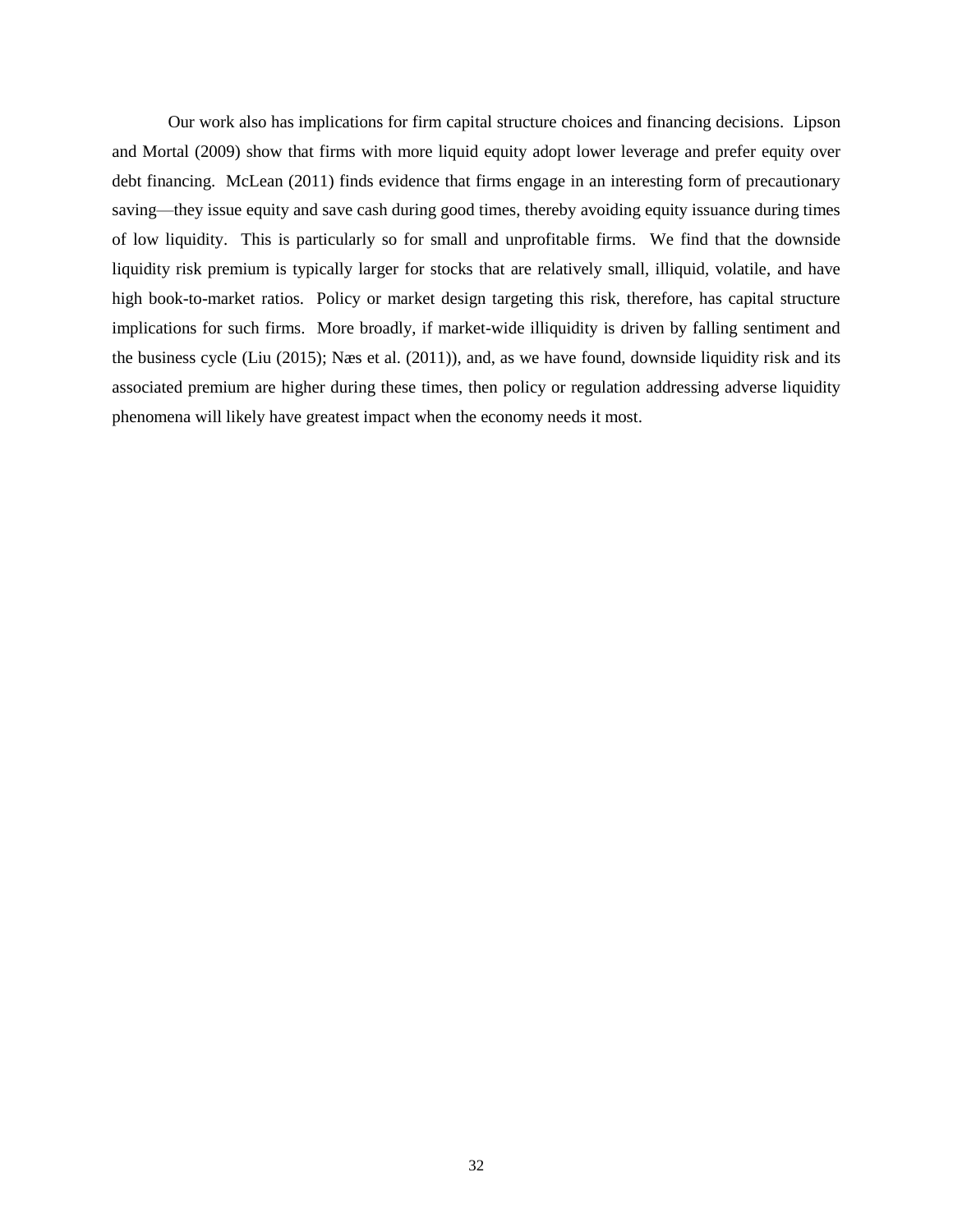# **Appendix A**

In this appendix, we present a theorem on how asset pricing models involving conditional gammas arise from pricing kernels involving min functions. The theorem is proved using a result on conditional expectations. Lastly, the LD-CAPM is derived by substitution and mapping the coefficients of the kernel into the final result of the theorem.

*Theorem*: Let X, Y, and Z, be random variables and let  $\varepsilon$  and  $\kappa$  be constants. Let  $X^* = X - \varepsilon$ ,  $Y^* = Y - \varepsilon$  $\varepsilon$ , and  $Z^* = Z - \varepsilon$ . Lastly, let **1**<sup>-</sup> be an indicator function on  $X^*$  defined as

$$
\mathbf{1}^- = \begin{cases} 0 & \text{if } X^* \ge 0 \\ 1 & \text{if } X^* < 0 \end{cases} \tag{A1}
$$

If the following identity holds

$$
\frac{\text{Cov}[M^*, Y^*]}{\text{Cov}[M^*, Z^*]} = \frac{\mathbb{E}[Y^*]}{\mathbb{E}[Z^*]}
$$
(A2)

with

$$
M^* = \kappa - \mathbf{1}^- \theta X^* \tag{A3}
$$

then

$$
\mathbb{E}[Y^*] = \gamma \mathbb{E}[Z^*] \tag{A4}
$$

where

$$
\gamma = \frac{\mathbb{E}[Y^*X^*|X^* < 0]}{\mathbb{E}[Z^*X^*|X^* < 0]} \tag{A5}
$$

*Proof*: We first set down an important result on conditional expectations. Let  $g(x)$  be a function of  $x \in \Omega$  and let  $A \subseteq \Omega$ . Now let  $\mathbf{1}^A$  be an indicator function defined as

$$
\mathbf{1}^A = \begin{cases} 1 & \text{if } x \in A \\ 0 & \text{if } x \notin A \end{cases} \tag{A6}
$$

The conditional expectation of  $g(x)$ , where the condition is that  $x \in A$ , can be written as

$$
\mathbb{E}[g(x)|x \in \mathcal{A}] = \frac{\mathbb{E}[\mathbf{1}^A g(x)]}{\mathbb{E}[\mathbf{1}^A]}
$$
(A7)

and thus

$$
\mathbb{E}[1^A g(x)] = \mathbb{E}[1^A] \mathbb{E}[g(x)|x \in \mathcal{A}]. \tag{A8}
$$

In words, the expectation of the product of a function and an indicator function of  $x$  is equal to the product of the conditional expectation and the probability that the condition is met (see [Winkler et](#page-39-11)  al. (1972) for example).

Substituting equation  $(A3)$  into equation  $(A2)$  followed by some rearrangement gives  $\mathbb{E}[-Y^* \mathbf{1}^- \theta X^*] \mathbb{E}[Z^*] - \mathbb{E}[-\mathbf{1}^- \theta X^*] \mathbb{E}[Y^*] \mathbb{E}[Z^*] = \mathbb{E}[-Z^* \mathbf{1}^- \theta X^*] \mathbb{E}[Y^*] - \mathbb{E}[-\mathbf{1}^- \theta X^*] \mathbb{E}[Z^*] \mathbb{E}[Y^*]$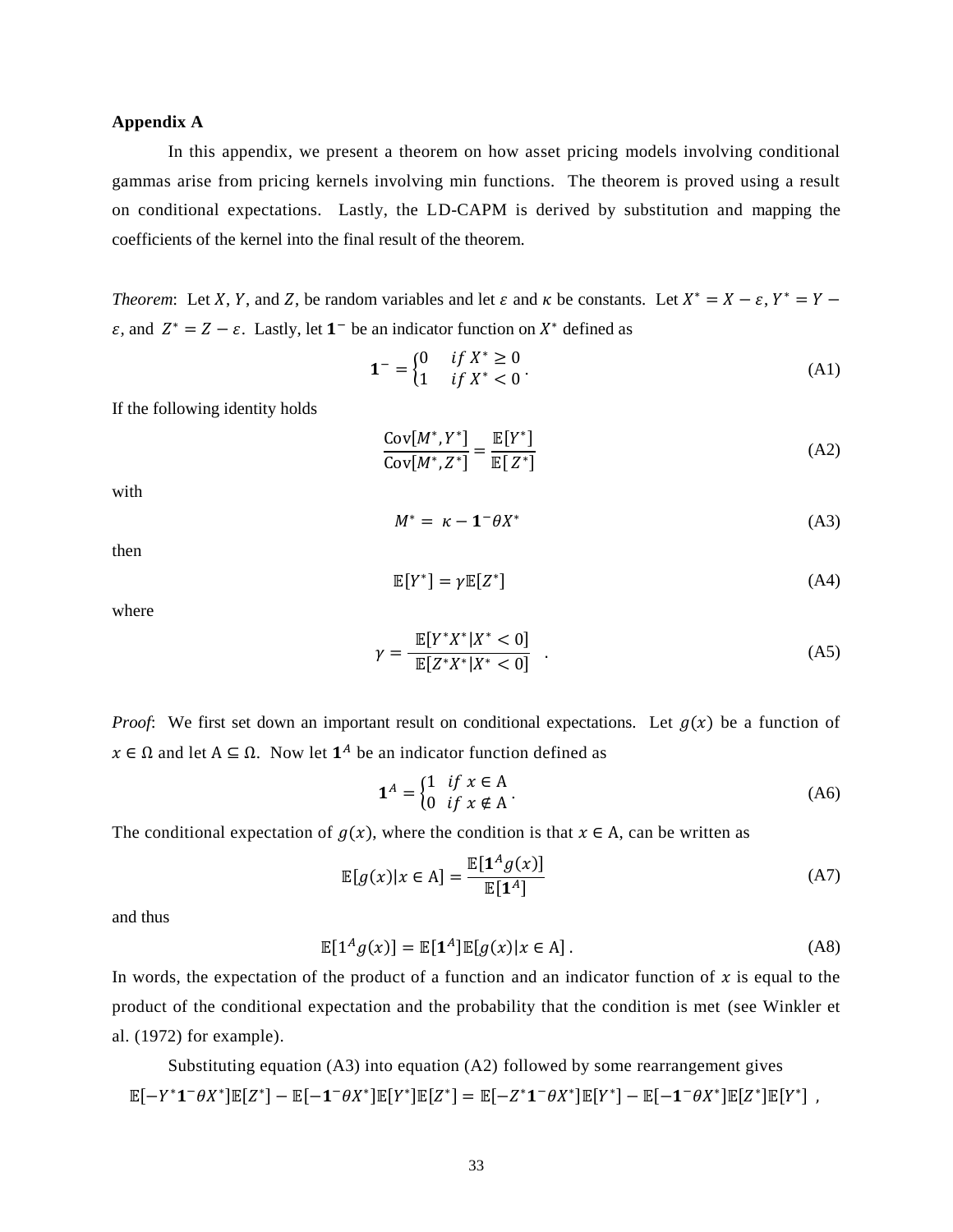which with cancellation becomes

$$
\mathbb{E}[Y^* \mathbf{1}^- \theta X^*] \mathbb{E}[Z^*] = \mathbb{E}[Z^* \mathbf{1}^- \theta X^*] \mathbb{E}[Y^*] . \tag{A9}
$$

This can be expressed as

$$
\mathbb{E}[Y^*] = \frac{\mathbb{E}[\mathbf{1}^{-}Y^*X^*]}{\mathbb{E}[\mathbf{1}^{-}Z^*X^*]} \mathbb{E}[Z^*] .
$$
\n(A10)

This can be re-expressed in terms of conditional expectations using the result in equation (A8) and the expectation of the indicator function can be cancelled.

$$
\mathbb{E}[Y^*] = \frac{\mathbb{E}[Y^*X^*|X^* < 0]}{\mathbb{E}[Z^*X^*|X^* < 0]} \mathbb{E}[Z^*]
$$

∎

To apply the theorem and derive the LD-CAPM we make the following replacements that represent the liquidity adjustments made to net asset returns and the D-CAPM pricing kernel:

$$
X^* = R_{m,t+1}^e - C_{m,t+1} \quad , \quad Y^* = R_{i,t+1}^e - C_{i,t+1} \quad , \quad Z^* = R_{m,t+1}^e - C_{m,t+1} \quad .
$$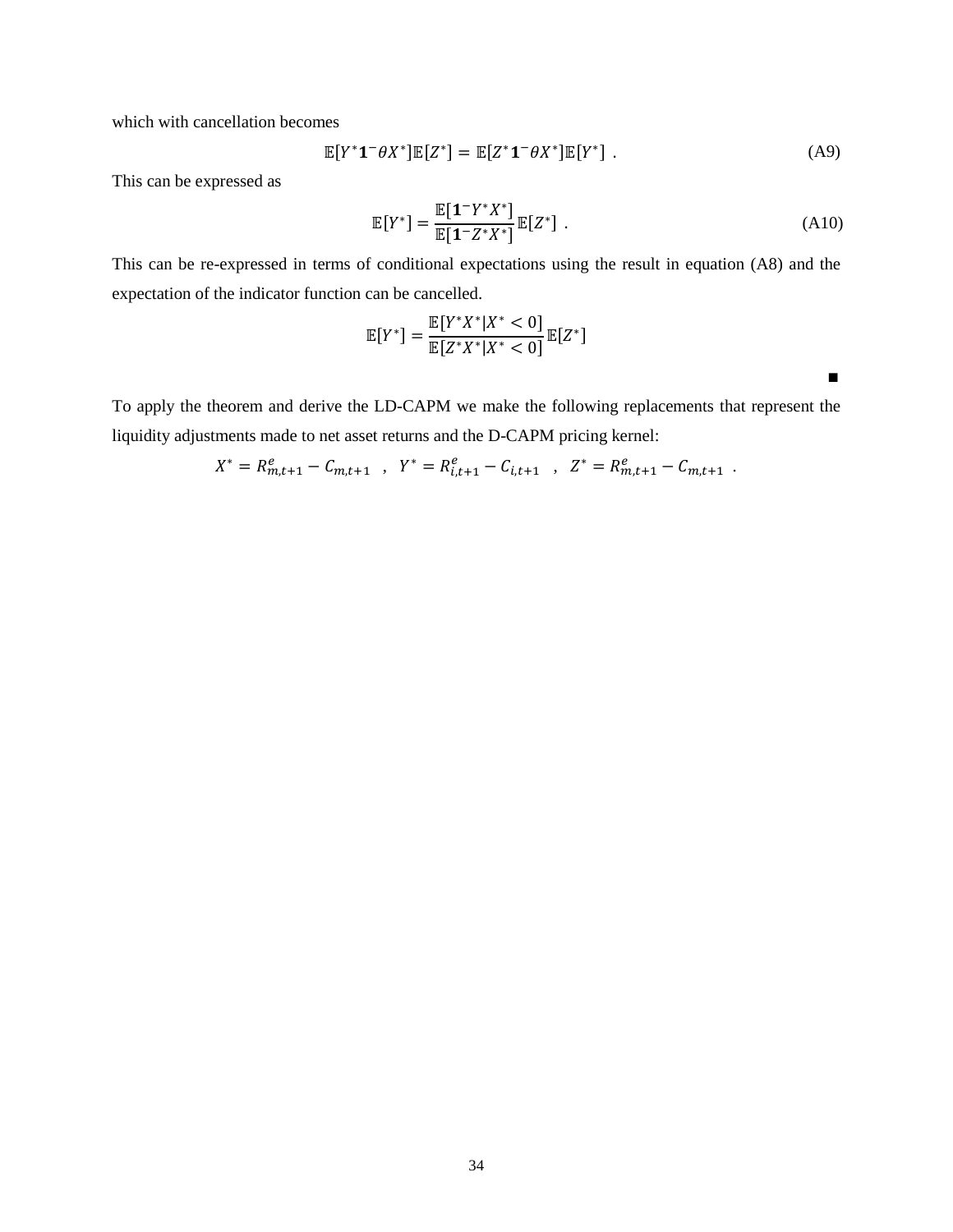# **References**

- <span id="page-34-1"></span>Acharya, V.V., Y. Amihud, and S.T. Bharath, 2013, Liquidity risk of corporate bond returns: A conditional approach, *Journal of Financial Economics* 110, 358-386.
- <span id="page-34-0"></span>Acharya, V.V., and L.H. Pedersen, 2005, Asset pricing with liquidity risk, *Journal of Financial Economics* 77, 375-410.
- <span id="page-34-7"></span>Amihud, Y., 2002, Illiquidity and stock returns: Cross-section and time-series effects, *Journal of Financial Markets* 5, 31-56.
- <span id="page-34-13"></span>Amihud, Y., and H. Mendelson, 1986, Asset pricing and the bid-ask spread, *Journal of Financial Economics* 17, 223-249.
- <span id="page-34-4"></span>Ang, A., and J. Chen, 2002, Asymmetric correlations of equity portfolios, *Journal of Financial Economics* 63, 443-494.
- <span id="page-34-12"></span>Ang, A., J. Chen, and Y. Xing, 2006, Downside risk, *Review of Financial Studies* 19, 1191-1239.
- <span id="page-34-9"></span>Ang, A., R.J. Hodrick, Y. Xing, and X. Zhang, 2006, The cross-section of volatility and expected returns, *Journal of Finance* 61, 259-299.
- <span id="page-34-3"></span>Angelidis, T., and A. Benos, 2006, Liquidity adjusted value-at-risk based on the components of the bid-ask spread, *Applied Financial Economics* 16, 835-851.
- <span id="page-34-6"></span>Anthonisz, S.A., 2012, Asset pricing with partial-moments, *Journal of Banking and Finance* 36, 2122-2135.
- <span id="page-34-14"></span>Baker, M., B. Bradley, and J. Wurgler, 2011, Benchmarks as limits to arbitrage: Understanding the low-volatility anomaly, *Financial Analysts Journal* 67, 40-54.
- <span id="page-34-5"></span>Bakshi, G., D. Madan, and G. Panayotov, 2010, Returns of claims on the upside and the viability of u-shaped pricing kernels, *Journal of Financial Economics* 97, 130-154.
- <span id="page-34-2"></span>Balakrishnan, K., M. B. Billings, B. Kelly, and A. Ljungqvist, 2014, Shaping liquidity: On the causal effects of voluntary disclosure, *Journal of Finance* 69, 2237-2278.
- <span id="page-34-10"></span>Bali, T.G., N. Cakici, and R.F. Whitelaw, 2011, Maxing out: Stocks as lotteries and the crosssection of expected returns, *Journal of Financial Economics* 99, 427-446.
- <span id="page-34-11"></span>Bali, T.G., L. Peng, Y. Shen, and Y. Tang, 2012, Liquidity shocks and stock market reactions, *Unpublished manuscript*.
- <span id="page-34-8"></span>Barndorff-Nielsen, O.E., and N. Shephard, 2004, Econometric analysis of realized covariation: High frequency based covariance, regression, and correlation in financial economics, *Econometrica* 72, 885-925.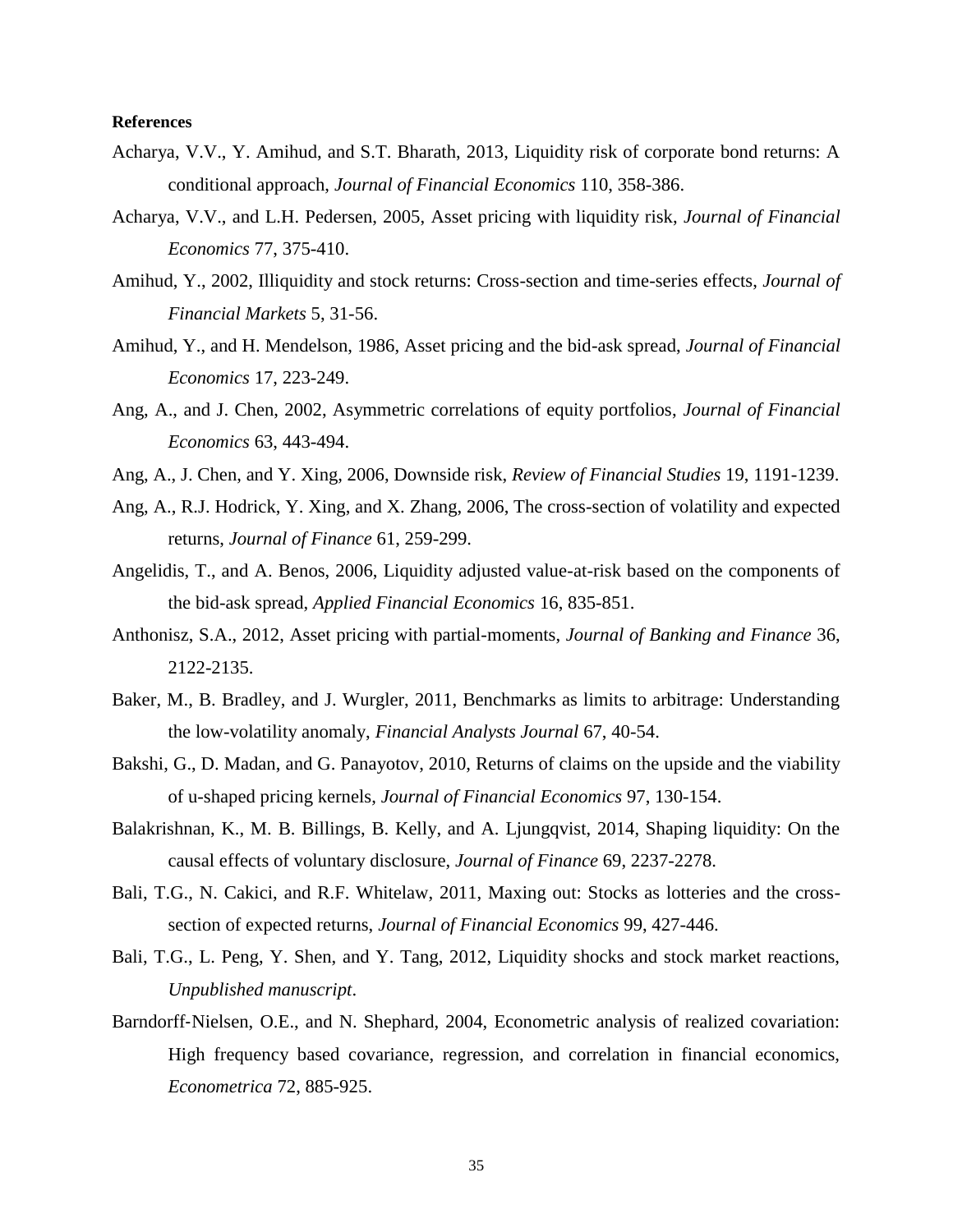Bawa, V. S., 1976, Admissible portfolios for all individuals, *Journal of Finance* 31, 1169-1183.

- <span id="page-35-9"></span>Bawa, V. S., 1978, Safety-first, stochastic dominance, and optimal portfolio choice, *Journal of Financial and Quantitative Analysis* 13, 255-271.
- <span id="page-35-1"></span>Bawa, V.S., and E.B. Lindenberg, 1977, Capital market equilibrium in a mean-lower partial moment framework, *Journal of Financial Economics* 5, 189-200.
- <span id="page-35-8"></span>Berk, J. B., 1997, Necessary conditions for the CAPM, *Journal of Economic Theory* 73, 245- 257.
- <span id="page-35-5"></span>BIS, 2012, Fundamental review of the trading book, *Basel Committee on Banking Supervision consultative document*.
- <span id="page-35-14"></span>Black, F., M.C. Jensen, and M.S. Scholes, 1972, The capital asset pricing model: Some empirical tests, in M.C. Jensen, ed.: *Studies in the theory of capital markets* (Praeger, New york).
- <span id="page-35-12"></span>Bollerslev, T., and B.Y.B. Zhang, 2003, Measuring and modeling systematic risk in factor pricing models using high-frequency data, *Journal of Empirical Finance* 10, 533-558.
- <span id="page-35-10"></span>Bongaerts, D., F. De Jong, and J. Driessen, 2011, Derivative pricing with liquidity risk: Theory and evidence from the credit default swap market, *Journal of Finance* 66, 203-240.
- <span id="page-35-11"></span>Brockman, P., J.S. Howe, and S. Mortal, 2008, Stock market liquidity and the decision to repurchase, *Journal of Corporate Finance* 14, 446-459.
- <span id="page-35-0"></span>Brunnermeier, M.K., and L.H. Pedersen, 2009, Market liquidity and funding liquidity, *Review of Financial Studies* 22, 2201-2238.
- <span id="page-35-2"></span>Carhart, M.M., 1997, On persistence in mutual fund performance, *Journal of Finance* 52, 57-82.
- <span id="page-35-6"></span>Carlin, B.I., M.S. Lobo, and S. Viswanathan, 2007, Episodic liquidity crises: Cooperative and predatory trading, *Journal of Finance* 62, 2235-2274.
- <span id="page-35-3"></span>Chordia, T., A. Subrahmanyam, and V.R. Anshuman, 2001, Trading activity and expected stock returns, *Journal of Financial Economics* 59, 3-32.
- <span id="page-35-4"></span>Comerton-Forde, C., T. Hendershott, C. M. Jones, P.C. Moulton, and M.S. Seasholes, 2010, Time variation in liquidity: The role of market-maker inventories and revenues, *Journal of Finance* 65, 295-331.
- <span id="page-35-13"></span>Da, Z., R.J. Guo, and R. Jagannathan, 2012, CAPM for estimating the cost of equity capital: Interpreting the empirical evidence, *Journal of Financial Economics* 103, 204-220.
- <span id="page-35-7"></span>De Giorgi, E., and T. Post, 2008, Second-order stochastic dominance, reward-risk portfolio selection, and the CAPM, *Journal of Financial and Quantitative Analysis* 43, 525-546.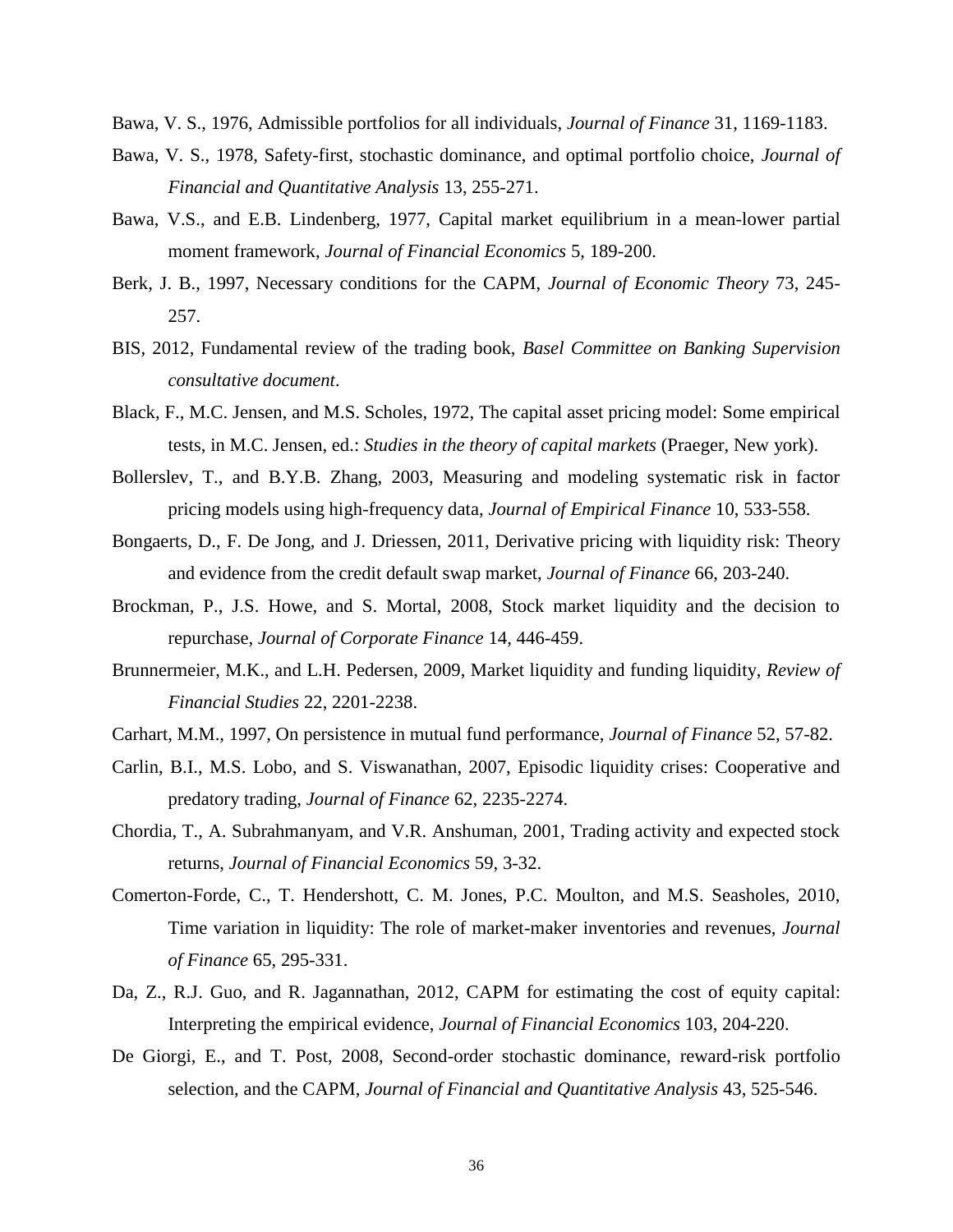- <span id="page-36-8"></span>Dimson, E., 1979, Risk measurement when shares are subject to infrequent trading, *Journal of Financial Economics* 7, 197-226.
- <span id="page-36-13"></span>Dittmar, R.F., 2002, Nonlinear pricing kernels, kurtosis preference, and evidence from the cross section of equity returns, *Journal of Finance* 57, 369-403.
- <span id="page-36-11"></span>Fama, E.F., and K.R. French, 1992, The cross‐section of expected stock returns, *Journal of Finance* 47, 427-465.
- <span id="page-36-1"></span>Fama, E.F., and K.R. French, 1993, Common risk factors in the returns on stocks and bonds, *Journal of Financial Economics* 33, 3-56.
- <span id="page-36-5"></span>Fishburn, P.C., 1977, Mean-risk analysis with risk associated with below-target returns, *American Economic Review* 67, 116-126.
- Flannery, M.J., and K.P. Rangan, 2006, Partial adjustment toward target capital structures, *Journal of Financial Economics* 79, 469-506.
- <span id="page-36-12"></span>Frazzini, A., and L.H. Pedersen, 2014, Betting against beta, *Journal of Financial Economics* 111, 1-25.
- <span id="page-36-4"></span>Garleanu, N., and L.H. Pedersen, 2007, Liquidity and risk management, *American Economic Review* 97, 193-197.
- <span id="page-36-7"></span>Goyenko, R.Y., C.W. Holden, and C.A. Trzcinka, 2009, Do liquidity measures measure liquidity?, *Journal of Financial Economics* 92, 153-181.
- <span id="page-36-3"></span>Hagströmer, B., B. Hansson, and B. Nilsson, 2013, The components of the illiquidity premium: An empirical analysis of us stocks 1927–2010, *Journal of Banking and Finance* 37, 4476-4487.
- <span id="page-36-2"></span>Hameed, A., W. Kang, and S. Viswanathan, 2010, Stock market declines and liquidity, *Journal of Finance* 65, 257-293.
- <span id="page-36-6"></span>Harrison, J.M., and D.M. Kreps, 1979, Martingales and arbitrage in multiperiod securities markets, *Journal of Economic Theory* 20, 381-408.
- <span id="page-36-10"></span>Harvey, C.R., Y. Liu, and H. Zhu, 2013, … and the cross-section of expected returns, *Unpublished manuscript*.
- <span id="page-36-9"></span>Harvey, C.R., and A. Siddique, 2000, Conditional skewness in asset pricing tests, *Journal of Finance* 55, 1263-1295.
- <span id="page-36-0"></span>Hasbrouck, J., 2009, Trading costs and returns for us equities: Estimating effective costs from daily data, *Journal of Finance* 64, 1445-1477.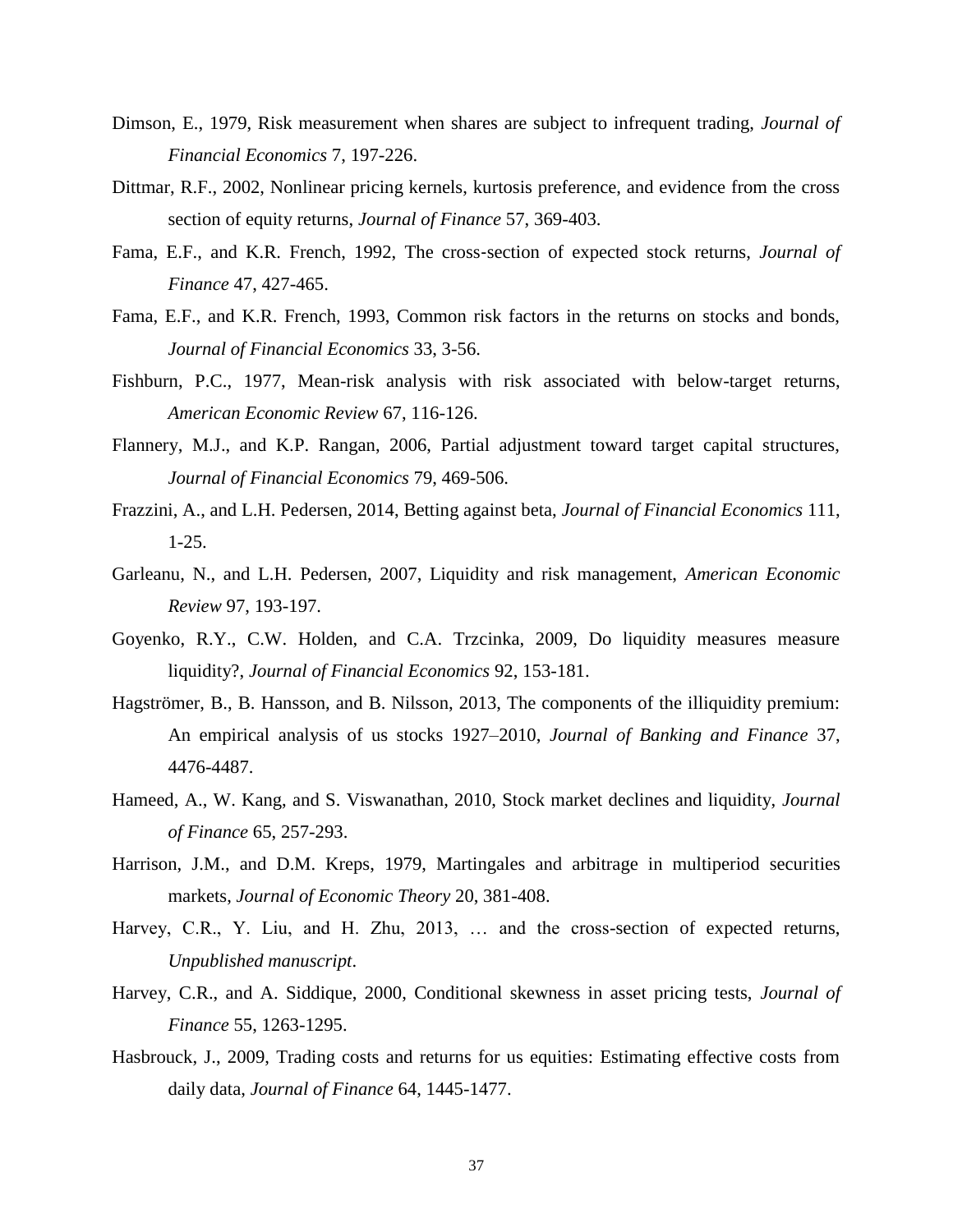- <span id="page-37-6"></span>Hasbrouck, J., and D.J. Seppi, 2001, Common factors in prices, order flows, and liquidity, *Journal of Financial Economics* 59, 383-411.
- <span id="page-37-11"></span>Hoberg, G., and I. Welch, 2009, Aged and recent market betas in securities pricing, *Unpublished manuscript*.
- <span id="page-37-3"></span>Hogan, W.W., and J.M. Warren, 1972, Computation of the efficient boundary in the es portfolio selection model, *Journal of Financial and Quantitative Analysis* 7, 1881-1896.
- <span id="page-37-1"></span>Hogan, W.W., and J.M. Warren, 1974, Toward the development of an equilibrium capital-market model based on semivariance, *Journal of Financial and Quantitative Analysis* 9, 1-11.
- <span id="page-37-4"></span>Holthausen, D. M., 1981, A risk-return model with risk and return measured as deviations from a target return, *American Economic Review* 71, 182–188.
- <span id="page-37-7"></span>Huberman, G., and D. Halka, 2001, Systematic liquidity, *Journal of Financial Research* 24, 161- 178.
- Ingersoll, J.E., 1975, Multidimensional security pricing, *Journal of Financial and Quantitative Analysis* 10, 785-798.
- Jackwerth, J. C., 2000, Recovering risk aversion from option prices and realized returns, *Review of Financial Studies* 13, 433-451.
- <span id="page-37-0"></span>Jacoby, G., D.J. Fowler, and A.A. Gottesman, 2000, The capital asset pricing model and the liquidity effect: A theoretical approach, *Journal of Financial Markets* 3, 69-81.
- <span id="page-37-9"></span>Jegadeesh, N., 1990, Evidence of predictable behavior of security returns, *Journal of Finance* 45, 881-898.
- <span id="page-37-10"></span>Jegadeesh, N., and S. Titman, 1993, Returns to buying winners and selling losers: Implications for stock market efficiency, *Journal of Finance* 48, 65-91.
- <span id="page-37-2"></span>Kahneman, D., and A. Tversky, 1979, Prospect theory: An analysis of decision under risk, *Econometrica* 47, 263-291.
- <span id="page-37-12"></span>Karolyi, G.A., K.H. Lee, and M.A. van Dijk, 2012, Understanding commonality in liquidity around the world, *Journal of Financial Economics* 105, 82-112.
- <span id="page-37-8"></span>Kraus, A., and R.H. Litzenberger, 1976, Skewness preference and the valuation of risk assets, *Journal of Finance* 31, 1085-1100.
- <span id="page-37-5"></span>Kreps, D.M., 1981, Arbitrage and equilibrium in economies with infinitely many commodities, *Journal of Mathematical Economics* 8, 15-35.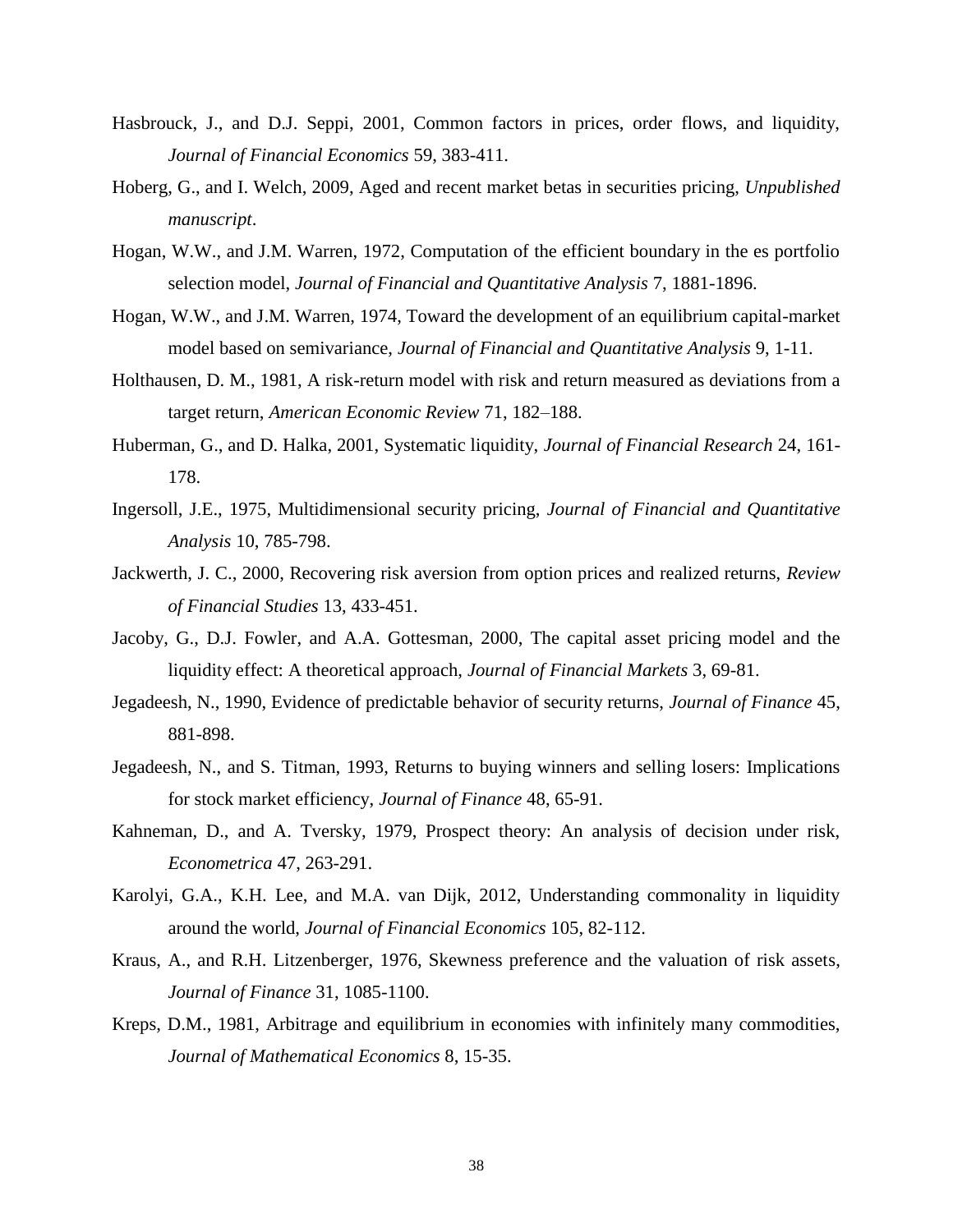- <span id="page-38-14"></span>Lang, M., K.V. Lins, and M. Maffett, 2012, Transparency, liquidity, and valuation: International evidence on when transparency matters most, *Journal of Accounting Research* 50, 729- 774.
- <span id="page-38-13"></span>Lang, M., and M. Maffett, 2011, Transparency and liquidity uncertainty in crisis periods, *Journal of Accounting and Economics* 52, 101-125.
- <span id="page-38-9"></span>Levy, H., and M. Levy, 2009, The safety first expected utility model: Experimental evidence and economic implications, *Journal of Banking and Finance* 33, 1494-1506.
- <span id="page-38-12"></span>Lewellen, J., S. Nagel, and J. Shanken, 2010, A skeptical appraisal of asset pricing tests, *Journal of Financial Economics* 96, 175-194.
- <span id="page-38-3"></span>Lintner, J., 1965, The valuation of risk assets and the selection of risky investments in stock portfolios and capital budgets, *Review of Economics and Statistics* 47, 13-37.
- <span id="page-38-15"></span>Lipson, M.L., and S. Mortal, 2009, Liquidity and capital structure, *Journal of Financial Markets* 12, 611-644.
- <span id="page-38-5"></span>Liu, S., 2015, Investor sentiment and stock market liquidity, *Journal of Behavioral Finance* 16, 51-67.
- <span id="page-38-0"></span>Liu, W., 2006, A liquidity-augmented capital asset pricing model, *Journal of Financial Economics* 82, 631-671.
- <span id="page-38-10"></span>Markowitz, H.M., 1959, Portfolio selection: Efficient diversification of investments, *Willey and Sons, New York*.
- <span id="page-38-4"></span>Menkveld, A.J., and T. Wang, 2012, Liquileaks, *Unpublished manuscript*.
- <span id="page-38-7"></span>Morris, S., and H.S. Shin, 2004, Liquidity black holes, *Review of Finance* 8, 1-18.
- <span id="page-38-6"></span>Næs, R., J.A. Skjeltorp, and B.A. Ødegaard, 2011, Stock market liquidity and the business cycle, *Journal of Finance* 66, 139-176.
- <span id="page-38-2"></span>Nagel, S., 2012, Evaporating liquidity, *Review of Financial Studies* 25, 2005-2039.
- <span id="page-38-8"></span>Ordoñez, G., 2013, The asymetrics effects of financial frictions, *Journal of Political Economy* 121, 844-895.
- <span id="page-38-1"></span>Pastor, L., and R.F. Stambaugh, 2003, Liquidity risk and expected stock returns, *Journal of Political Economy* 111, 642-685.
- <span id="page-38-11"></span>Porter, R. Burr, 1974, Semivariance and stochastic dominance: A comparison, *American Economic Review* 64, 200-204.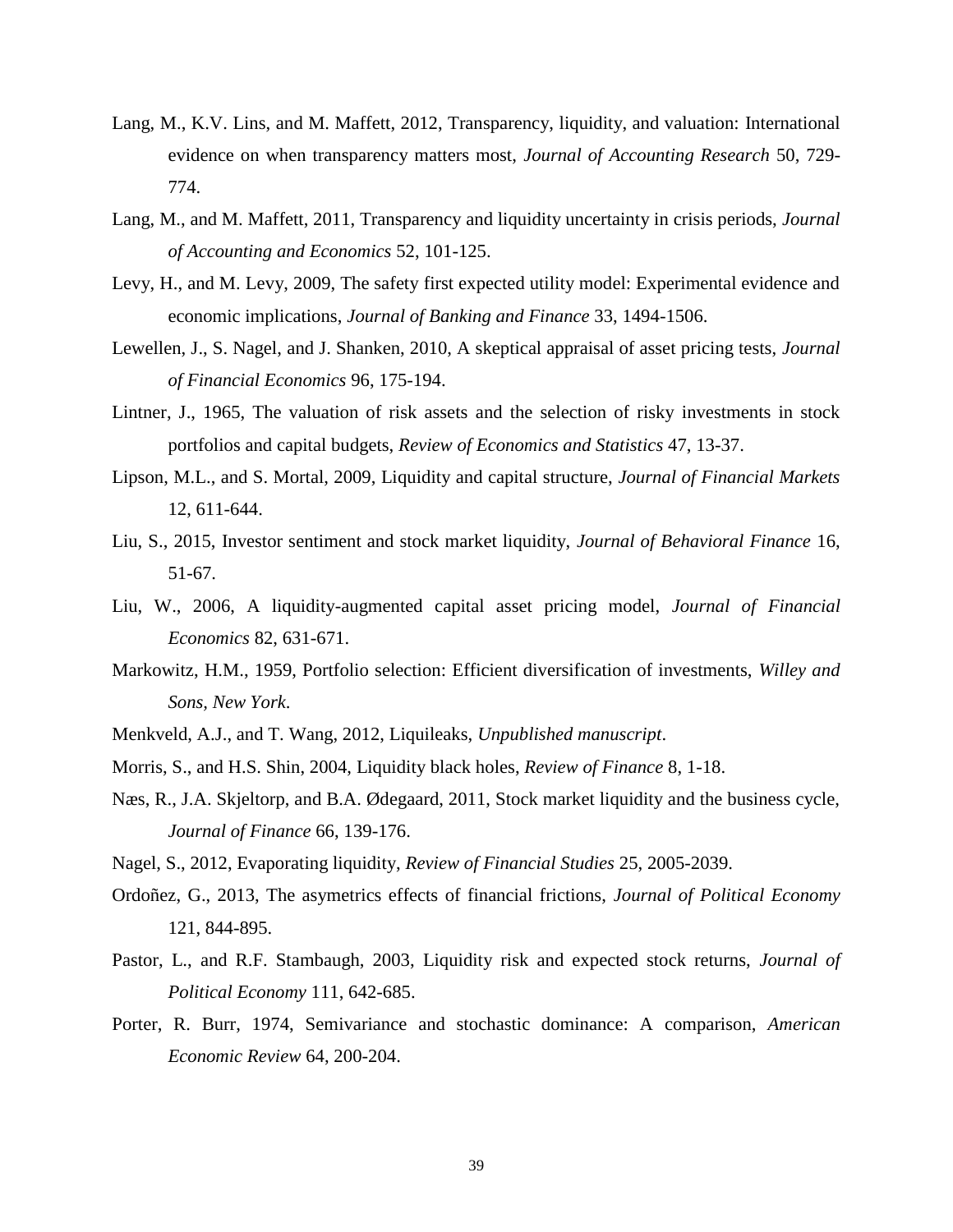- <span id="page-39-7"></span>Post, T., and H. Levy, 2005, Does risk seeking drive asset prices?, *Review of Financial Studies* 18, 925–953.
- <span id="page-39-1"></span>Roll, R., and A. Subrahmanyam, 2010, Liquidity skewness, *Journal of Banking and Finance* 34, 2562-2571.
- <span id="page-39-5"></span>Rosenberg, J. V., and R. F. Engle, 2002, Empirical pricing kernels, *Journal of Financial Economics* 64, 341-372.
- <span id="page-39-8"></span>Ross, S.A., 1978, A simple approach to the valuation of risky streams, *Journal of Business* 51, 453-475.
- <span id="page-39-10"></span>Rubinstein, M.E., 1973, The fundamental theorem of parameter-preference security valuation, *Journal of Financial and Quantitative Analysis* 8, 61-69.
- <span id="page-39-3"></span>Ruenzi, S., M. Ungeheuer, and F. Weigert, 2013, Extreme downside liquidity risk, *Unpublished manuscript*.
- <span id="page-39-9"></span>Sadka, R., 2006, Momentum and post-earnings-announcement drift anomalies: The role of liquidity risk, *Journal of Financial Economics* 80, 309-349.
- <span id="page-39-0"></span>Sharpe, W.F., 1964, Capital asset prices: A theory of market equilibrium under conditions of risk, *Journal of Finance* 19, 425-442.
- <span id="page-39-6"></span>Unser, M., 2000, Lower partial moments as measures of perceived risk: An experimental study, *Journal of Economic Psychology* 21, 253-280.
- <span id="page-39-4"></span>Veld, C., and Y.V. Veld-Merkoulova, 2008, The risk perceptions of individual investors, *Journal of Economic Psychology* 29, 226-252.
- <span id="page-39-11"></span>Winkler, R.L., G.M. Roodman, and R.R. Britney, 1972, The determination of partial moments, *Management Science* 19, 290-296.
- <span id="page-39-2"></span>Wu, Y, 2012, Asset pricing with extreme liquidity risk, *Unpublished manuscript*.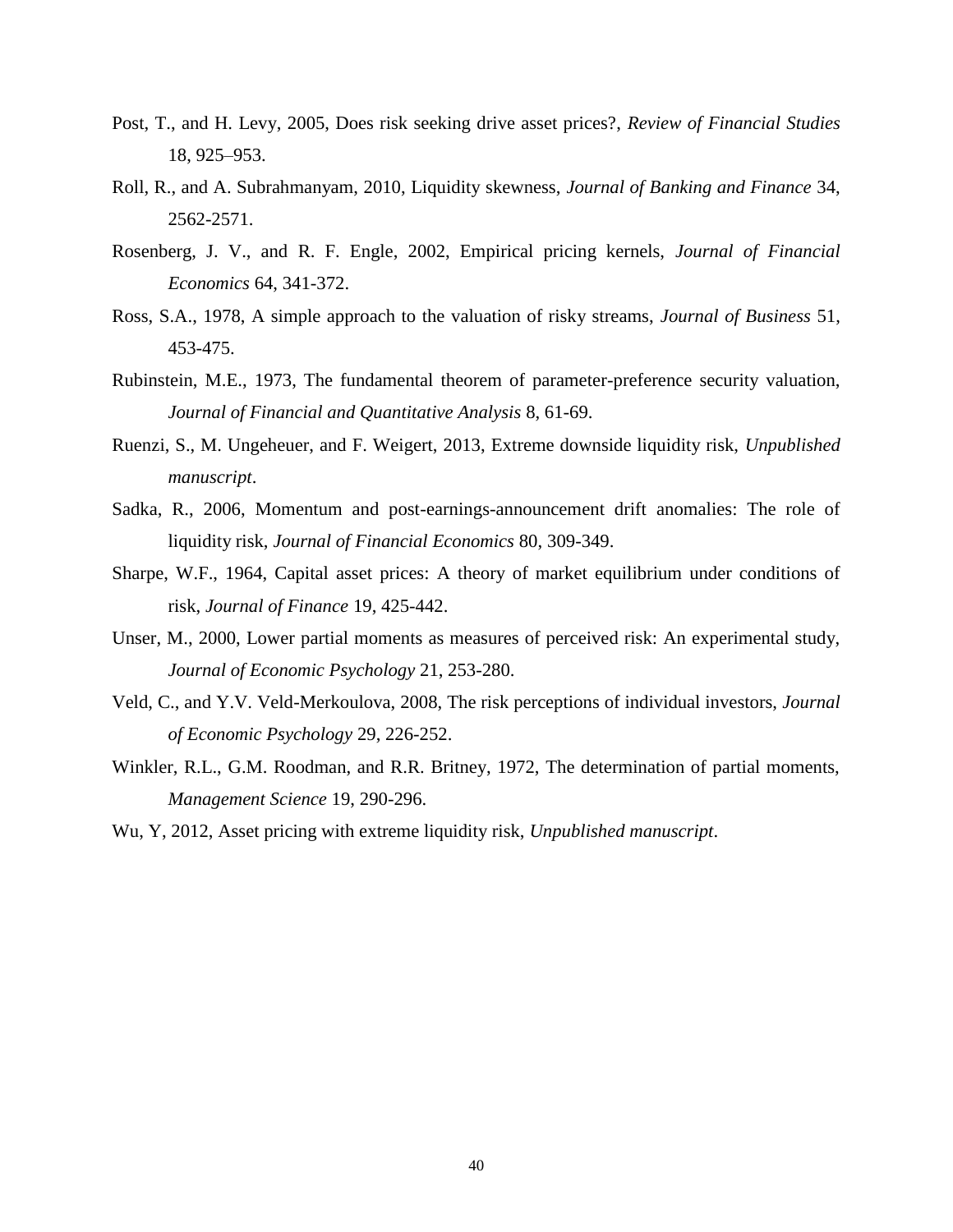## **Table 1 Descriptive statistics and correlations**

This table reports descriptive statistics and correlations between the key variables in the LD-CAPM:  $C_i$  (normalized liquidity cost),  $\gamma_{i,r}^R$  (downside co-moment of a stock's excess returns with the market's excess returns),  $\gamma_{i,l}^R$  (downside co-moment of a stock's liquidity with the market's excess returns),  $\gamma_{i,r}^L$  (downside co-moment of a stock's excess returns with the market's liquidity), and  $\gamma_{i,l}^L$  (downside co-moment of a stock's liquidity with the market's liquidity). It also reports statistics and correlations for the Acharya and Pedersen (2005) betas,  $\beta_{i,1}^{AP}$  to  $\beta_{i,4}^{AP}$ , which are the symmetric analogues of the LD-CAPM downside risks. The statistics and correlations are calculated using the pooled sample of stock-month observations. The sample consists of NYSE and AMEX stocks between 1962 and 2011.

| Statistic          |                                       | $C_i$   | $\gamma_{i,r}^R$ | $\gamma_{i,l}^R$ | $\gamma_{i,r}^L$ | $\gamma_{i,l}^{\scriptscriptstyle L}$ | $\beta_{i,1}^{AP}$ | $\beta_{i,2}^{AP}$ | $\beta_{i,3}^{AP}$ | $\beta^{AP}_{i,4}$ |
|--------------------|---------------------------------------|---------|------------------|------------------|------------------|---------------------------------------|--------------------|--------------------|--------------------|--------------------|
| Mean               |                                       | 0.019   | 0.999            | $-0.038$         | $-0.005$         | 0.080                                 | 0.877              | $-0.031$           | $-0.019$           | 0.089              |
| Median             |                                       | 0.003   | 0.926            | $-0.001$         | $-0.006$         | 0.000                                 | 0.812              | $-0.001$           | $-0.016$           | 0.001              |
| Standard deviation |                                       | 0.041   | 0.721            | 1.066            | 0.169            | 0.500                                 | 0.572              | 0.567              | 0.107              | 0.325              |
| Correlation        | $\mathcal{C}_i$                       |         |                  |                  |                  |                                       |                    |                    |                    |                    |
| Correlation        | $\gamma_{i,r}^R$                      | $-0.27$ |                  |                  |                  |                                       |                    |                    |                    |                    |
| Correlation        | $\gamma_{i,l}^R$                      | 0.16    | $-0.03$          | 1                |                  |                                       |                    |                    |                    |                    |
| Correlation        | $\gamma_{i,r}^{\mu}$                  | 0.02    | 0.01             | $-0.02$          |                  |                                       |                    |                    |                    |                    |
| Correlation        | $\gamma_{i,l}^{\scriptscriptstyle L}$ | 0.25    | $-0.10$          | 0.09             | 0.01             |                                       |                    |                    |                    |                    |
| Correlation        | $\beta_{i,1}^{AP}$                    | $-0.31$ | 0.88             | $-0.05$          | 0.04             | $-0.12$                               |                    |                    |                    |                    |
| Correlation        | $\beta_{i,2}^{AP}$                    | $-0.04$ | 0.00             | $-0.70$          | 0.02             | $-0.07$                               | 0.01               |                    |                    |                    |
| Correlation        | $\beta_{i,3}^{AP}$                    | 0.04    | $-0.01$          | $-0.02$          | 0.58             | 0.00                                  | 0.01               | 0.04               |                    |                    |
| Correlation        | $\beta_{i,4}^{AP}$                    | 0.37    | $-0.15$          | 0.05             | 0.02             | 0.62                                  | $-0.18$            | $-0.05$            | 0.01               |                    |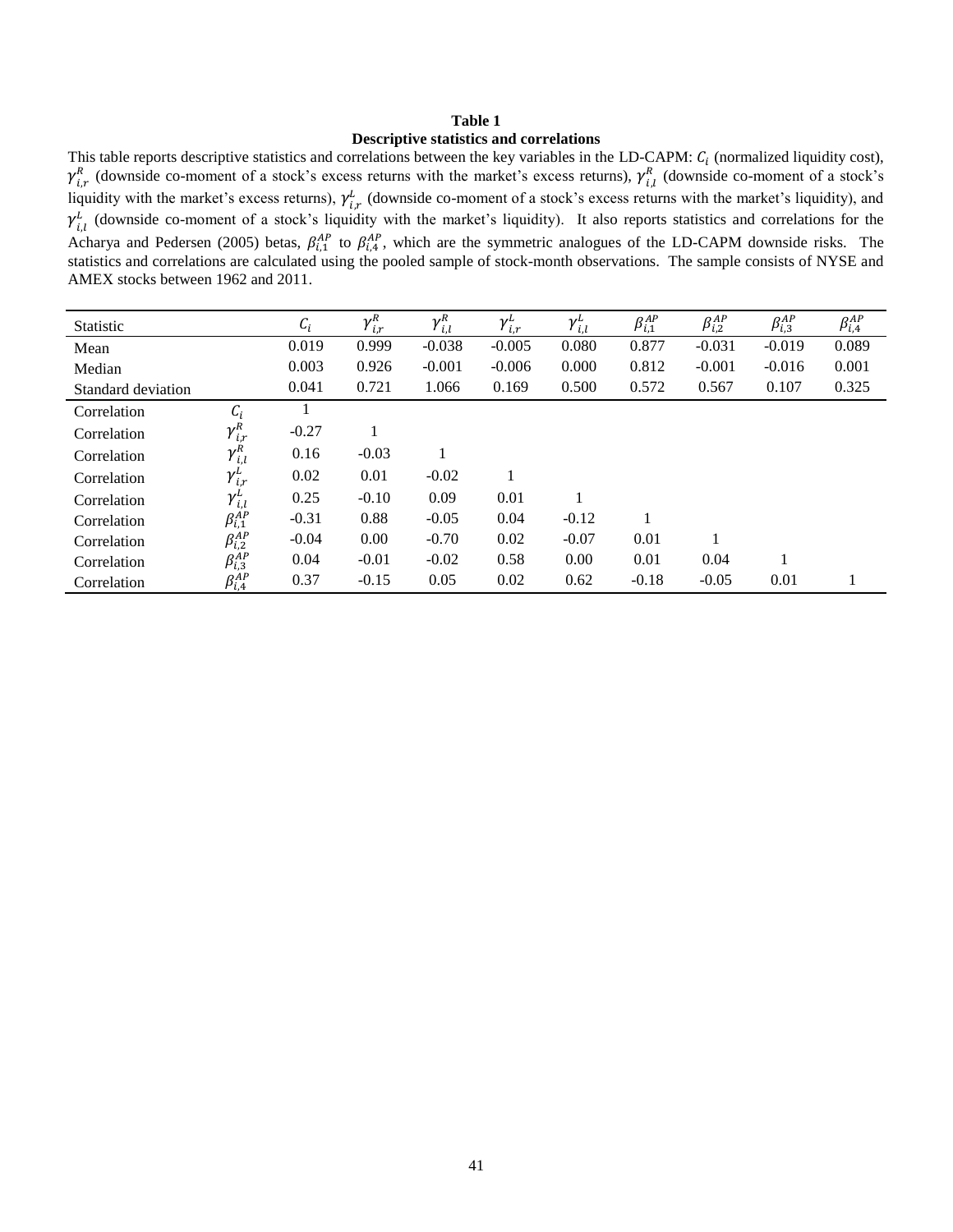#### **Univariate decile-sorted returns and four-factor alphas**

This table reports mean realized returns (excess of risk-free rate) and four-factor model alphas during six-month periods  $[t + 1, t + 6]$  for deciles of the four LD-CAPM gammas and the four Acharya and Pedersen (2005) betas. Each month, t, we form deciles of the gammas/betas ( $\gamma_{i,r}^R$ , downside comovement of a stock's excess returns with the market's excess returns;  $\gamma_{i,l}^R$ , downside comovement of a stock's liquidity with the market's excess returns;  $\gamma_{i,r}^L$ , downside comovement of a stock's excess returns with the market's liquidity; and  $\gamma_{i,l}^L$ , downside comovement of a stock's liquidity with the market's liquidity;  $\beta_{i,1}^{AP}$  to  $\beta_{i,4}^{AP}$  are the Acharya and Pedersen (2005) symmetric analogues of the downside risks). For each decile portfolio in each month, we calculate the equal-weighted (Panel A) and valueweighted (Panel B) mean of the portfolio's next six-month return in excess of the risk-free rate, and alpha from a Fama-French-Carhart four-factor model estimated on the next six months of daily returns. We then calculate each decile's time-series mean across all months, as well as the mean for decile 10 minus decile 1 (*D10-D1*). The means are reported in the table in annualized percentages together with the t-statistic for *D10-D1* using Newey-West standard errors. The sample consists of NYSE and AMEX stocks between 1962 and 2011, with an average of 151 stocks per decile.

| Panel A: Equal weighted |                  |                  |                  |                        |                               |                               |                               |                               |                               |                  |                  |                  |                    |                               |                               |                               |
|-------------------------|------------------|------------------|------------------|------------------------|-------------------------------|-------------------------------|-------------------------------|-------------------------------|-------------------------------|------------------|------------------|------------------|--------------------|-------------------------------|-------------------------------|-------------------------------|
|                         |                  |                  |                  | Realized excess return |                               |                               |                               |                               | Four-factor model alpha       |                  |                  |                  |                    |                               |                               |                               |
| Decile                  | $\gamma_{i,r}^R$ | $\gamma_{i,l}^R$ | $\gamma_{i,r}^L$ | $\gamma_{i,l}^L$       | $\overline{\beta_{i,1}^{AP}}$ | $\overline{\beta_{i,2}^{AP}}$ | $\overline{\beta_{i,3}^{AP}}$ | $\overline{\beta_{i,4}^{AP}}$ | $\gamma_{i,r}^{\overline{R}}$ | $\gamma_{i,l}^R$ | $\gamma_{i,r}^L$ | $\gamma_{i,l}^L$ | $\beta_{i,1}^{AP}$ | $\overline{\beta^{AP}_{i,2}}$ | $\overline{\beta_{i,3}^{AP}}$ | $\overline{\beta_{i,4}^{AP}}$ |
| $1 =$ low               | 11.92            | 10.25            | 13.80            | 13.72                  | 11.84                         | 17.52                         | 13.71                         | 13.57                         | 9.13                          | 7.12             | 7.49             | 9.58             | 9.70               | 13.65                         | 6.60                          | 9.10                          |
| 2                       | 10.73            | 9.45             | 11.85            | 10.48                  | 10.65                         | 15.55                         | 11.63                         | 8.39                          | 6.68                          | 4.18             | 5.23             | 4.03             | 6.96               | 9.02                          | 4.90                          | 2.94                          |
| 3                       | 10.98            | 8.52             | 10.55            | 7.94                   | 10.38                         | 12.44                         | 11.20                         | 7.12                          | 6.18                          | 2.23             | 4.32             | 1.91             | 5.99               | 4.98                          | 4.69                          | 1.63                          |
| 4                       | 11.26            | 6.93             | 10.37            | 7.64                   | 11.01                         | 10.03                         | 10.87                         | 8.28                          | 5.68                          | 1.50             | 4.56             | 1.96             | 5.75               | 2.73                          | 4.54                          | 1.65                          |
| 5                       | 11.71            | 7.08             | 10.79            | 8.38                   | 11.62                         | 8.71                          | 10.63                         | 9.13                          | 5.71                          | 2.03             | 4.60             | 2.58             | 5.54               | 2.10                          | 4.45                          | 1.96                          |
| 6                       | 11.62            | 8.51             | 10.98            | 10.00                  | 11.67                         | 7.56                          | 10.94                         | 10.72                         | 5.03                          | 2.75             | 4.90             | 2.75             | 5.12               | 1.77                          | 4.94                          | 3.01                          |
| 7                       | 11.87            | 11.51            | 10.92            | 11.69                  | 11.78                         | 7.79                          | 11.08                         | 12.29                         | 4.79                          | 3.76             | 4.86             | 3.81             | 4.79               | 1.79                          | 5.30                          | 4.52                          |
| 8                       | 12.32            | 14.92            | 11.46            | 13.80                  | 12.43                         | 10.07                         | 11.68                         | 14.59                         | 4.57                          | 5.99             | 5.40             | 6.52             | 4.51               | 3.06                          | 5.76                          | 7.97                          |
| 9                       | 12.32            | 19.73            | 12.42            | 16.72                  | 12.84                         | 12.39                         | 11.83                         | 16.50                         | 4.09                          | 11.52            | 6.39             | 10.93            | 3.98               | 6.55                          | 6.24                          | 11.51                         |
| $10 = high$             | 12.16            | 20.86            | 13.95            | 17.33                  | 12.86                         | 15.89                         | 13.62                         | 17.26                         | 4.69                          | 16.46            | 8.71             | 13.36            | 4.27               | 12.05                         | 9.13                          | 13.33                         |
| $D10-D1$                | 0.25             | 10.61            | 0.15             | 3.61                   | 1.02                          | $-1.62$                       | $-0.09$                       | 3.69                          | $-4.44$                       | 9.34             | 1.21             | 3.78             | $-5.43$            | $-1.61$                       | 2.53                          | 4.23                          |
| t-stat                  | (0.09)           | (10.88)          | (0.07)           | (3.41)                 | (0.37)                        | $(-2.79)$                     | $(-0.05)$                     | (5.13)                        | $(-1.86)$                     | (10.89)          | (1.27)           | (4.61)           | $(-2.19)$          | $(-2.77)$                     | (2.49)                        | (3.92)                        |
| Panel B: Value weighted |                  |                  |                  |                        |                               |                               |                               |                               |                               |                  |                  |                  |                    |                               |                               |                               |
| $1 =$ low               | 4.64             | 6.69             | 5.96             | 8.16                   | 4.49                          | 12.40                         | 6.95                          | 8.92                          | 2.45                          | 2.63             | 1.15             | 3.60             | 3.28               | 7.38                          | 1.17                          | 4.22                          |
| $\mathfrak 2$           | 5.55             | 5.12             | 5.53             | 6.30                   | 5.49                          | 11.63                         | 6.87                          | 6.46                          | 1.66                          | $-0.10$          | 1.26             | 0.78             | 2.21               | 5.13                          | 1.51                          | 2.44                          |
| 3                       | 5.97             | 4.88             | 6.05             | 5.05                   | 5.54                          | 9.68                          | 5.74                          | 5.55                          | 1.63                          | $-0.34$          | 2.07             | 0.47             | 1.86               | 2.84                          | 1.15                          | 1.72                          |
| 4                       | 6.43             | 3.28             | 5.38             | 5.17                   | 6.37                          | 7.93                          | 6.04                          | 7.20                          | 2.58                          | $-0.29$          | 1.39             | 1.30             | 2.74               | 1.74                          | 2.04                          | 1.32                          |
| 5                       | 6.43             | 3.66             | 5.98             | 6.21                   | 5.48                          | 6.84                          | 5.66                          | 7.49                          | 1.84                          | 0.82             | 1.75             | 2.37             | 1.36               | 1.39                          | 1.53                          | 1.27                          |
| 6                       | 6.16             | 6.27             | 6.96             | 7.66                   | 6.05                          | 5.81                          | 6.49                          | 9.39                          | 2.09                          | 2.07             | 2.38             | 2.01             | 1.92               | 1.60                          | 2.09                          | 2.41                          |
| 7                       | 6.71             | 9.49             | 7.05             | 9.48                   | 6.45                          | 6.13                          | 6.55                          | 10.26                         | 1.74                          | 3.13             | 2.23             | 2.41             | 1.64               | 1.48                          | 2.29                          | 2.95                          |
| 8                       | 6.44             | 11.69            | 7.35             | 10.71                  | 6.28                          | 7.97                          | 6.39                          | 10.98                         | 1.80                          | 3.74             | 2.28             | 3.73             | 1.69               | 2.16                          | 1.87                          | 4.41                          |
| 9                       | 6.34             | 15.07            | 6.55             | 12.23                  | 6.95                          | 9.07                          | 6.10                          | 11.91                         | 0.85                          | 7.29             | 1.74             | 5.85             | 0.69               | 3.57                          | 2.02                          | 6.29                          |
| $10 = high$             | 6.53             | 14.79            | 7.13             | 12.55                  | 7.27                          | 11.14                         | 6.69                          | 11.75                         | 0.47                          | 9.15             | 2.62             | 7.86             | 0.67               | 6.79                          | 2.73                          | 7.23                          |
| $D10-D1$                | 1.89             | 8.10             | 1.18             | 4.39                   | 2.78                          | $-1.27$                       | $-0.26$                       | 2.83                          | $-1.98$                       | 6.52             | 1.47             | 4.26             | $-2.62$            | $-0.58$                       | 1.56                          | 3.01                          |
| t-stat                  | (0.66)           | (7.04)           | (0.49)           | (4.26)                 | (0.94)                        | $(-1.51)$ $(-0.11)$           |                               | (2.42)                        | $(-0.88)$                     | (5.46)           | (1.67)           | (5.20)           |                    | $(-1.07)$ $(-0.99)$           | (1.48)                        | (2.51)                        |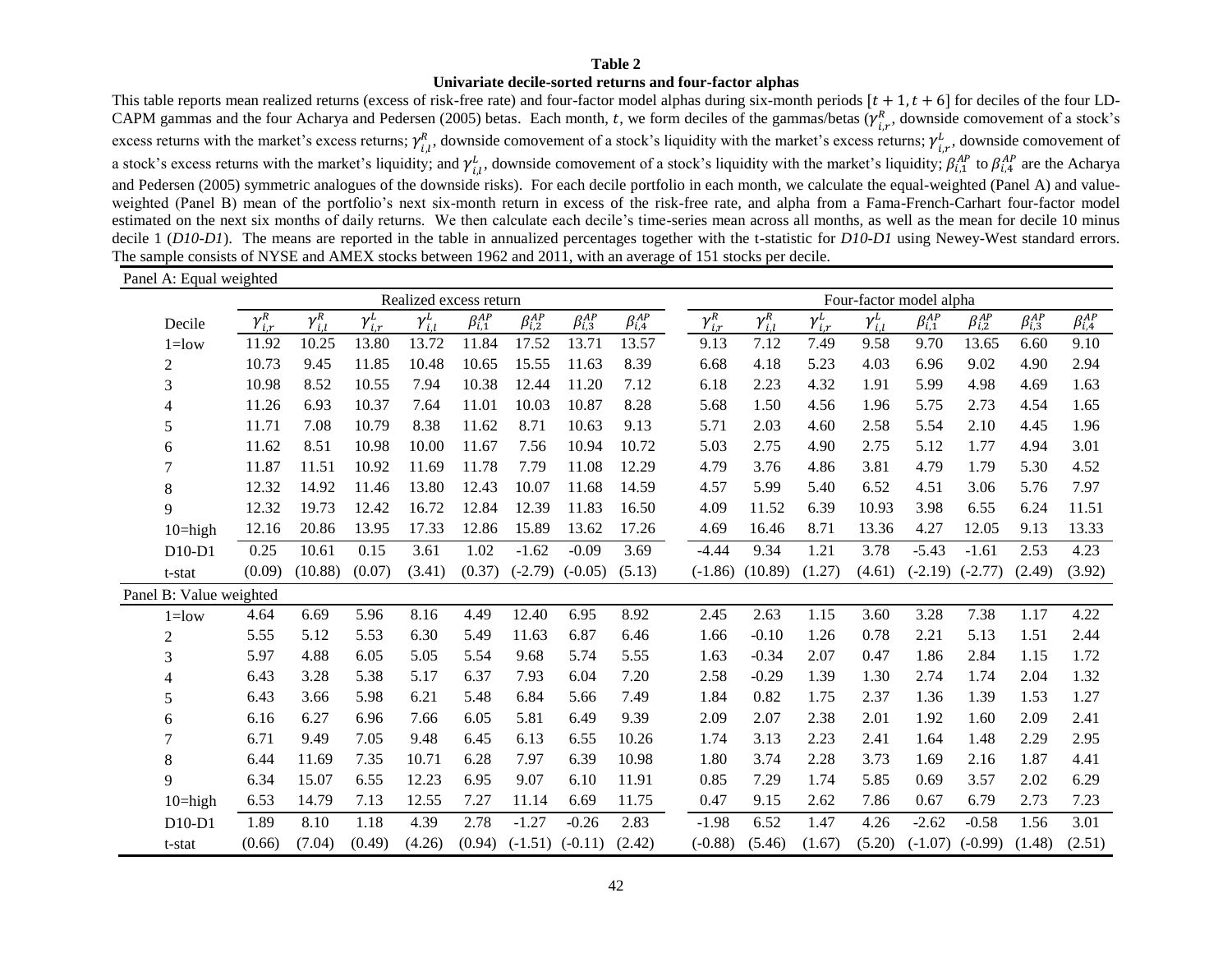#### **Cross-sectional Fama-MacBeth regressions**

Each month,  $t$ , we estimate an equal-weighted stock-level cross-sectional regression of realized future six-month excess returns (excess return during the months  $[t + 1, t + 6]$  on various characteristics, risk measures, and control variables. The table reports the timeseries averages of the intercepts and slope coefficients from the monthly cross-sectional regressions. The LD-CAPM gammas are  $\gamma_{i,r}^R$ (downside co-moment of a stock's excess returns with the market's excess returns),  $\gamma_{i,l}^R$  (downside co-moment of a stock's liquidity with the market's excess returns),  $\gamma_{i,r}^L$  (downside co-moment of a stock's excess returns with the market's liquidity), and  $\gamma_{i,l}^L$  (downside co-moment of a stock's liquidity with the market's liquidity).  $\mathbb{E}_t[C_{i,t+1}]$  is expected liquidity cost, measured as the simple average of the stock's past six-month liquidity cost realizations in all models except Model 4, and the predicted value from an autoregressive model in Model 4.  $R_{i,[t-5,t]}^e$  is the stock's excess return during the past six months.  $\beta_{i,1}^{AP}$  to  $\beta_{i,4}^{AP}$  are the Acharya and Pedersen (2005) L-CAPM betas (the symmetric analogues of the four downside risks).  $\beta_{i,1}^{AP}$  measures the comovement of a stock's excess returns with the market's excess returns;  $\beta_{i,2}^{AP}$  measures the comovement of a stock's liquidity with the market's excess returns;  $\beta_{i,3}^{AP}$  measures the comovement of a stock's excess returns with the market's liquidity; and  $\beta_{i,4}^{AP}$  measures the comovement of a stock's liquidity with the market's liquidity. The zetas  $(\zeta_{i,r}^R, \zeta_{i,l}^R, \zeta_{i,r}^L, \zeta_{i,l}^L)$  are the upside analogues of the downside gammas. T-statistics using Newey-West standard errors are in parentheses. \*\*\*, \*\*, and \* indicate statistical significance at 1%, 5% and 10% levels. The sample consists of NYSE and AMEX stocks between 1962 and 2011, with an average of 1,508 stocks per cross-sectional regression.

|                                                                                                                                                                                         | Model 1      | Model 2      | Model 3      | Model 4      | Model 5      | Model 6      | Model 7      | Model 8      | Model 9      |
|-----------------------------------------------------------------------------------------------------------------------------------------------------------------------------------------|--------------|--------------|--------------|--------------|--------------|--------------|--------------|--------------|--------------|
| Intercept                                                                                                                                                                               | 0.0299       | 0.0311       | 0.0339       | 0.0325       | 0.0301       | 0.0294       | 0.0298       | 0.0294       | 0.0291       |
|                                                                                                                                                                                         | $(3.09)$ *** | $(3.41)$ *** | $(3.49)$ *** | $(3.58)$ *** | $(3.26)$ *** | $(3.26)$ *** | $(3.16)$ *** | $(3.25)$ *** | $(3.22)$ *** |
| $R^e_{i,[t-5,t]}$                                                                                                                                                                       | 0.0209       | 0.0200       |              | 0.0202       |              | 0.0144       |              | 0.0052       | 0.0114       |
|                                                                                                                                                                                         | (1.35)       | (1.31)       |              | (1.32)       |              | (0.92)       |              | (0.33)       | (0.75)       |
|                                                                                                                                                                                         | 0.341        | 0.368        | 0.361        | 0.295        | 0.368        | 0.323        | 0.329        | 0.387        | 0.326        |
|                                                                                                                                                                                         | $(5.64)$ *** | $(4.91)$ *** | $(4.65)$ *** | $(4.55)$ *** | $(6.00)$ *** | $(4.52)$ *** | $(4.47)$ *** | $(5.45)$ *** | $(4.36)$ *** |
|                                                                                                                                                                                         | $0.0127\,$   |              |              |              |              |              |              |              |              |
| $\begin{aligned} &\mathbb{E}_t\bigl[C_{i,t+1}\bigr]\\ &\hspace{3.5cm}\biggl(\gamma_{i,r}^R+\gamma_{i,l}^R\biggr)\\ &\hspace{3.5cm}+\gamma_{i,r}^L+\gamma_{i,l}^L \biggr) \end{aligned}$ | $(3.62)$ *** |              |              |              |              |              |              |              |              |
| $\gamma^R_{i,r}$                                                                                                                                                                        |              | 0.0114       | 0.0138       | 0.0106       |              | 0.0043       | 0.0099       |              | 0.007        |
|                                                                                                                                                                                         |              | $(1.87)$ *   | $(1.78)$ *   | $(1.75)^*$   |              | (0.54)       | (0.49)       |              | (1.20)       |
| $\gamma^R_{i,l}$                                                                                                                                                                        |              | 0.0099       | 0.0106       | 0.0107       |              | 0.0209       | 0.0208       |              | 0.0105       |
|                                                                                                                                                                                         |              | $(4.43)$ *** | $(5.37)$ *** | $(5.04)$ *** |              | $(5.53)$ *** | $(5.30)$ *** |              | $(4.77)$ *** |
| $\gamma_{i,r}^L$                                                                                                                                                                        |              | $-0.0097$    | $-0.0057$    | $-0.0094$    |              | 0.0892       | 0.0354       |              | 0.0066       |
|                                                                                                                                                                                         |              | $(-0.20)$    | $(-0.13)$    | $(-0.19)$    |              | (1.44)       | (0.85)       |              | (0.16)       |
| $\gamma_{i,l}^L$                                                                                                                                                                        |              | 0.0016       | $-0.0044$    | 0.0155       |              | $-0.0800$    | $-0.0749$    |              | 0.009        |
|                                                                                                                                                                                         |              | (0.13)       | $(-0.27)$    | (1.27)       |              | $(-1.41)$    | $(-1.43)$    |              | (0.73)       |
| $\beta_{i,1}^{AP}$                                                                                                                                                                      |              |              |              |              | 0.0159       | 0.0112       | 0.0116       |              |              |
|                                                                                                                                                                                         |              |              |              |              | $(2.08)$ **  | (1.40)       | (0.68)       |              |              |
| $\beta_{i,2}^{AP}$                                                                                                                                                                      |              |              |              |              | $-0.0016$    | 0.0233       | 0.0228       |              |              |
|                                                                                                                                                                                         |              |              |              |              | $(-0.55)$    | $(3.79)$ *** | $(3.69)$ *** |              |              |
| $\beta_{i,3}^{AP}$                                                                                                                                                                      |              |              |              |              | $-0.150$     | $-0.159$     | $-0.0408$    |              |              |
|                                                                                                                                                                                         |              |              |              |              | $(-0.95)$    | $(-1.22)$    | $(-0.66)$    |              |              |
| $\beta^{AP}_{i,4}$                                                                                                                                                                      |              |              |              |              | 0.0655       | 0.179        | 0.173        |              |              |
|                                                                                                                                                                                         |              |              |              |              | $(1.93)*$    | (1.60)       | (1.63)       |              |              |
| $\zeta^R_{i,r}$                                                                                                                                                                         |              |              |              |              |              |              |              | 0.011        | 0.0075       |
|                                                                                                                                                                                         |              |              |              |              |              |              |              | $(1.92)*$    | $(2.09)$ **  |
| $\zeta_{i,l}^R$                                                                                                                                                                         |              |              |              |              |              |              |              | $-0.0106$    | $-0.0115$    |
|                                                                                                                                                                                         |              |              |              |              |              |              |              | $(-3.34)$ ** | $(-3.62)$ ** |
| $\zeta_{i,r}^L$                                                                                                                                                                         |              |              |              |              |              |              |              | $-0.107$     | $-0.0844$    |
|                                                                                                                                                                                         |              |              |              |              |              |              |              | $(-1.13)$    | $(-1.19)$    |
| $\zeta_{i,l}^L$                                                                                                                                                                         |              |              |              |              |              |              |              | 0.0863       | 0.0915       |
|                                                                                                                                                                                         |              |              |              |              |              |              |              | (1.56)       | (1.60)       |
|                                                                                                                                                                                         |              |              |              |              |              |              |              |              |              |
| Adj. $R^2$ (%)                                                                                                                                                                          | 2.99         | 4.22         | 3.08         | 4.19         | 3.12         | 4.86         | 4.08         | 4.00         | 4.91         |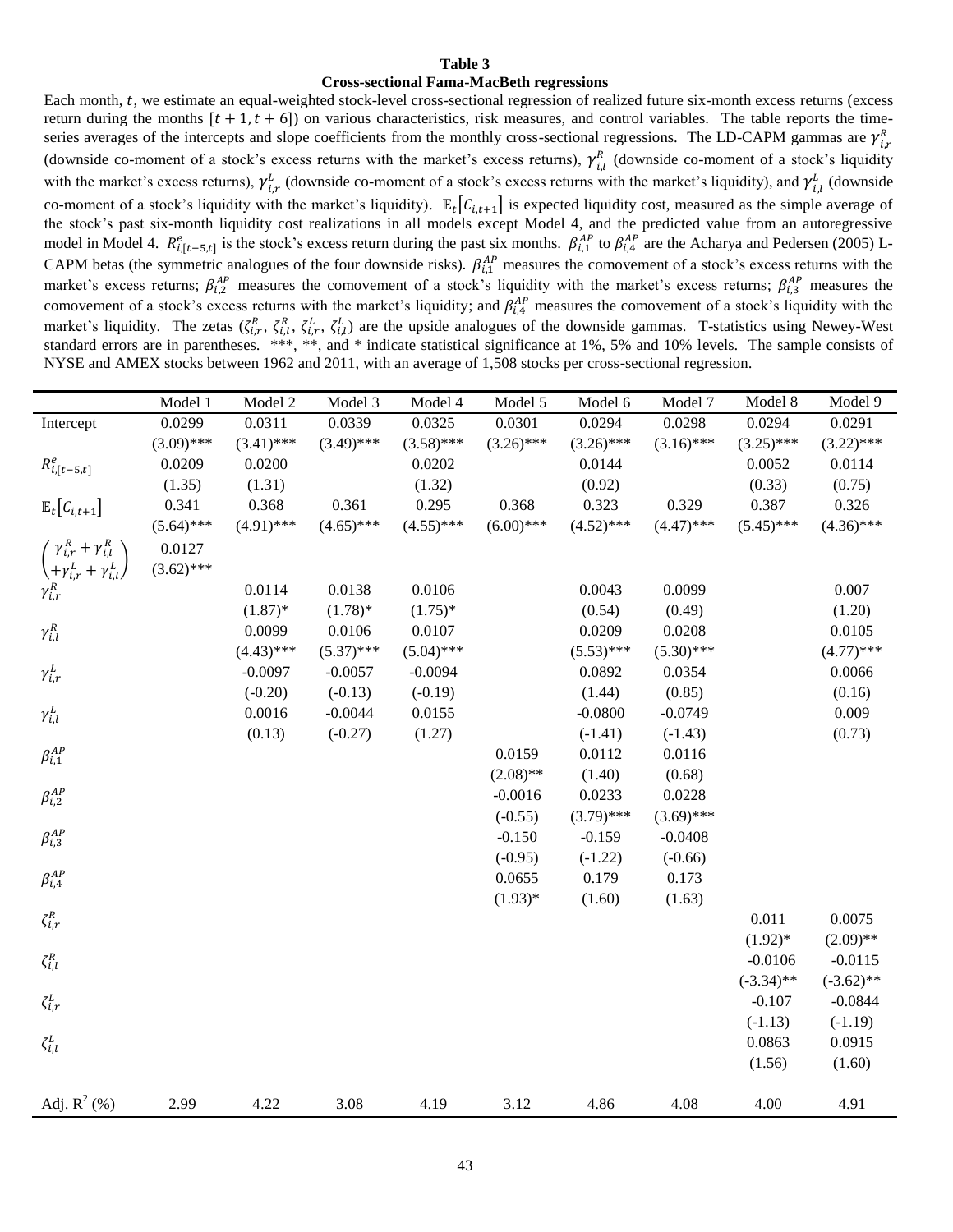#### **Comparison with other asset pricing models using cross-sectional Fama-MacBeth regressions**

Each month,  $t$ , we estimate an equal-weighted stock-level cross-sectional regression of realized future six-month excess returns (excess return during the months  $[t + 1, t + 6]$  on various characteristics, risk measures, and control variables. The table reports the timeseries averages of the intercepts and slope coefficients from the monthly cross-sectional regressions. The LD-CAPM gammas are  $\gamma_{i,r}^R$ (downside co-moment of a stock's excess returns with the market's excess returns),  $\gamma_{i,l}^R$  (downside co-moment of a stock's liquidity with the market's excess returns),  $\gamma_{i,r}^L$  (downside co-moment of a stock's excess returns with the market's liquidity), and  $\gamma_{i,l}^L$  (downside co-moment of a stock's liquidity with the market's liquidity).  $\mathbb{E}_t[C_{i,t+1}]$  is expected liquidity cost, measured as the simple average of the stock's past six-month liquidity cost realizations.  $R_{i,[t-5,t]}^e$  is the stock's excess return during the past six months.  $\beta_i^{MKT}$ ,  $\beta_i^{SMB}$ ,  $\beta_i^{HML}$  and  $\beta_i^{UMD}$  are loadings on the market, size, value, and momentum factors in a Fama-French-Carhart factor model.  $\beta_i^+$  and  $\beta_i^-$  are Ang et al. (2006) upside and downside betas. Other control variables are short-term reversal (*REV*), co-skewness ( ), idiosyncratic volatility (*IVOL*), total volatility (*TVOL*), turnover volatility (*SDTURN*), and the stock's maximum return in the previous month (*MAX*). T-statistics using Newey-West standard errors are in parentheses. \*\*\*, \*\*, and \* indicate statistical significance at 1%, 5% and 10% levels. The sample consists of NYSE and AMEX stocks between 1962 and 2011, with an average of 1,508 stocks per cross-sectional regression.

|                                                | Model 1                | Model 2                | Model 3                | Model 4                | Model 5                | Model 6                | Model 7                | Model 8                | Model 9                | Model 10               |
|------------------------------------------------|------------------------|------------------------|------------------------|------------------------|------------------------|------------------------|------------------------|------------------------|------------------------|------------------------|
| Intercept                                      | 0.0503<br>$(5.39)$ *** | 0.0320<br>$(3.50)$ *** | 0.0465<br>$(5.35)$ *** | 0.0313<br>$(3.40)$ *** | 0.0422<br>$(4.71)$ *** | 0.0441<br>$(5.12)$ *** | 0.0290<br>$(3.29)$ *** | 0.0496<br>$(5.34)$ *** | 0.0124<br>(1.15)       | $-0.0098$<br>$(-0.54)$ |
| $R^e_{i,[t-5,t]}$                              |                        | 0.0282                 |                        | 0.0180                 |                        |                        | 0.0100                 |                        | 0.0276                 | 0.0278                 |
|                                                |                        | $(1.98)$ **            |                        | (1.25)                 |                        |                        | (0.78)                 |                        | $(2.09)$ **            | $(2.14)$ **            |
| $\mathbb{E}_t \big[ \mathcal{C}_{i,t+1} \big]$ |                        | 0.356<br>$(5.12)$ ***  |                        | 0.359<br>$(4.93)$ ***  |                        |                        | 0.335<br>$(4.95)$ ***  |                        | 0.270<br>$(4.67)$ ***  | 0.222<br>$(3.75)$ ***  |
| $\gamma_{i,r}^R$                               |                        | 0.0322                 |                        | 0.0081                 |                        |                        | 0.0002                 |                        | $-0.0023$              | $-0.0010$              |
|                                                |                        | $(2.46)$ **            |                        | (0.72)                 |                        |                        | (0.02)                 |                        | $(-0.46)$              | $(-0.21)$              |
| $\gamma_{i,l}^R$                               |                        | 0.0101                 |                        | 0.0102                 |                        |                        | 0.0109                 |                        | 0.0106                 | 0.0111                 |
|                                                |                        | $(4.68)$ ***           |                        | $(4.83)$ ***           |                        |                        | $(5.85)$ ***           |                        | $(5.21)$ ***           | $(6.08)$ ***           |
| $\gamma_{i,r}^L$                               |                        | $-0.0138$<br>$(-0.33)$ |                        | $-0.0552$              |                        |                        | $-0.0113$<br>$(-0.33)$ |                        | $-0.0018$              | 0.0010                 |
|                                                |                        | $-0.0010$              |                        | $(-0.67)$<br>$-0.0016$ |                        |                        | $-0.0199$              |                        | $(-0.06)$<br>$-0.0164$ | (0.03)<br>$-0.0197$    |
| $\gamma_{i,l}^L$                               |                        | $(-0.08)$              |                        | $(-0.12)$              |                        |                        | $(-0.82)$              |                        | $(-0.75)$              | $(-0.83)$              |
| $\beta_i^{MKT}$                                | 0.0035                 | $-0.0207$              |                        |                        | 0.0025                 | $-0.0008$              | 0.0083                 | 0.0032                 |                        |                        |
|                                                | (0.50)                 | $(-1.82)$ *            |                        |                        | (0.36)                 | $(-0.13)$              | (0.90)                 | (0.45)                 |                        |                        |
| $\beta_i^+$                                    |                        |                        | $-0.0002$              | $-0.0003$              |                        |                        |                        |                        |                        |                        |
|                                                |                        |                        | $(-0.11)$              | $(-0.10)$              |                        |                        |                        |                        |                        |                        |
| $\beta_i^-$                                    |                        |                        | 0.0085<br>$(1.89)*$    | 0.0038<br>(0.62)       |                        |                        |                        |                        |                        |                        |
| $\beta_i^{SMB}$                                |                        |                        |                        |                        | 0.0125                 | 0.0123                 | 0.0127                 |                        | 0.0065                 | 0.0063                 |
|                                                |                        |                        |                        |                        | $(3.71)$ ***           | $(3.44)$ ***           | $(3.59)$ ***           |                        | $(2.07)$ **            | $(2.07)$ **            |
| $\beta_i^{HML}$                                |                        |                        |                        |                        | 0.0040                 | 0.0074                 | 0.0072                 |                        | 0.0067                 | 0.0064                 |
|                                                |                        |                        |                        |                        | (1.64)                 | $(3.87)$ ***           | $(3.75)$ ***           |                        | $(3.61)$ ***           | $(3.37)$ ***           |
| $\beta_i^{UMD}$                                |                        |                        |                        |                        |                        | $-0.0043$              | $-0.0028$              |                        | $-0.0035$              | $-0.0031$              |
|                                                |                        |                        |                        |                        |                        | $(-0.84)$              | $(-0.80)$              |                        | $(-1.06)$              | $(-0.96)$              |
| $\beta_i^{COSKEW}$                             |                        |                        |                        |                        |                        |                        |                        | $-0.0004$<br>$(-1.46)$ | $-0.0001$<br>$(-1.40)$ | $-0.0001$<br>$(-1.29)$ |
| <b>REV</b>                                     |                        |                        |                        |                        |                        |                        |                        |                        | $-0.0674$              | $-0.0498$              |
|                                                |                        |                        |                        |                        |                        |                        |                        |                        | $(-6.30)$ ***          | $(-3.95)$ **           |
| IVOL                                           |                        |                        |                        |                        |                        |                        |                        |                        | 1.42                   | 1.92                   |
|                                                |                        |                        |                        |                        |                        |                        |                        |                        | $(3.44)$ ***           | $(5.26)$ ***           |
| $\it TVOL$                                     |                        |                        |                        |                        |                        |                        |                        |                        |                        | $-0.0578$              |
| <b>SDTURN</b>                                  |                        |                        |                        |                        |                        |                        |                        |                        |                        | $(-0.52)$<br>$-0.0049$ |
|                                                |                        |                        |                        |                        |                        |                        |                        |                        |                        | $(-2.18)$ **           |
| <b>MAX</b>                                     |                        |                        |                        |                        |                        |                        |                        |                        |                        | $-0.106$               |
|                                                |                        |                        |                        |                        |                        |                        |                        |                        |                        | $(-2.58)$ **           |
| Adj. $R^2$ (%)                                 | 2.01                   | 4.59                   | 1.96                   | 4.62                   | 3.44                   | 4.38                   | 6.12                   | 2.37                   | 7.07                   | 7.58                   |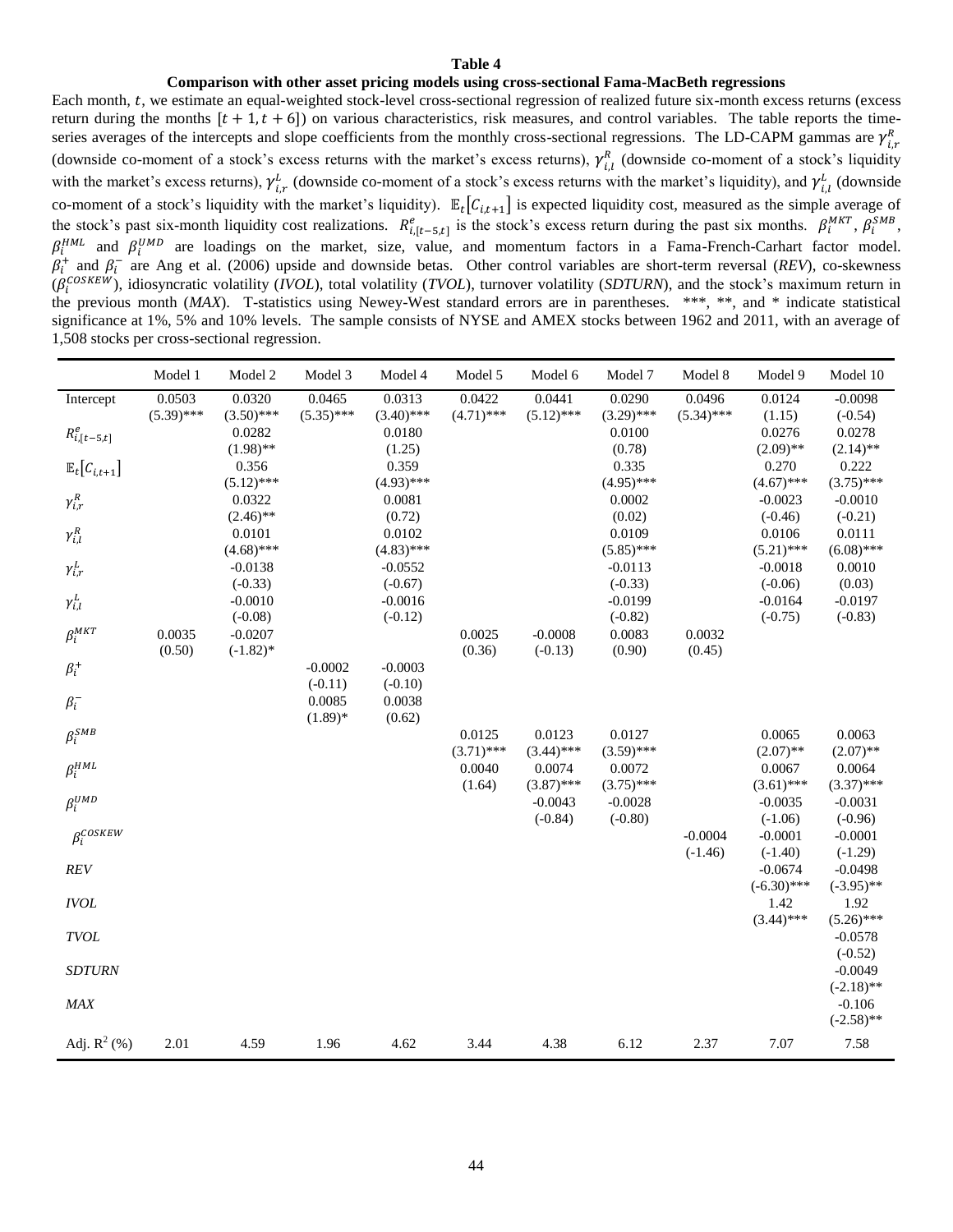#### **Characteristics of downside liquidity risk**

This table reports means of stock characteristics for deciles of downside liquidity risk  $(\gamma_{i,l}^R)$ . Each month, we sort stocks into deciles of  $\gamma_{i,l}^R$ . For each decile portfolio in each month, we calculate the equal-weighted mean of the portfolio's stock-level characteristics/factor loadings. We then calculate each decile's mean across all months, as well as the mean for the  $10<sup>th</sup>$ minus  $1^{st}$  decile (*D10-D1*). T-statistics for *D10-D1* use Newey-West standard errors.  $C_i$  is normalized liquidity cost, *SIZE* is the natural log of market capitalization (in \$ millions), *BM* is the natural log of the book-to-market ratio, *IVOL* is idiosyncratic volatility (standard deviation of residuals from a Fama-French-Carhart model), *TVOL* is total realized volatility (standard deviation of daily excess returns),  $\beta_i^{MKT}$  is CAPM beta, and  $\beta_i^{COSKEW}$  is co-skewness. The last two columns report means of downside liquidity risk for each decile portfolio, calculated during the most liquid six-month periods (lowest quintile of market-wide illiquidity, labeled "liquid states") and the least liquid (highest quintile of market-wide illiquidity, labeled "illiquid states"). The sample consists of NYSE and AMEX stocks between 1962 and 2011, with an average of 151 stocks per decile.

|                         |                 |             |          |             |             |                 |                    | $\gamma_{i,l}^R$ liquid | $\gamma_{i,l}^R$ illiquid |
|-------------------------|-----------------|-------------|----------|-------------|-------------|-----------------|--------------------|-------------------------|---------------------------|
| $\gamma_{i,l}^R$ decile | $\mathcal{C}_i$ | <b>SIZE</b> | BМ       | <b>IVOL</b> | <b>TVOL</b> | $\beta_i^{MKT}$ | $\beta_i^{COSKEW}$ | states                  | states                    |
| $1 =$ low               | 0.052           | 3.884       | $-0.297$ | 0.023       | 0.023       | 0.590           | $-6.502$           | $-1.059$                | $-1.933$                  |
| 2                       | 0.018           | 4.746       | $-0.443$ | 0.023       | 0.024       | 0.862           | $-6.000$           | $-0.315$                | $-0.561$                  |
| 3                       | 0.010           | 5.235       | $-0.530$ | 0.023       | 0.024       | 0.968           | $-5.660$           | $-0.144$                | $-0.181$                  |
| $\overline{4}$          | 0.006           | 5.880       | $-0.587$ | 0.021       | 0.022       | 0.967           | $-3.831$           | $-0.072$                | $-0.032$                  |
| 5                       | 0.004           | 6.748       | $-0.652$ | 0.018       | 0.020       | 0.952           | $-1.334$           | $-0.028$                | $-0.001$                  |
| 6                       | 0.003           | 7.318       | $-0.631$ | 0.017       | 0.019       | 0.987           | $-0.411$           | $-0.007$                | 0.008                     |
| 7                       | 0.004           | 7.094       | $-0.534$ | 0.018       | 0.020       | 1.041           | $-1.731$           | $-0.001$                | 0.028                     |
| 8                       | 0.006           | 6.149       | $-0.444$ | 0.020       | 0.022       | 1.033           | $-5.596$           | 0.001                   | 0.117                     |
| 9                       | 0.018           | 4.992       | $-0.324$ | 0.023       | 0.024       | 0.925           | $-7.944$           | 0.008                   | 0.668                     |
| $10 = high$             | 0.072           | 3.789       | $-0.115$ | 0.022       | 0.023       | 0.557           | $-6.120$           | 0.574                   | 2.917                     |
| $D10-D1$                | 0.02            | $-0.09$     | 0.18     | 0.00        | 0.00        | $-0.03$         | 0.38               | 1.63                    | 4.85                      |
| t-stat                  | (5.87)          | $(-1.12)$   | (5.50)   | $(-1.22)$   | $(-0.46)$   | $(-1.11)$       | (0.73)             | (4.35)                  | (4.76)                    |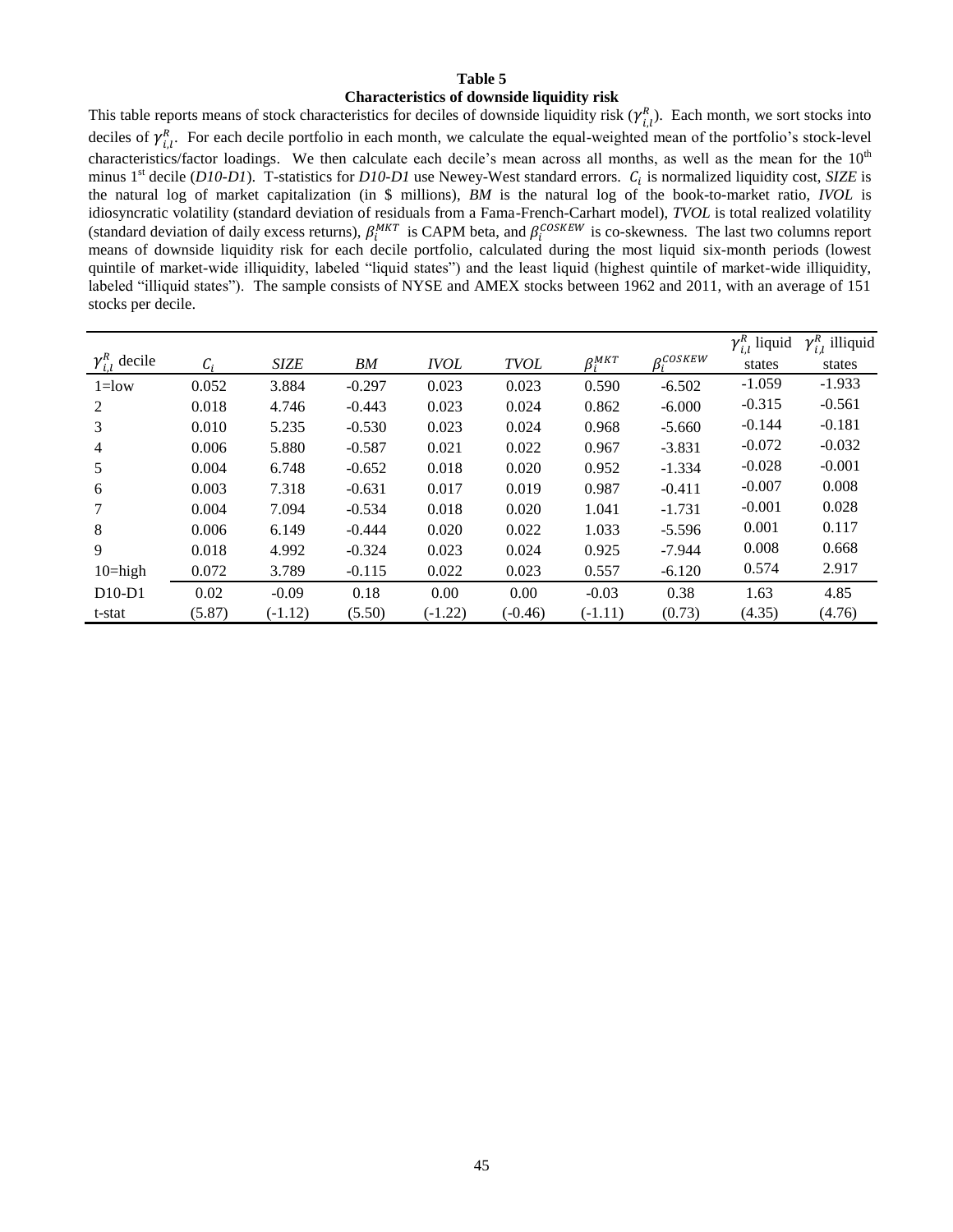#### **Table 6 Two-way sorts**

This table reports mean realized returns during six-month periods  $[t + 1, t + 6]$  for portfolios of stocks. The portfolios are formed each month, t, by first sorting stocks into quintiles of a characteristic (liquidity costs  $(C_i)$ , market capitalization (*SIZE*), book-to-market (*BM*), idiosyncratic volatility (*IVOL*), CAPM market beta ( $\beta_i^{MKT}$ )) and then, within each quintile, sorting stocks into quintiles by downside liquidity risk  $(\gamma_{i,l}^R)$ . For each of the 25 portfolios in each month, we calculate the equal-weighted mean of the portfolio's next six-month return in excess of the risk-free rate. We then calculate each portfolio's time-series mean across all months, as well as the mean for the  $5<sup>th</sup>$  minus  $1<sup>st</sup>$  quintile (*Q5-Q1*). The means are reported in the table in annualized percentages together with the t-statistic for *Q5-Q1* using Newey-West standard errors. In Panel F, rather than initially sorting on a stock characteristic, we sort six-month periods into quintiles based on market-wide liquidity and examine the returns to quintiles of downside liquidity risk in these five market 'states'. The sample consists of NYSE and AMEX stocks between 1962 and 2011, with an average of 60 stocks per portfolio.

| Panel A: Initial sort on liquidity costs, $C_i$     |                                                      |                |                                                     |                |            |         |         |  |  |  |  |
|-----------------------------------------------------|------------------------------------------------------|----------------|-----------------------------------------------------|----------------|------------|---------|---------|--|--|--|--|
|                                                     | Downside liquidity risk $(\gamma_{i,l}^R)$ quintile  |                |                                                     |                |            |         |         |  |  |  |  |
| $C_i$ quintile                                      | $1 =$ low                                            | 2              | 3                                                   | 4              | 5=high     | $Q5-Q1$ | t-stat  |  |  |  |  |
| $1 =$ low                                           | 2.62                                                 | 4.95           | 6.51                                                | 8.36           | 10.85      | 8.23    | (7.04)  |  |  |  |  |
| $\sqrt{2}$                                          | 3.82                                                 | 5.03           | 9.20                                                | 11.56          | 13.82      | 10.00   | (6.52)  |  |  |  |  |
| 3                                                   | 4.84                                                 | 8.11           | 9.53                                                | 14.36          | 18.62      | 13.77   | (9.73)  |  |  |  |  |
| $\overline{4}$                                      | 6.95                                                 | 10.08          | 14.98                                               | 19.93          | 20.91      | 13.96   | (11.05) |  |  |  |  |
| $5 = high$                                          | 11.61                                                | 16.01          | 18.95                                               | 21.06          | 19.30      | 7.69    | (7.25)  |  |  |  |  |
| $Q5-Q1$                                             | 8.99                                                 | 11.06          | 12.44                                               | 12.70          | 8.46       |         |         |  |  |  |  |
| t-stat                                              | (4.16)                                               | (4.47)         | (4.90)                                              | (5.44)         | (5.76)     |         |         |  |  |  |  |
|                                                     | Panel B: Initial sort on market capitalization, SIZE |                |                                                     |                |            |         |         |  |  |  |  |
| Downside liquidity risk $(\gamma_{i,l}^R)$ quintile |                                                      |                |                                                     |                |            |         |         |  |  |  |  |
| SIZE quintile                                       | $1 =$ low                                            | $\overline{c}$ | $Q5-Q1$                                             | t-stat         |            |         |         |  |  |  |  |
| $1 =$ low                                           | 13.29                                                | 17.64          | 21.74                                               | 26.12          | 23.47      | 10.18   | (9.05)  |  |  |  |  |
| $\overline{c}$                                      | 5.96                                                 | 9.11           | 14.02                                               | 19.20          | 17.66      | 11.70   | (11.33) |  |  |  |  |
| 3                                                   | 5.40                                                 | 6.91           | 9.76                                                | 15.40          | 14.76      | 9.36    | (8.15)  |  |  |  |  |
| $\overline{4}$                                      | 4.90                                                 | 5.87           | 9.46                                                | 11.83          | 11.81      | 6.91    | (7.27)  |  |  |  |  |
| 5=high                                              | 3.55                                                 | 4.91           | 6.69                                                | 8.15           | 8.78       | 5.23    | (6.51)  |  |  |  |  |
| $Q5-Q1$                                             | $-9.74$                                              | $-12.73$       | $-15.05$                                            | $-17.98$       | $-14.70$   |         |         |  |  |  |  |
| t-stat                                              | $(-3.72)$                                            | $(-4.16)$      | $(-4.47)$                                           | $(-6.72)$      | $(-6.05)$  |         |         |  |  |  |  |
| Panel C: Initial sort on book-to-market, BM         |                                                      |                |                                                     |                |            |         |         |  |  |  |  |
|                                                     |                                                      |                | Downside liquidity risk $(\gamma_{i,l}^R)$ quintile |                |            |         |         |  |  |  |  |
| <b>BM</b> quintile                                  | $1 =$ low                                            | $\sqrt{2}$     | 3                                                   | $\overline{4}$ | $5 = high$ | $Q5-Q1$ | t-stat  |  |  |  |  |
| $1 =$ low                                           | 5.58                                                 | 5.06           | 6.62                                                | 8.57           | 18.04      | 12.47   | (7.90)  |  |  |  |  |
| $\mathfrak 2$                                       | 7.94                                                 | 6.60           | 5.44                                                | 9.84           | 15.35      | 7.41    | (6.55)  |  |  |  |  |
| 3                                                   | 8.84                                                 | 7.90           | 6.95                                                | 11.49          | 15.74      | 6.89    | (5.18)  |  |  |  |  |
| $\overline{4}$                                      | 11.77                                                | 8.92           | 8.73                                                | 13.93          | 17.71      | 5.95    | (6.30)  |  |  |  |  |
| 5=high                                              | 15.04                                                | 12.20          | 15.03                                               | 21.11          | 23.01      | 7.96    | (9.42)  |  |  |  |  |
| $Q5-Q1$                                             | 9.47                                                 | 7.14           | 8.41                                                | 12.54          | 4.96       |         |         |  |  |  |  |
| t-stat                                              | (4.31)                                               | (3.32)         | (3.20)                                              | (4.65)         | (2.26)     |         |         |  |  |  |  |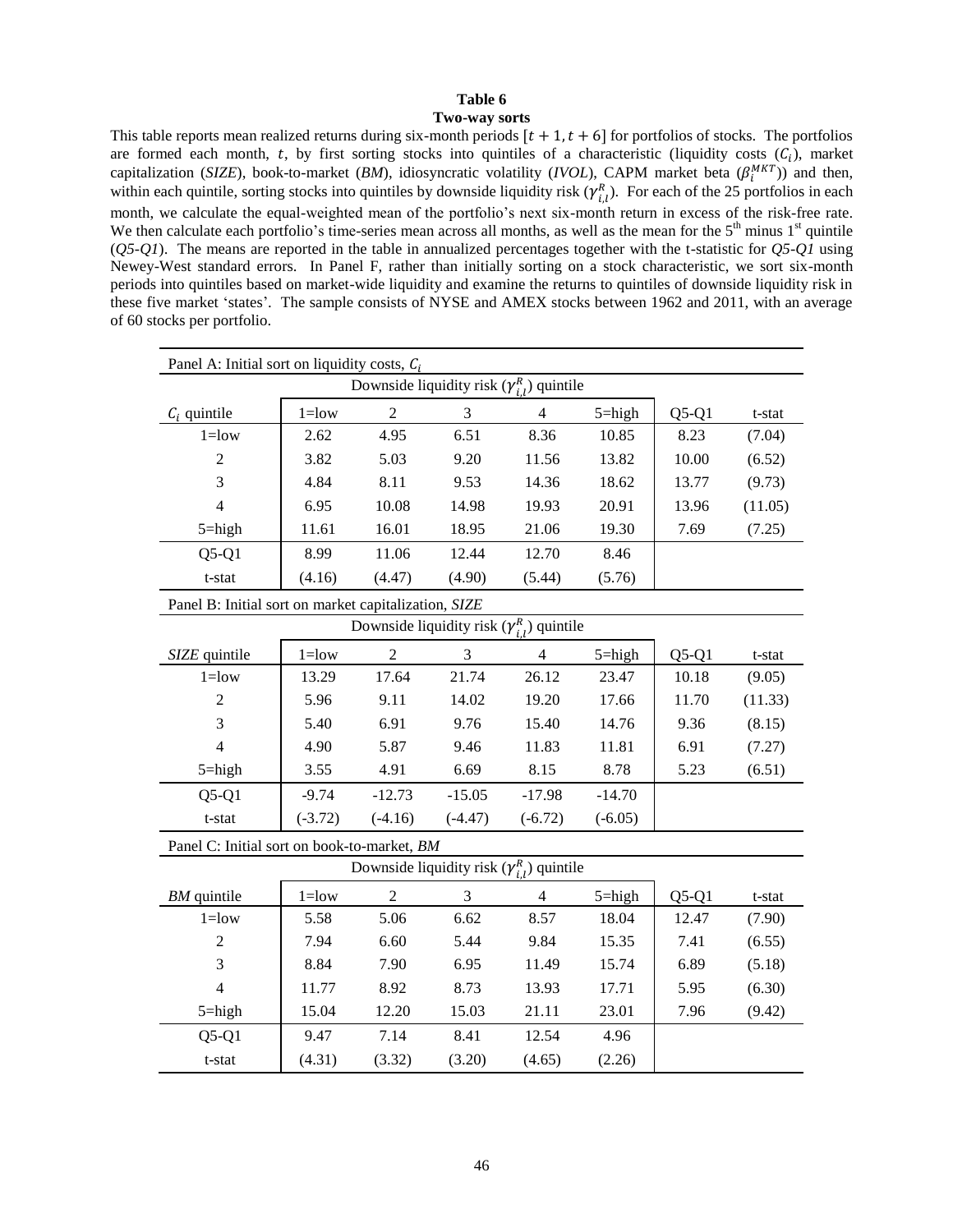| Panel D: Initial sort on idiosyncratic volatility, IVOL                                            |                                                          |                                                     |               |                |            |         |           |  |  |  |  |
|----------------------------------------------------------------------------------------------------|----------------------------------------------------------|-----------------------------------------------------|---------------|----------------|------------|---------|-----------|--|--|--|--|
| Downside liquidity risk $(\gamma_{i,l}^R)$ quintile                                                |                                                          |                                                     |               |                |            |         |           |  |  |  |  |
| <b>IVOL</b> quintile                                                                               | $1 =$ low                                                | $\overline{c}$                                      | 3             | 4              | $5 = high$ | $Q5-Q1$ | t-stat    |  |  |  |  |
| $1 =$ low                                                                                          | 8.87                                                     | 6.85                                                | 6.43          | 8.45           | 10.74      | 1.87    | (3.21)    |  |  |  |  |
| $\overline{2}$                                                                                     | 9.50                                                     | 7.51                                                | 8.22          | 10.63          | 13.10      | 3.60    | (6.10)    |  |  |  |  |
| 3                                                                                                  | 9.21                                                     | 8.31                                                | 8.50          | 12.05          | 17.19      | 7.98    | (9.22)    |  |  |  |  |
| 4                                                                                                  | 9.80                                                     | 8.71                                                | 9.48          | 14.92          | 21.50      | 11.70   | (10.75)   |  |  |  |  |
| $5 = high$                                                                                         | 12.53                                                    | 10.00                                               | 10.92         | 20.54          | 31.60      | 19.06   | (10.23)   |  |  |  |  |
| $Q5-Q1$                                                                                            | 3.66                                                     | 3.15                                                | 4.49          | 12.09          | 20.85      |         |           |  |  |  |  |
| t-stat                                                                                             | (1.49)                                                   |                                                     |               |                |            |         |           |  |  |  |  |
| (1.01)<br>(7.63)<br>(1.28)<br>(3.33)<br>Panel E: Initial sort on CAPM market beta, $\beta_i^{MKT}$ |                                                          |                                                     |               |                |            |         |           |  |  |  |  |
| Downside liquidity risk $(\gamma_{i,l}^R)$ quintile                                                |                                                          |                                                     |               |                |            |         |           |  |  |  |  |
| $\beta_i^{MKT}$ quintile                                                                           | $\sqrt{2}$<br>3<br>$1 =$ low<br>$\overline{4}$<br>5=high |                                                     |               |                |            | $Q5-Q1$ | t-stat    |  |  |  |  |
| $1 =$ low                                                                                          | 11.49                                                    | 10.10                                               | 7.00          | 13.58          | 16.26      | 4.77    | (5.76)    |  |  |  |  |
| $\overline{2}$                                                                                     | 10.56                                                    | 7.82                                                | 7.19          | 11.53          | 18.61      | 8.06    | (10.38)   |  |  |  |  |
| 3                                                                                                  | 9.71                                                     | 8.33                                                | 7.77          | 12.06          | 20.13      | 10.42   | (9.09)    |  |  |  |  |
| $\overline{4}$                                                                                     | 8.78                                                     | 8.52                                                | 7.90          | 12.87          | 22.52      | 13.74   | (11.60)   |  |  |  |  |
| $5 = high$                                                                                         | 6.78                                                     | 7.16                                                | 8.48          | 14.63          | 24.33      | 17.56   | (10.61)   |  |  |  |  |
| $Q5-Q1$                                                                                            | $-4.72$                                                  | $-2.94$                                             | 1.48          | 1.05           | 8.07       |         |           |  |  |  |  |
| t-stat                                                                                             | $(-2.03)$                                                | $(-1.28)$                                           | (0.58)        | (0.45)         | (3.36)     |         |           |  |  |  |  |
| Panel F: Initial sort on market-wide liquidity costs, $C_m$                                        |                                                          |                                                     |               |                |            |         |           |  |  |  |  |
|                                                                                                    |                                                          | Downside liquidity risk $(\gamma_{i,l}^R)$ quintile |               |                |            |         |           |  |  |  |  |
| $C_m$ quintile                                                                                     | $1 =$ low                                                | $\overline{2}$                                      | 3             | $\overline{4}$ | 5=high     | $Q5-Q1$ | $t$ -stat |  |  |  |  |
| $1 =$ low                                                                                          | 6.31                                                     | 4.88                                                | 7.21          | 11.32          | 17.50      | 11.19   | (10.80)   |  |  |  |  |
| $\overline{c}$                                                                                     | 6.13                                                     | 5.00                                                | 5.72          | 7.16           | 15.72      | 9.59    | (5.21)    |  |  |  |  |
| 3                                                                                                  | 13.27                                                    | 10.85                                               | 6.15          | 12.29          | 22.32      | 9.05    | (6.80)    |  |  |  |  |
| 4                                                                                                  | 12.72                                                    | 8.56                                                | 8.63<br>16.05 |                | 22.64      | 9.92    | (19.99)   |  |  |  |  |
| $5 = high$                                                                                         | 10.59                                                    | 8.99                                                | 11.34         | 19.24          | 23.01      | 12.41   | (10.37)   |  |  |  |  |

Q5-Q1 4.28 4.11 4.14 7.92 5.50

**Table 6 (continued)**